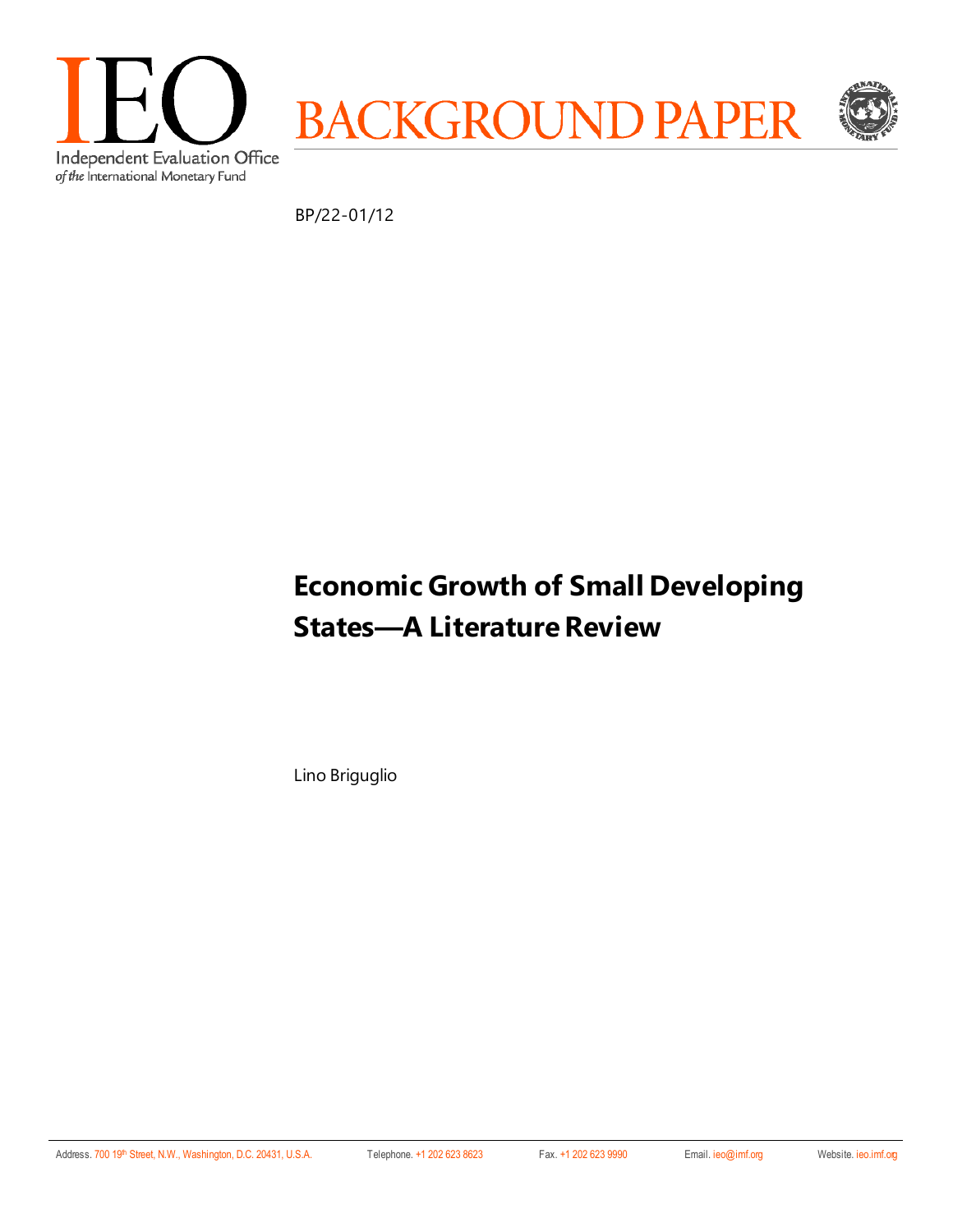### IEO Background Paper Independent Evaluation Office of the International Monetary Fund

Economic Growth of Small Developing States—A Literature Review

Prepared by Lino Briguglio[\\*](#page-1-0)

March 30, 2022

The views expressed in this Background Paper are those of the author and do not necessarily represent those of the IEO, the IMF, or IMF policy. Background Papers report analyses related to the work of the IEO and are published to elicit comments and to further debate.

<span id="page-1-0"></span><sup>\*</sup> Consultant, Independent Evaluation Office of the IMF.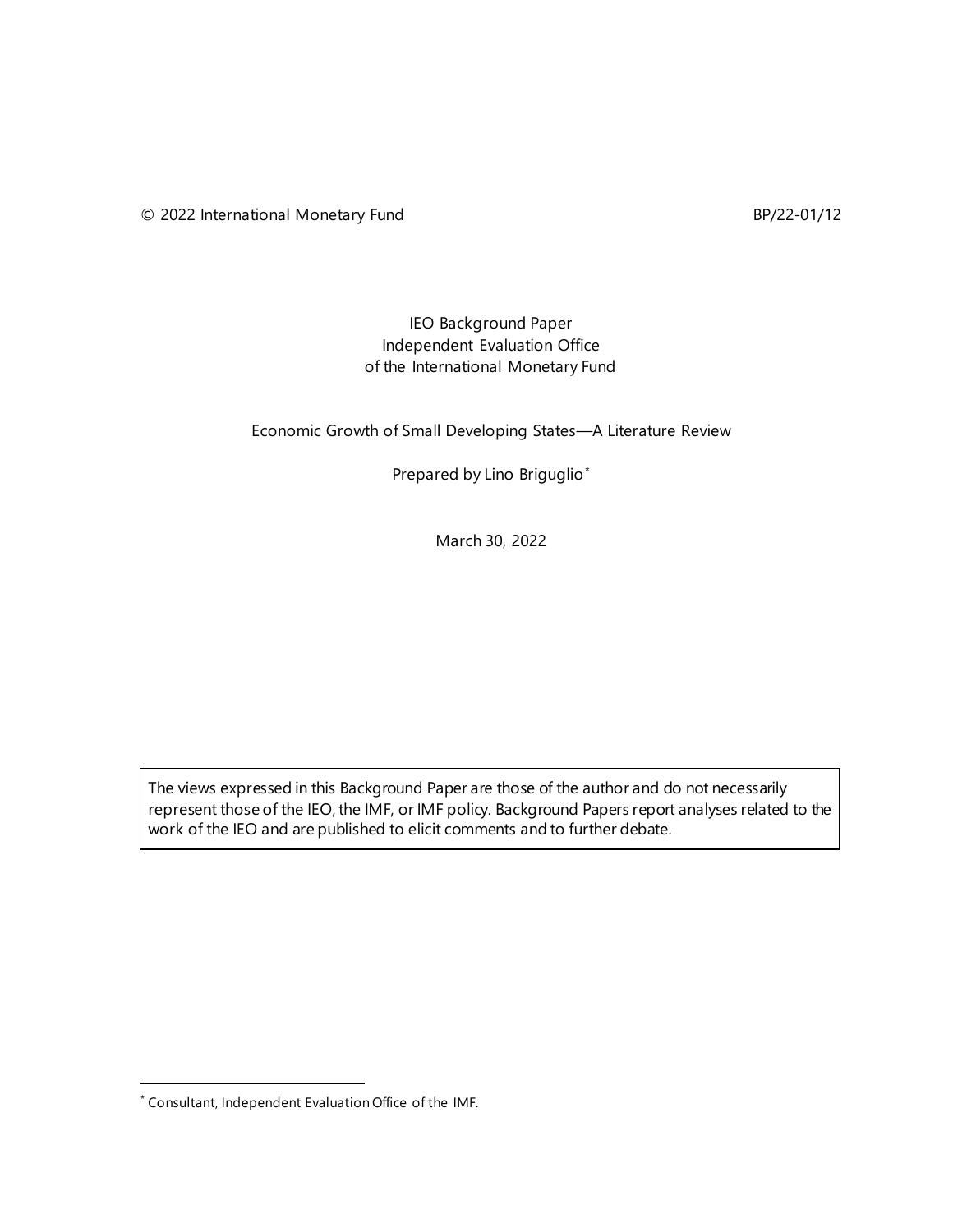| Contents | Page |
|----------|------|
|          | - iv |
|          |      |
|          |      |
|          |      |
|          |      |
|          |      |
|          |      |
|          |      |
|          |      |
|          |      |
|          |      |
|          |      |
|          |      |
|          |      |
|          |      |
|          |      |
|          | 24   |
|          |      |
|          |      |
|          |      |
|          | 28   |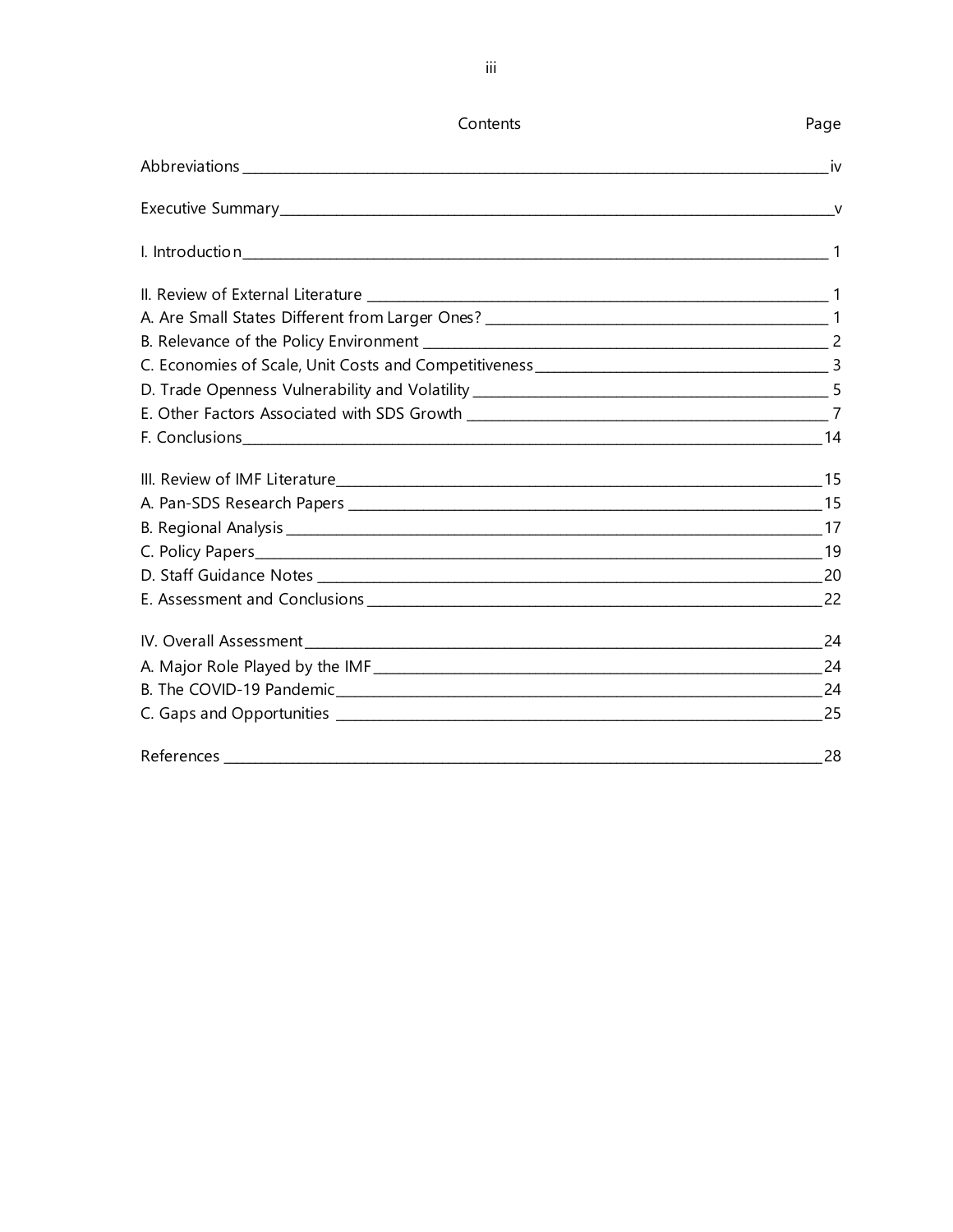### **ABBREVIATIONS**

<span id="page-3-0"></span>

| EU          | European Union                                         |
|-------------|--------------------------------------------------------|
| FDI         | Foreign Direct Investment                              |
| <b>GDP</b>  | <b>Gross Domestic Product</b>                          |
| <b>OECD</b> | Organisation for Economic Co-operation and Development |
| PIC         | Pacific Island Country                                 |
| <b>SDS</b>  | <b>Small Developing States</b>                         |
| SGN         | <b>Staff Guidance Note</b>                             |
| <b>SIDS</b> | Small Island Developing States                         |
|             |                                                        |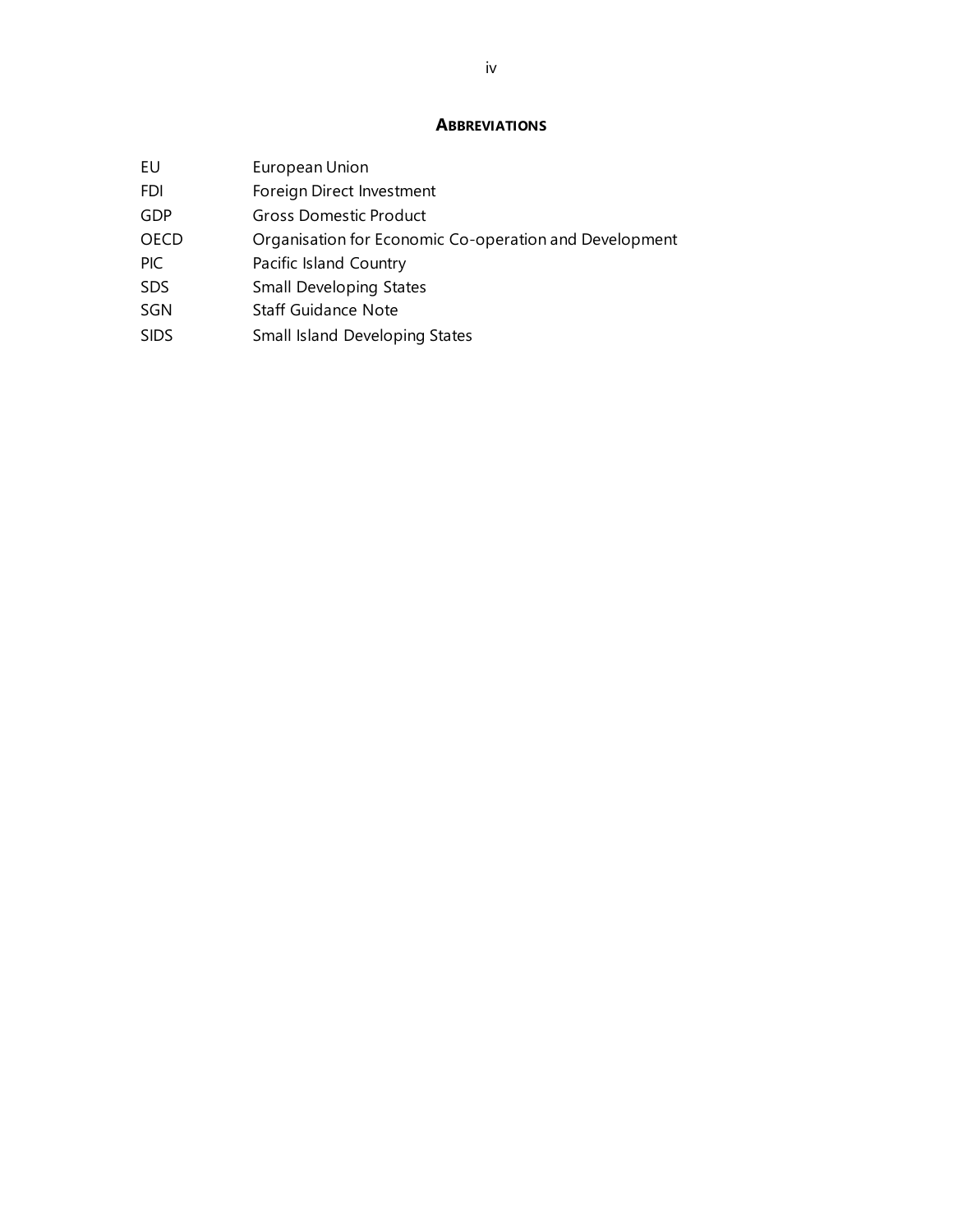#### **EXECUTIVE SUMMARY**

The objective of this paper is to review existing literature on economic growth in small developing states (SDS) and to assess the contribution of IMF publications as well as internal IMF papers and documents on these issues. The report contains a review of external (i.e., non-IMF) literature on the factors that affect economic growth in small states, as well as a range of IMF publications and internal documents written between 2010–2019. The review assesses the Fund's contribution to the literature on growth in small states and considers the extent to which both the external and Fund literature have been integrated in the IMF's general policy framework.

The paper states that over the evaluation period, Fund staff made important contributions to the economic literature on SDS, particularly in identifying policy solutions intended to address problems associated with economic instability and growth of SDS. While the external literature on growth in SDS, was heterogeneous, IMF publications and internal policy papers and guidance notes were more focused on the inherent characteristics of SDS as constraints for growth, notably their small size and their high degree of trade openness, features that were also identified in external work. The focus of most Fund literature on fiscal and exchange rate management suggest that the authors sought to follow the main IMF policy thrust at the global level and apply it to SDS with some tweaks relating to the specificities of these states. Fund publications could benefit by more actively encouraging collaboration of Fund staff with external researchers and external research institutions, so as to seek peer-review outside the IMF hierarchy.

A difference between the external literature and the Fund's own work identified in this paper relates to the importance assigned to social repercussions of economic growth, which tended to feature more frequently in the external literature. Although inclusiveness, equity, poverty reduction, social safety nets and income distribution were mentioned in the Fund's literature, it is apparent that these were postscripts as if to acknowledge that social hardship could possibly ensue in the short run as a result of remedial action, such as fiscal tightening.

The paper proposes enhancements in the Fund's approach to an SDS research in four areas which can help both extend and deepen Fund engagement with SDS members and close important gaps.

First, there is scope for the IMF to scale up international attention to the wide range of particular challenges faced by SDS both through an extension of analytical work and particularly through international advocacy, in particular remedial measures to counter SDS' limited ability to benefit from economies of scale.

Second, evidence from the external literature suggests that there is ample further scope for the IMF to both deepen and better nuance its analysis of the role of governments in SDS in promoting competitiveness, including finding possibilities for viable production of niche products, where competitiveness rests mainly on quality and uniqueness.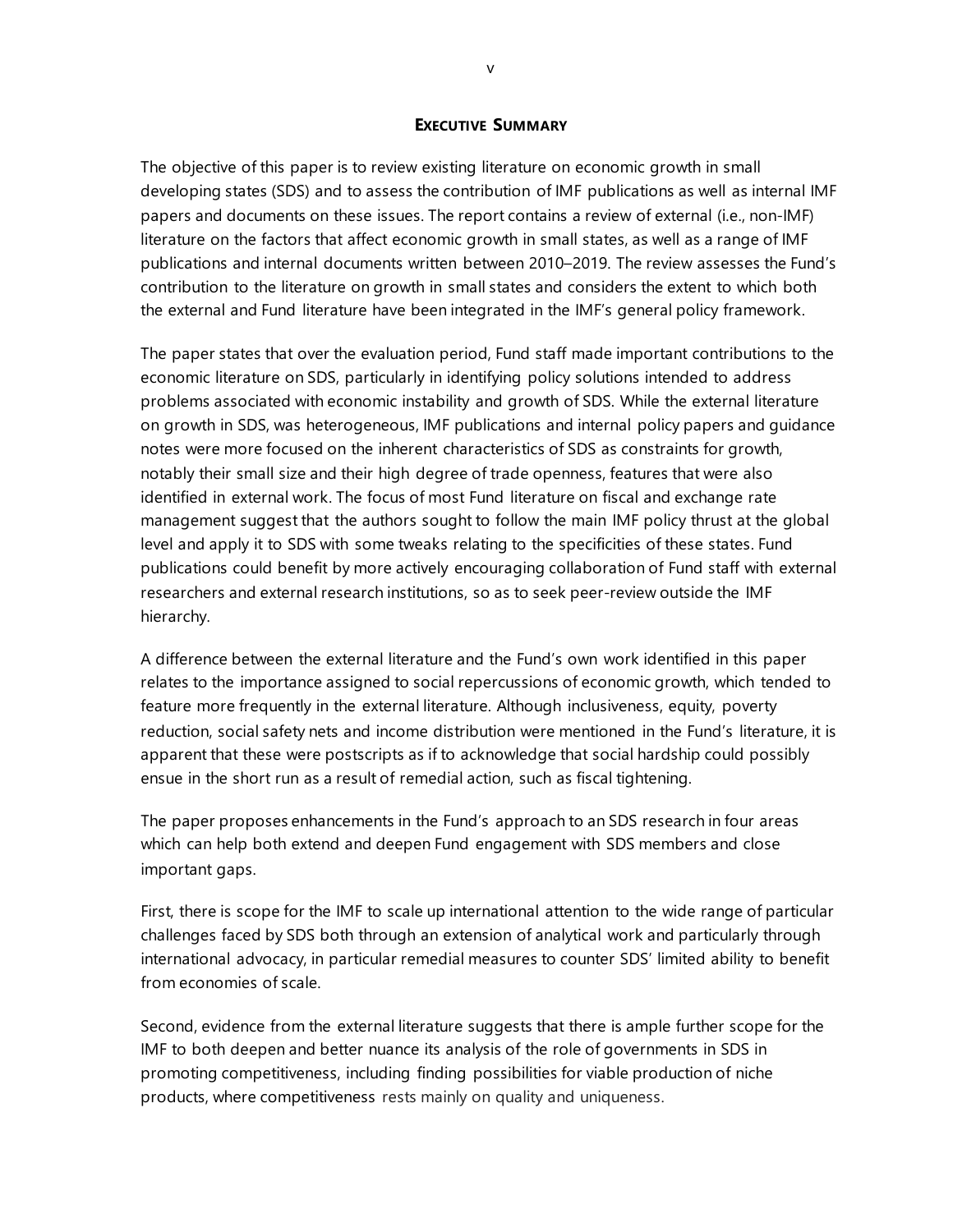Third, there is considerable room for strengthening internal coordination of the Fund's research and analytical work on SDS. Such coordination could take more advantage of research synergies on issues that are common across regions. This would include issues which are not strictly economic, particularly social considerations and the need to enhance human capital through education and health.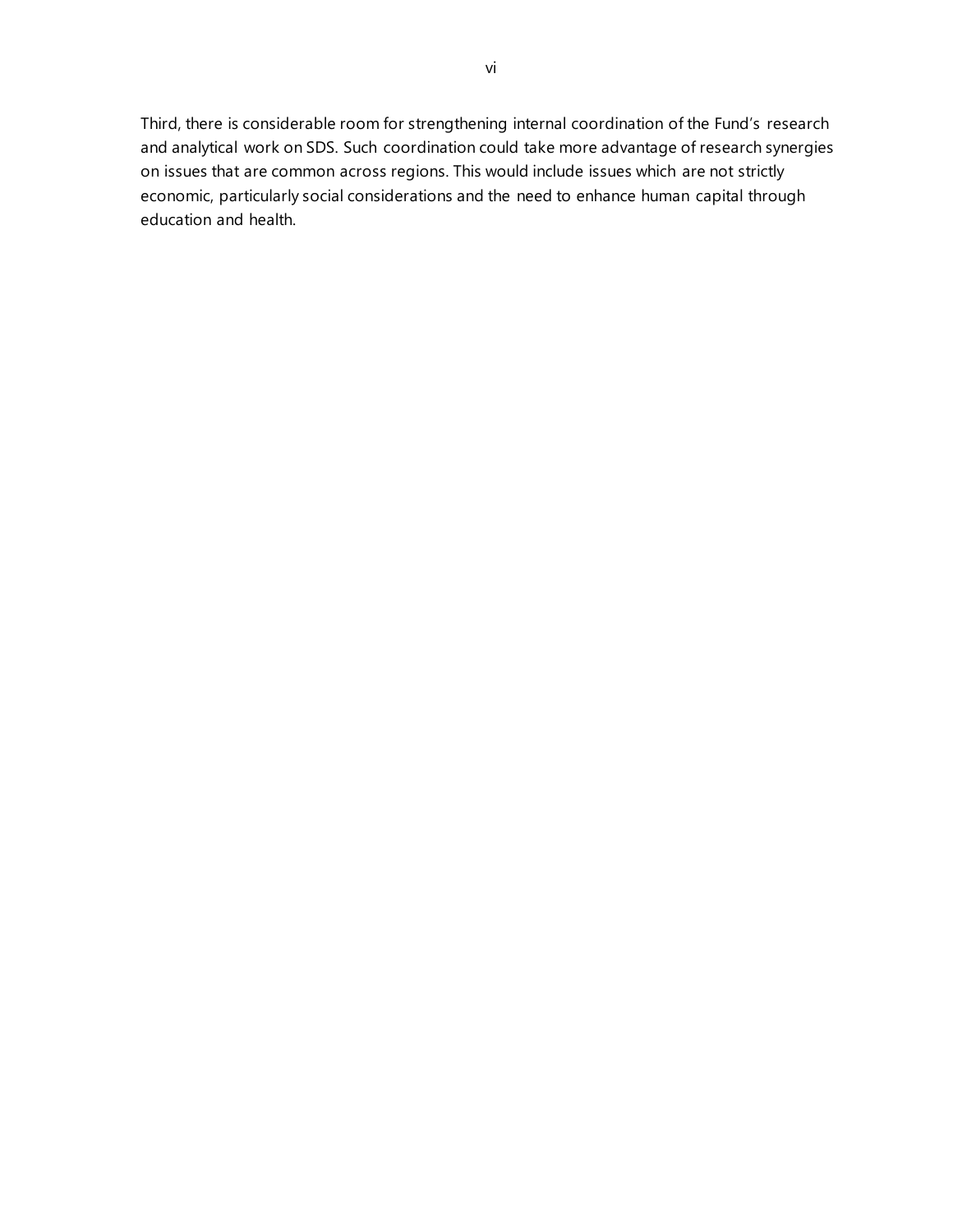### **I. INTRODUCTION**

1. **The objective of this paper is to review existing literature on economic growth in small developing states (SDS); [1](#page-6-0) and to assess the contribution of IMF publications as well as internal IMF papers and documents in supporting economic growth and employment in these states.** The report is organized in five sections. Section II presents a review of external (i.e., non-IMF) literature on the factors that affect economic growth in small states. Section III reviews a range of IMF publications as well as selected internal IMF papers and documents, including policy papers, SDS-related Staff Guidance Notes issued in 2014 and 2017 and other IMF documents prepared as part of the Funds' engagement prepared during the IEO SDS evaluation period from 2010–2019. The review describes key issues covered, assesses the Fund's contribution to the literature on growth in small states, and considers the extent to which both the external and Fund literature have been integrated in the IMF's general policy framework. Section IV provides an overall assessment of the Funds' work.

### **II. REVIEW OF EXTERNAL LITERATURE**

### **A. Are Small States Different from Larger Ones?**

2. **A number of studies argue that in matters relating to economic growth, there is no need to consider small states as a separate category, and that policies that promote growth are useful for small as well large states.** A paper, often cited in this regard, is that authored by Easterly and Kraay (2000). The authors tested whether small states are any different from other states in terms of their income, growth, and volatility outcomes. The results they produced indicate that keeping other relevant factors constant, small states tend to have higher per capita GDP than other states, which according to them, contradicts the often-used argument that small states suffer from an inability to exploit increasing returns to scale. The authors also found that per capita growth of small states does not differ systematically from that of other states. The authors, however, admitted that small states do have greater volatility of annual growth rates, in part due to their higher degree of trade openness, which on balance has a positive net effect on growth. They conclude that small states are no different from large states, and so should receive the same policy advice that large states do.

3. **A similar argument is proposed by Anklesaria Aiyar (2008), who contends that empirical studies do not, in general, find concrete evidence that smallness is a disadvantage in matters related to economic growth.** The author maintains that small states in general actually have a higher GDP per capita when compared to other developing states, and

<span id="page-6-0"></span> $1$  The Fund has 34 SDS members with populations of 1.5 million or fewer. The SDS grouping excludes small states defined as advanced market economies and fuel-exporting countries classified by the World Bank as "high income." The 1.5 million population threshold is also used by the World Bank

[<sup>\(</sup>https://www.worldbank.org/en/country/smallstates/overview\)](https://www.worldbank.org/en/country/smallstates/overview) and The Commonwealth

[<sup>\(</sup>https://thecommonwealth.org/our-work/small-states\)](https://thecommonwealth.org/our-work/small-states). SDS accounts for 18 percent of Fund membership.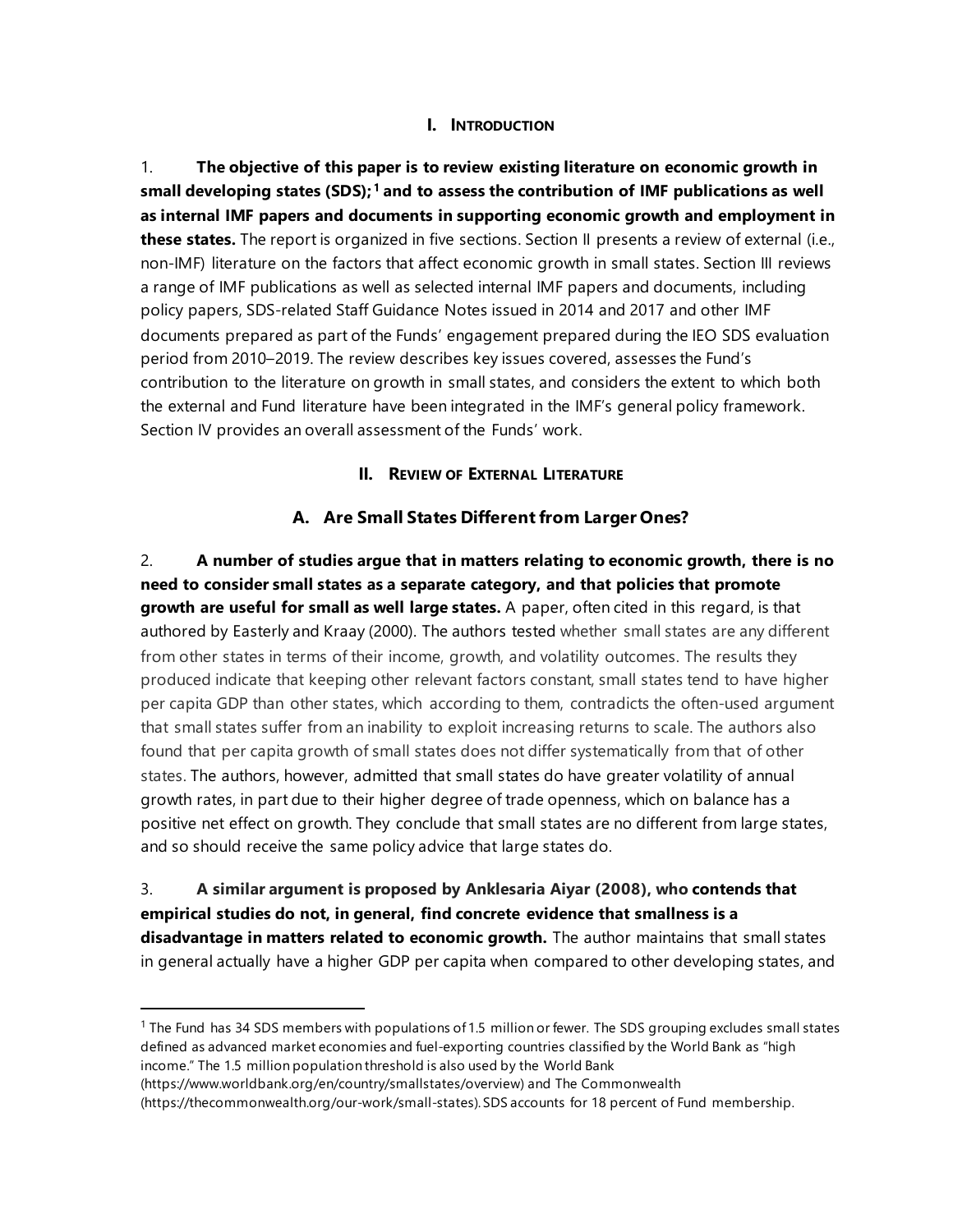that while small states may have some special disadvantages, they clearly have some special advantages too. The author concludes that this undercuts the rationale for viewing them as a special category requiring special assistance.

4. **Armstrong and Read (2002a; 2003) argue that empirical research on the growth implications of size is inconclusive**, irrespective of definitions of size, the sample data sets and the stratification of data. The paper concludes that size is not a systematic barrier to economic growth and, in addition, that the economic performance of some small states outstrips that of many larger states.

5. **Briguglio, in various publications (e.g., Briguglio and others, 2009; Briguglio, 2016) contends, in countering the above arguments, that the fact that a number of small states perform well economically does not mean that they do not face major economic constraints,** including limited possibilities in reaping the benefits of economies of scale and high exposure to adverse shocks. The author maintains that the economic growth outcome in these states depends on various favorable and adverse factors, and can be positive overall, particularly if the right policies are adopted to withstand the mentioned economic drawbacks. This matter will be discussed further below.

### **B. Relevance of the Policy Environment[2](#page-7-0)**

6. **A number of studies deal with the connection of macroeconomic policyframeworks and economic growth in small states.** This issue is often discussed in connection with economic resilience referring to the ability of an economy to withstand the adverse effects of external shocks. Two studies in this regard are Briguglio and others and others (2009) and Briguglio (2016). These studies show that small states, even if highly vulnerable economically, can nurture growth and competitiveness if they adopt the right economic policies, aimed at enabling the country to withstand, adjust to or recover from adverse shocks. The authors constructed an index of economic resilience, with policies that lead to macroeconomic stability as one of the components.[3](#page-7-1) According to the authors, macroeconomic stability relates to the interaction between an economy's aggregate demand and aggregate supply. If aggregate expenditure in an economy moved in equilibrium with aggregate supply, the economy would be characterized by internal balance, as manifested in a sustainable fiscal position, low price inflation and an unemployment rate close to the natural rate, as well as by external balance, as reflected in the international current account position or by the level of external debt.<sup>[4](#page-7-2)</sup> Such a situation, the authors argue, would allow economies to have room for maneuver when hit by adverse shocks.

2

<span id="page-7-0"></span> $2$  A number of papers on policy-induced growth in small states, were written by IMF staff members. These are considered separately in Section 3 of this paper.

<span id="page-7-1"></span> $3$  The resilience index, as constructed in Briguglio (2016) includes: (i) macroeconomic stability; (ii) prudent market flexibility; and (iii) political, social and environmental governance.

<span id="page-7-2"></span><sup>4</sup> There are many studies that refer to the high debt/GDP ratios of small states, especially those in the Caribbean region e.g., Dodhia, 2008; Sahay and others, 2006; Rustomjee, 2016).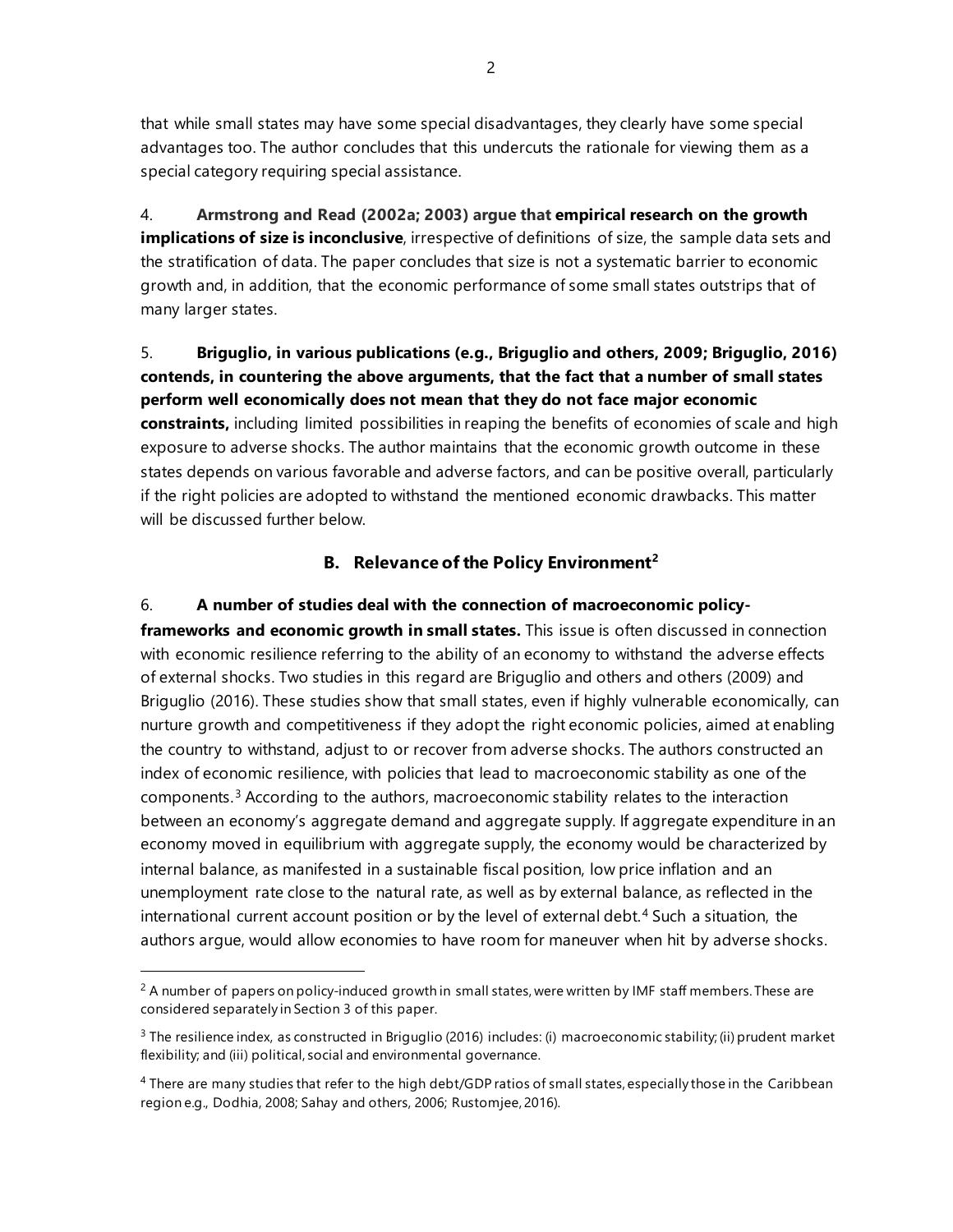Addressing market flexibility, the authors argue that the science of economics views markets and their efficient operation through the price mechanism as the best way to allocate resources in the economy.<sup>[5](#page-8-0)</sup> If markets adjust rapidly to achieve equilibrium following an external shock, the risk of being negatively affected by such a shock will be lower than if market disequilibria tend to persist. The authors juxtaposed the vulnerability and resilience indices that they constructed, and classified countries according to their vulnerability and resilience scores, thereby deriving what they called the Vulnerability and Resilience framework. The results indicated that those small states with high vulnerability scores but also with high resilience scores tended to perform well economically. Conversely, those small states that were badly economically managed, and therefore registered low resilience scores, tended to be amongst the worst performers among all states globally.

7. **Jayaraman (2006) also writes about economic resilience building in small states.**

The author contends that sound macroeconomic policies are key requirements for building economic resilience in small states to enable them to withstand the impacts of exogenous shocks, including weather and related disturbances. The author further argues that the capacity of small states to attain economic growth in the midst of adversities often undergoes serious setbacks due to frequent policy slippages, which exacerbate domestic and external imbalances. As policy prescriptions, Jayaraman highlights macroeconomic reforms involving fiscal consolidation, financial liberalization, enhancement of domestic competition and promotion of international competitiveness. In addition, resilience would be strengthened with effective utilization of aid, reduction of wastage and inefficiencies, prevention of corruption and encouragement of foreign direct investment (FDI). According to the author, these are standard prescriptions suitable for large and small states, but they are especially important for small states due to their high degree of economic vulnerability.

### **C. Economies of Scale, Unit Costs, and Competitiveness**

8. **Most authors writing on small states acknowledge that their limited ability to reap the benefits of economies of scale, an inherent feature of these states, poses major constraints on their growth.** This argument is sometimes used to explain the level of competitiveness of small states, the high cost per unit of providing public goods, and the overhead cost indivisibilities in regulatory institutions. However, some authors (e.g., Armstrong and Read, 2003, Easterly and Kraay, 2000) downplay such constraints, stating that this is outweighed by other factors, citing inter alia a high degree of openness to trade, a high propensity for human capital formation and, in some cases, an advantageous location.

<span id="page-8-0"></span> $5$  Briguglio (2016) used the word "prudent market flexibility," to emphasize that a free market does not mean the law of the jungle, referring to the problems that arose as a result of the lack of regulatory control in the financial market which led to the 2008/09 global economic crisis.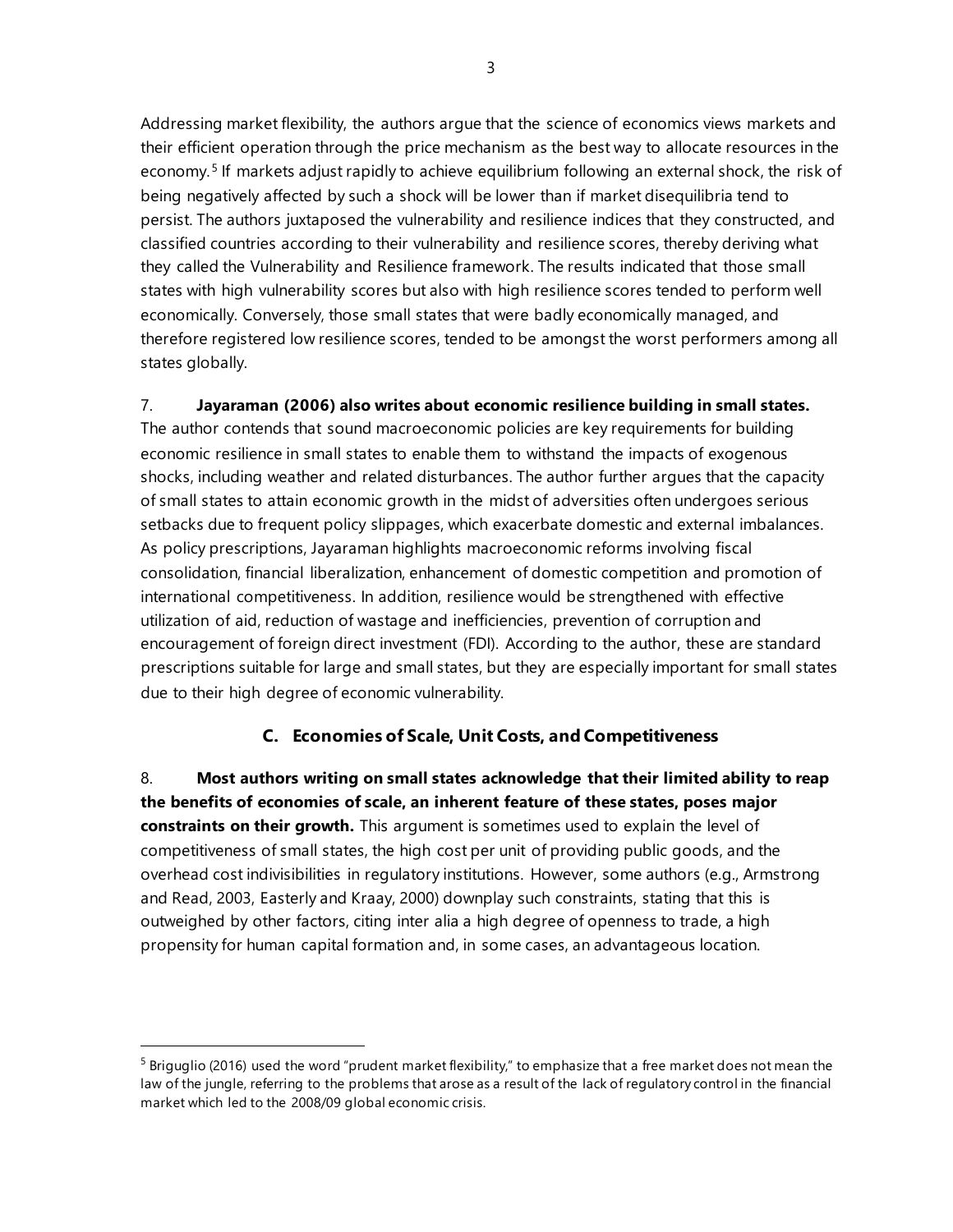9. **Although the assumption of economies of scale constraints is put forward when discussing small states, very few studies actually test this assumption.** Briguglio (1998) used a production function approach to test whether country size affects cost per unit of manufactured products and found that large states benefit from economies of scale in manufacturing, as expected. Winters and Martins (2004) found that small states experience high costs, even in areas where they can enjoy comparative advantage (such as tourism). However, Spolaore (2004) contended that Winters and Martins did not really show that relatively high costs were due to size, stating that their results may be questionable as they did not keep other things constant, such as remoteness. Spolaore observed that successful, highly integrated small states in close proximity to large international markets, such as Andorra, Liechtenstein, Luxembourg, and San Marino were excluded from the sample.<sup>[6](#page-9-0)</sup>

10. **Briguglio and Cordina (2010) argue that there are many factors that could work against competitiveness in small states, other than economies of scale constraints.** These include excessive government involvement in production (which tends to crowd out private investment), monopolized markets, inadequate infrastructural services, and lack of balance between wage levels and productivity. However, the authors argue that, in spite of these drawbacks, some small states still manage to compete with larger ones in some areas, notably in services, where scale economies are not of major importance.

11. **Briguglio (2017a) tested the relationship between economic resilience and competitiveness.** The author argues that competitiveness and good economic governance go together. Using data on economic resilience derived from Briguglio (2016) and data on competitiveness, derived from the Global Competitiveness Indicators, the author found that competitiveness and economic resilience are highly correlated across countries, with the economically successful small states recording relatively high scores on both indices. The author took this to imply that the small states that adopt good economic governance may not only be enabled to withstand or reduce the harmful effects of their exposure to economic shocks and their limited abilities to reap the benefits of economies of scale, but also to be competitive.<sup>[7](#page-9-1)</sup>

12. **Baldacchino (2019) attributes the success of some small states in attaining competitiveness to flexible specialization**. According to the author, this enables many small states to secure good outcomes by being nimble at grasping opportunities, if and when they may arise in the evolving or abruptly changing scenarios that characterize small states. The author argues that a number of small countries, including Malta, Singapore, Bermuda, and Hong Kong, do not have naturally available and exploitable economic resources. Baldacchino contends that the manner in which these states attain competitiveness is by adjusting to circumstances quickly and flexibly, thereby taking advantage of their small size.

<span id="page-9-0"></span> $6$  On this issue, see also, Wignaraja and Joiner (2004; 2006).

<span id="page-9-1"></span> $^7$  Similar results were obtained in Briguglio and Vella (2019) with a focus on the EU small states.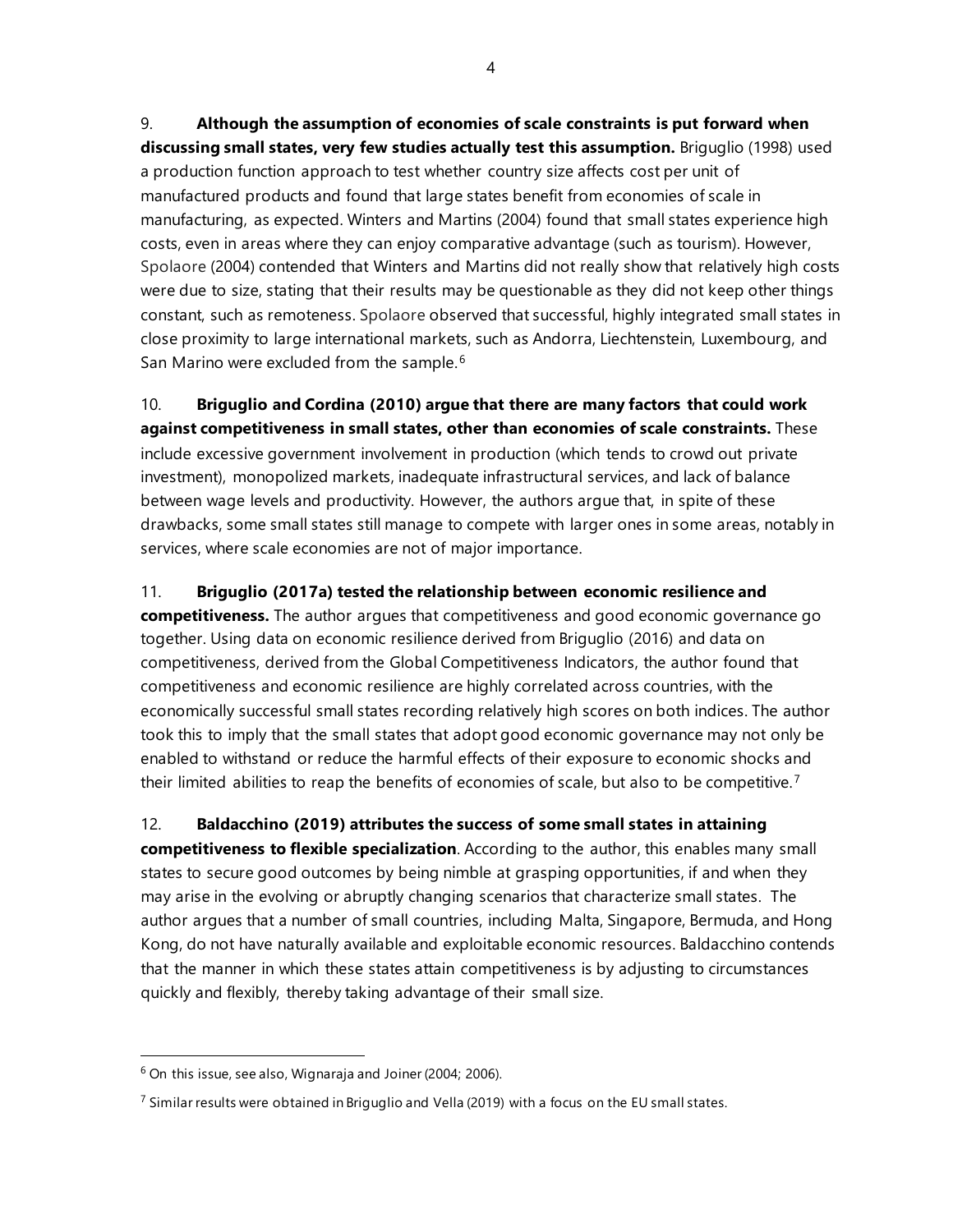13. **The success of some small states in being competitive, while others are not, is treated in Wignaraja and Joiner (2004),** who contend that many small states are highly preoccupied with competitiveness in view of their need to export a relatively large proportion of their sales. This reality has, according to the authors, fueled studies on appropriate policy responses to the effect of globalization on these states. The authors argue that most well-known competitiveness indices are not appropriate to assess the competitiveness of small states, and for this reason they devise an alternative index for this purpose. The authors found, not surprisingly, that the European small states (such as Malta and Estonia) perform well, as do other regional small state "powerhouses," such as Fiji, Mauritius, and Trinidad and Tobago. However, the authors contend, the tiny microstates record a particularly weak competitiveness performance, suggesting that even within the world's smallest economies, country size matters for competitiveness. Factors like the lack of domestic markets, technical manpower, and lack foreign direct investment may help to explain the poor performance of microstates.

14. **Very often countries can be competitive in one sector and not so in another**. One would expect that small states face major constraints in sectors which depend on mass production to be viable, as is the case of many manufactured and agricultural products. This could possibly explain why some small states do not manage to compete with larger ones in manufacturing but do so in services, notably tourism and finance, where mass production is not a major requirement for competitiveness. Croes (2011) argues that there is evidence that a competitive tourism development strategy is growth enhancing, permitting small destinations to generate income and employment. When discussing financial services, Dharmapala and Hines (2009), affirm that small countries that depend highly on such services tend to enjoy rapid economic growth, and contend that sensible tax policy options are associated with the quality of governance. The authors conclude that good governance enhances the competitiveness of small states in this sector, suggesting that low tax rates alone are not sufficient inducements to foreign investment.

15. **Even in manufacturing and agriculture there may be opportunities for small states to produce goods competitively by seeking niche markets.** As Bourne (2004) argues, the strategic significance of niche products is that they are resistant to scale economies, compete mainly on the basis of quality and uniqueness and are amenable to flexible production arrangements. Fiala (2019), and Punnett and Morrison (2006) provide various examples of successful niche-market ventures which are suitable for small states.

### **D. Trade Openness Vulnerability and Volatility**

16. **In studies on small states, many authors consider trade openness as a factor that positively affects growth.** Armstrong and Read (2002a; 2003) contend that small states necessarily have a high degree of trade openness due to their small domestic markets. Easterly and Kraay (2000), while admitting that trade openness can lead to GDP and terms of trade volatility, argue that their greater openness on balance has a positive effect for growth. Similar arguments are proposed in Alesina and others (2000; 2005). Some authors, while admitting that trade openness is good for growth, also consider that such a condition renders small states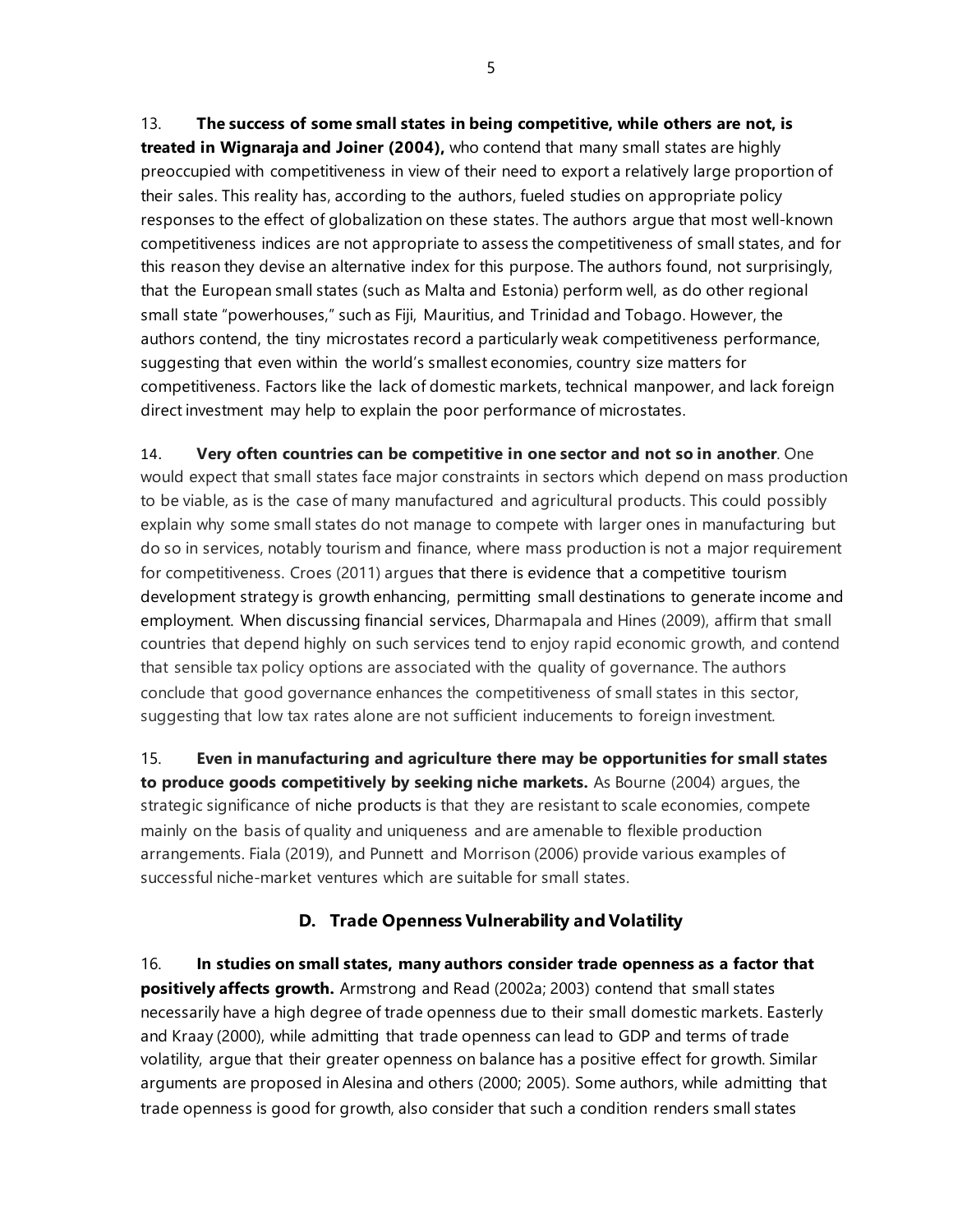highly exposed to external shocks, leading to GDP growth and terms of trade volatility (Briguglio, 1995; Briguglio and Vella, 2016).[8](#page-11-0)

17. **Although various authors acknowledge that small states are generally exposed to external shocks, more so than larger states, due to their high dependence on international trade and narrow range of exports, there is no general agreement that such a condition hampers growth.** Armstrong and Read (2002b; 2003) actually argue that there is a positive relationship between economic vulnerability and economic growth, based on the vulnerability index proposed by Briguglio (1995). It should be noted that Briguglio, the originator of the index, never argued that vulnerable states do not grow fast—Briguglio's argument has consistently been that small states can be highly vulnerable to external shocks, but they could adopt policies to withstand such shocks, and many well-performing small states in fact do so (Briguglio, 2016).

18. **Closely related to vulnerability is the issue of volatility of small economies, either in their terms-of-trade or in GDP growth.** As already indicated, the arguments derived from the literature generally led to the conclusion that while openness may be good for growth, with a few dissenting opinions, it also has negative effects by generating volatility (Briguglio and Vella, 2018). This leads to the question as to why volatility is undesirable. There are various reasons for this, including that fluctuations can generate a welfare loss and others through the negative effect of uncertainty (economic, political, and policy-related) (Loayza and others, 2007). In addition, volatility may usher in a higher risk of policy failure (Gavin and Hausmann, 1996; Fatás and Mihov, 2013), including fiscal and monetary policies that intensify rather than calm the trade cycle. Furthermore, volatility may also lead to lower growth, ceteris paribus (Ramey and Ramey, 1995); Hnatkovska and Loayza (2005). Although openness leads to growth volatility, Briguglio and Vella (2018) argue that this can be mitigated by good economic and political governance and this may explain why some small economies do not exhibit a high degree of GDP growth volatility even though they are highly open. The basic argument in this regard, according to Briguglio and Vella (2018), is that an economy highly exposed to adverse external shocks would be prone to GDP growth volatility but this could be dampened as a result of good economic policies. Conversely a country which is not highly exposed to external shocks may still register volatile growth due to bad domestic governance.

19. **Many authors refer to the environmental vulnerability of small states resulting from ecological and meteorological factors because of their topography.** In the vulnerability indices produced by the Commonwealth Secretariat (Atkins and others, 2000) and by Briguglio (2016), proneness to natural disasters is included as one of the index components. Studies that utilise a proneness to natural disasters variable in growth equations often find that such disasters have negative effects on public finances and on growth (Mitchell and others, 2017; Rasmussen, 2006). Due to the fact that many small states are prone to natural disasters, some

6

<span id="page-11-0"></span> $8$  However, Down (2007) argues to the contrary, stating that for these countries international trade integration may have eased rather than accentuated domestic economic volatility.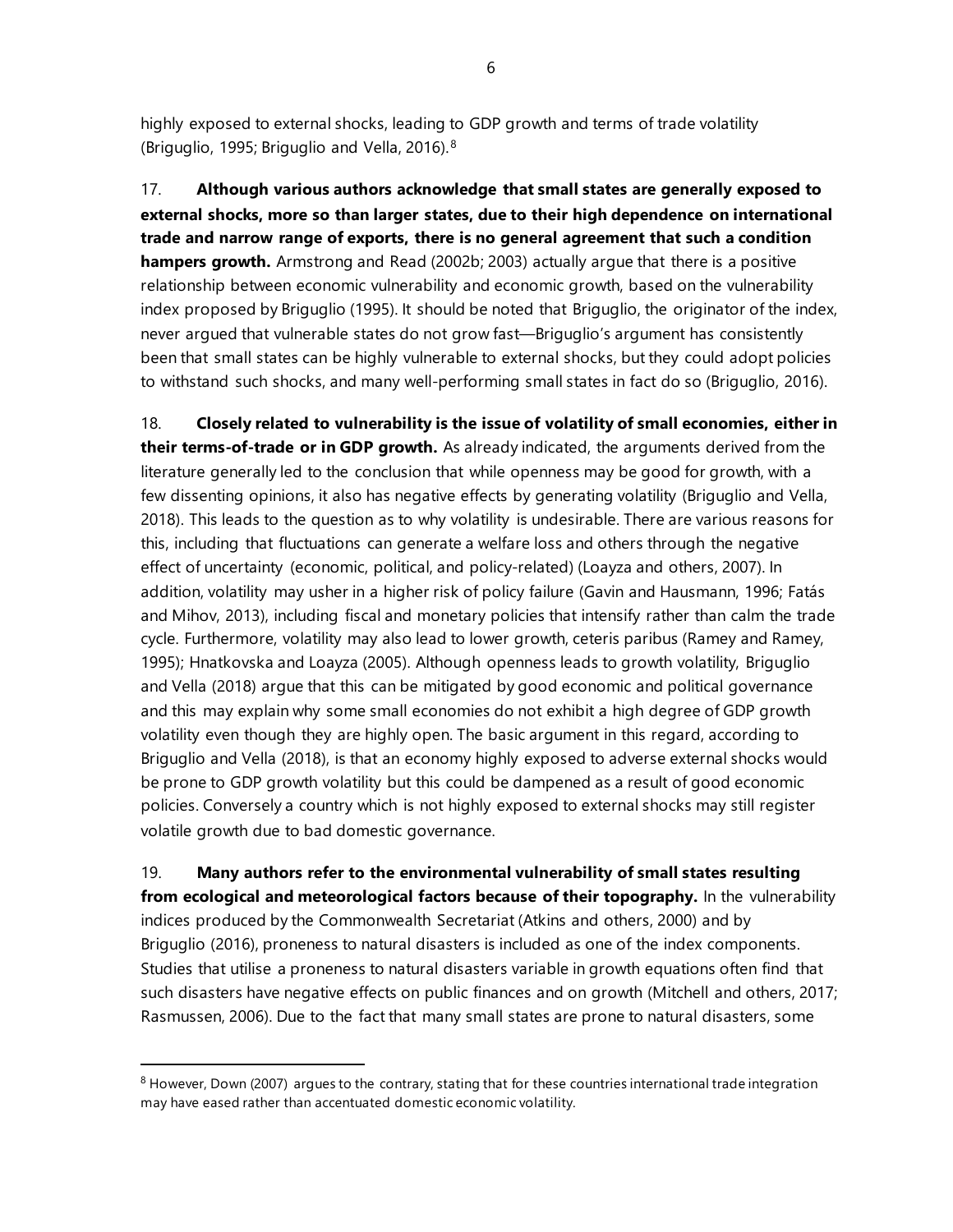authors discuss the need to strengthen disaster management in such states. Jayaraman (2006) points out that the economies of small states in the Caribbean and the Pacific regions are frequently affected by natural disasters, and such occurrences lead to the contraction of output, pressures on the balance of payments and on government budgets. The author suggests that measures conducive to reducing the adverse consequences of natural disasters include improving preparedness, better management of the environment, improved use planning, and provision of relief measures involving non-government organizations. Natural disasters in small states and policies conducive to reducing their harmful effects are also discussed in Marto and others (2018), Roberts and Bonne (2019), and Zhang and Managi (2020).

### **E. Other Factors Associated with SDS Growth**

### **Geographical Location**

20. **A number of studies identify geographical location as a factor affecting economic growth in small states.** One explanation is that the greater the distance of a small state from main commercial centers, the higher are the foreign trade costs, amongst other things, reducing competitiveness of exports and FDI attraction. Brito (2015a) contends that although there is no general agreement in empirical studies on the effects of country size on economic growth, there is consensus that geographic distance from major markets is a principal economic growth disadvantage in small states. Armstrong and Read (2006) also assign major importance to location as a determinant of growth. They argue that small states located in high-growth geographical regions generally exhibit higher rates of growth and levels of per capita incomes. Nevertheless, they note, the success of Mauritius demonstrates that geographic isolation is not an insuperable barrier to growth.

21. **Changing trade patterns and** information and communications technology **(ICT) may reduce the remoteness disadvantage.** Gibson (2019) contends that although remoteness can account for the slow rate of economic growth in the Pacific Island countries, these countries may have become potentially less remote in recent years as world economic activity shifted towards the East. The author concludes that such reduction in connectivity remoteness could emerge as an important factor relating to growth. Favaro and Peretz (2008) argue that advances in ICT may be used to offset the problems posed by geography, although many small states have telecommunication regulations that hinder competition, and impede access to low-cost, highquality international communications. The authors argue that, therefore, introducing competition in telecommunications is one of the policy reforms with the highest payoffs for small states.

### **Tourism**

22. **Many small states, particularly island ones, depend highly on tourism and this industry is mentioned in several studies as conducive to economic growth of small island states.** The positive contribution of tourism to economic growth is treated in Narayan and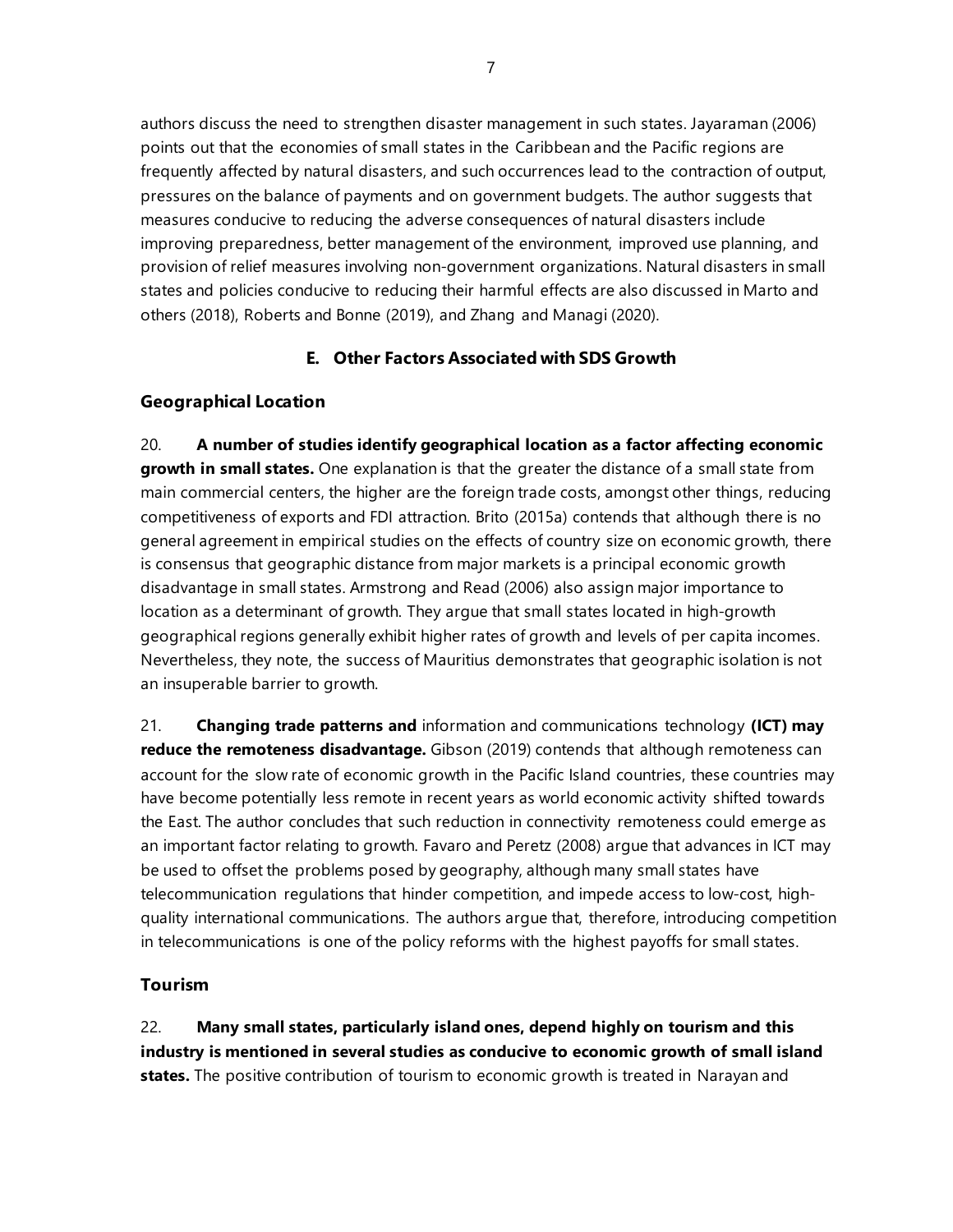others (2010) and Everett and others (2018) for the Pacific small island states<sup>9</sup>; by Cannonier and Galloway Burke (2019) and Apergis and Payne (2012) for the Caribbean small island states; and by Seetanah (2011) for island economies in general.

23. **International tourism is an export of services and therefore a high degree of reliance on this industry has the advantages or disadvantages associated with a high degree of trade openness in general.** While it is an important source of income and employment in small island states, it can also lead to environmental degradation and social discomfort (Archer and others, 2005). Recent studies on what has become known as "overtourism" present discussions on the risks of a country being too dependent on this industry (Goodwin, 2017; Martín and others*,* 2018). The experience of the COVID-19 pandemic, with its devastating impact on the tourism sector, has clearly demonstrated the validity of this concern.

### **Institutions and Governance**

### 24. **A number of papers relate economic growth in small states to their institutional**

**setups.** Bräutigam and Woolcock (2001) argue that because small countries are economically vulnerable, the quality of their institutions matters even more than it does for large countries. The authors' main message is that small countries with high quality institutions appear to manage their risks and opportunities in ways that yield higher rates of economic growth and stability. A similar argument is put forward by Farrugia (2007) who contends that the need for institutional capacity building for development is essential for small island states, more so than larger ones, due mostly to the former's high degree of exposure to exogenous shocks. Brown (2010) identifies what he calls binding constraints that adversely affect the Caribbean small states' institutional development, including that the per capita cost of public administration is higher than in larger economies, the limited pool of skilled human resources to perform the vital roles of the public service and a lack of depth in specialization. Similar arguments are proposed in Gomez (2004).

25. **Associated with the question of institutions, is the issue of political governance.** It is generally assumed that good governance is conducive to economic growth, although several studies do not collaborate this presumption empirically (Rodrik, 2008; Kurtz and Schrank, 2013). However, even if good political governance and economic growth are positively correlated, there is no systemic indication that such governance in small states is generally worse that in large states. Some authors (e.g., Veenendahl, 2019; Anckar, 2020) contend that in a typical small state there are circumstances that work in favor of democracy, such as a high degree of social cohesion and others that work against it, such a high degree of political clientelism. The relationship between good political governance and country size was tested empirically by Curmi (2009), using the World Bank's Worldwide Governance Indicators, and the results suggest

<span id="page-13-0"></span> $9$  Cheer and others (2019) however are not so confident that tourism in the Pacific Island countries is good for economic growth.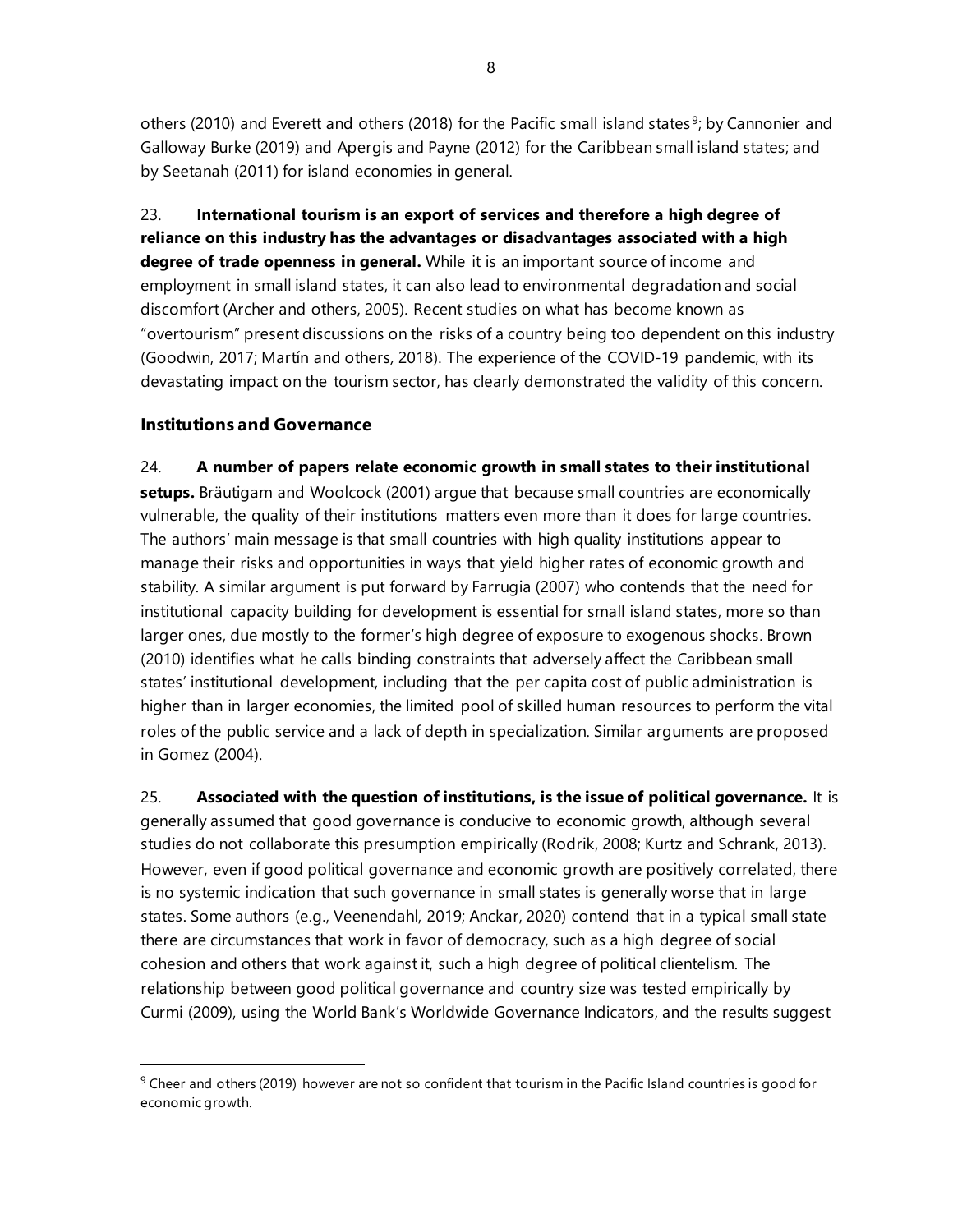that the stage of economic development of a country, and not its size, seems to be the major explanatory variable in this regard.

### **Domestic Competition**

26. **Monopoly and cartel practices are often associated with inefficiency which would hamper economic growth. A small domestic market is likely to nurture such practices, and therefore this matter should be an important factor when discussing growth in small states.** To date, not much has been written on this matter, and this variable does not feature in empirical growth models relating to small states, possibly due to measurement problems. However, some authors argue that small states face special competition constraints (Armstrong and Read, 2003, Briguglio, 2017; Gal, 2001). Briguglio (2017b) makes the point that in a small domestic market, dominance by one or a few firms is common. In such markets, natural monopolies in utilities, such as electricity, telephony, gas and water, are prevalent due to the relatively large overhead costs which are difficult to scale down in proportion to the population and may not permit more than one entity to viably supply the service. This may also apply to private business, due to the poor chances of success of setting new business in goods and services already supplied by existing firms.

27. **Associated with small domestic markets, especially in the case of islands, is the occurrence of market failure**. This challenge, highlighted by Cordina (2007) and Baldacchino (2020), is due to a number of factors, including the existence of relatively large reliance on public goods and the externalities associated with social and environmental effects. In such cases, market forces cannot be relied upon to ration supply and demand, and competition law and policy would be irrelevant.

### **Innovation**

28. **Although innovation is often considered a major driver of economic growth, mostly through its effect on productivity (Ahlstrom, 2010; OECD, 2007), this variable hardly ever features in empirical models of growth in small states.** However, a number of studies identify limitations faced by small states in fostering innovation in production. Kattel and others (2011) argue that there are major constraints facing small states in this regard, especially because the promotion of innovation requires administrative capacity which tends to be constrained due to the small population pool. Similar arguments are put forward in Qureshi and [te Velde](https://scholar.google.com/citations?user=tLGvSzIAAAAJ&hl=en&oi=sra) (2008) and Crespi and others (2017). Some studies on small states, though not referring directly to innovation, refer to the resourcefulness of islanders, though here again no empirical tests were conducted on this matter. Baldacchino and Bertram (2009), writing about what they call strategic flexibility, explain how individuals, household units, corporate entities and complete jurisdictions, seek to exploit opportunities and maximize economic gains in a turbulent and dynamic external environment.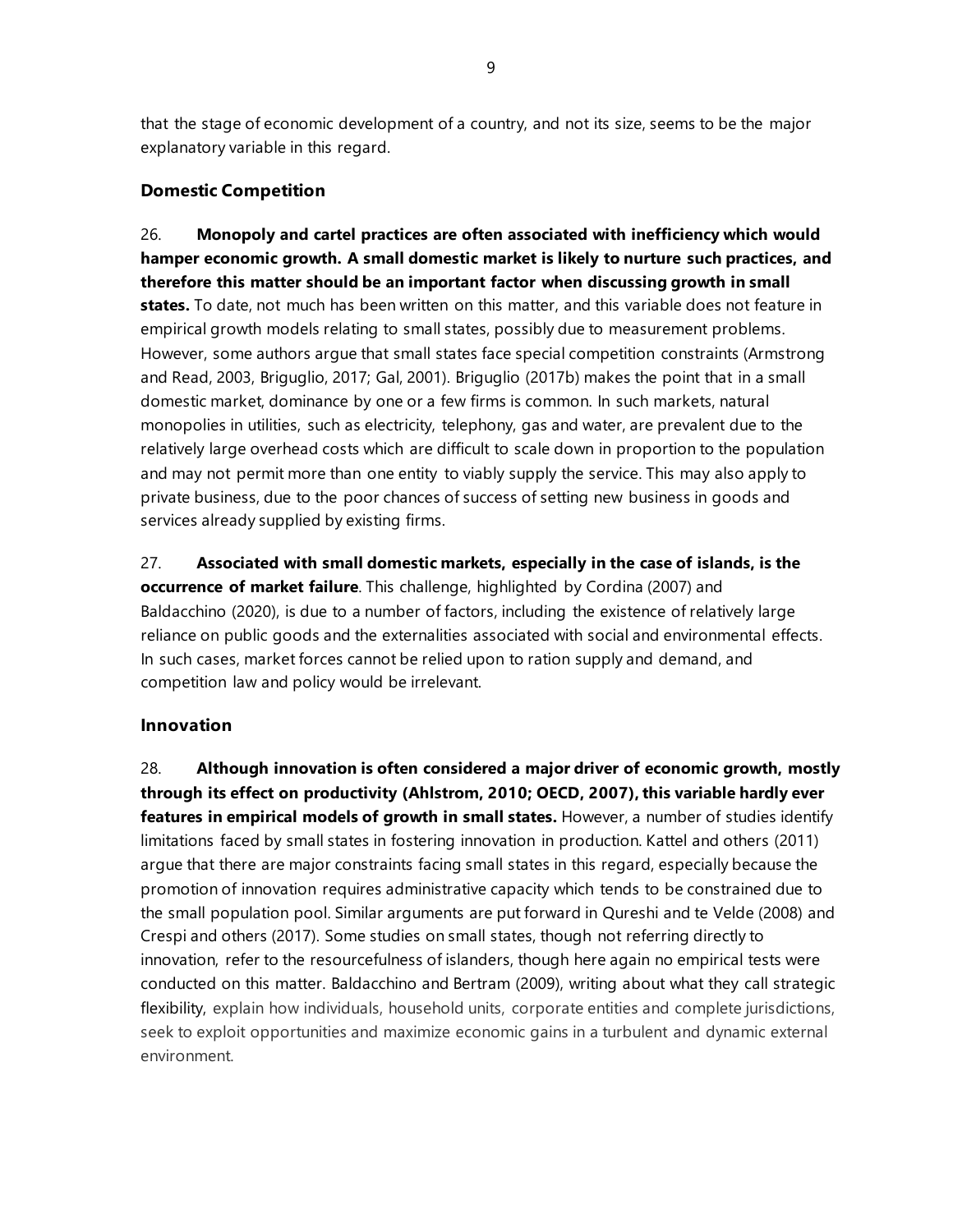### **The Social Dimension**

29. **Studies on the social dimension of SDS generally attempt to show that these states have specific characteristics which can be beneficial to economic development while others are detrimental in this regard.** For example, Alesina and Spolaore (1997) writing about social cohesion, argue that larger population may involve less homogeneity, because the cultural differences and the distance between the preferences of individuals are probably positively correlated with country size. This matter is also discussed by Brito (2015b), who contends that small states tend to develop a very integrated society with very complex relationship networks allowing a high degree of interpersonal communication and efficient flow of information between government and private enterprises, strengthening the relationship between the two sectors. This matter also features in various studies by Armstrong and Read. In their 2003 paper, the authors consider social cohesion as a positive factor for economic growth, as this could foster consensus in economic management and policy making and rapid responsiveness to external change, both of which would have positive growth effects.

### 30. **On the other side, close knit societies may be highly susceptible to clientelism.**

However, Armstrong and Read contend that divisive rent-seeking behavior based upon family ties or clientelism may also be prevalent in small states because of the more frequent close contacts between decision makers and constituents in small societies. In the same vein, Briguglio (1995) argues that a situation where people know each other well and are often related to each other may compromise impartiality and efficiency in public administration by for example interfering with the promotion and recruitment of the workforce, and not on merit. This matter is hardly ever tested empirically in small-state literature, because of the problems faced in measuring social cohesion. Jenson (2010) in discussing the matter with a focus on small states, refers to the difficulties of measuring social cohesion, mentioning the problems faced by Easterly and others (2006) in finding data for their attempt to correlate social cohesion with economic growth.

31. **Petzhold (2020) contends that policies in small island developing states (SIDS) are highly influenced by their specific conditions, shaped by issues of small scale, and external forces to which these states are exposed.** Features of social self-organization, collective action and levels of trust within a society—often understood as "social capital"—can create enabling conditions for adaptive governance and increase small states' resilience to forces outside their control, including climate change, to which small island states are highly vulnerable. The author further argues that the different features of social capital can be critical elements for sustainable adaptation in SIDS, depending on their specific adaptation needs and socio-political contexts.

32. **The connection between social capital and economic growth in small states has been investigated in various studies**. Baldacchino (2005) argues that an appreciation of 'social capital' theory makes for a more informed understanding of how many (though not all) small states manage to generate a commendable standard of living. Briguglio (2016) contends that improvements in social conditions, a requisite for improvement in social capital, could reduce the harm arising from a small country's exposure to external shocks because it affects the extent to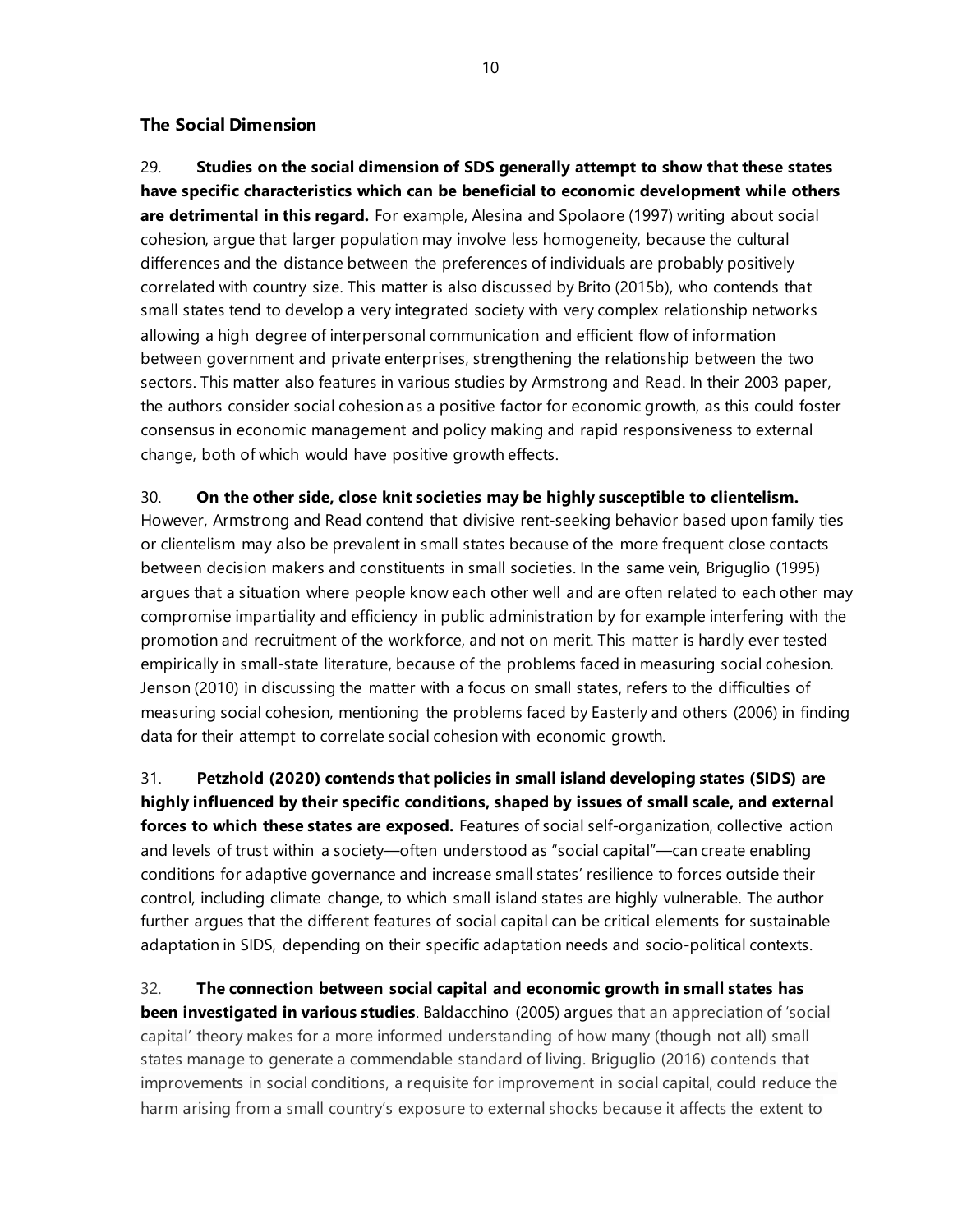which relations within a society are properly developed, enabling an effective functioning of the economic apparatus without the hindrance of civil unrest.

33. **Closely linked with social cohesion and social capital is the topic of human capital, which is an essential input for economic production.** Various authors including Barro (1991) and Sala-i-Martin and others (2004) found evidence that there is a positive correlation between human capital and the growth rate of GDP per capita across countries. Armstrong and Read (2003) contend that human capital is a critical source of economic growth generally and can be expected to be a very important factor for small states given their small population. The same authors (2004) maintain that the accumulation and utilization of human capital—education, training and "learning-by doing," which is often identified as being a key factor in growth—may be a critical determinant of the underlying comparative advantage of some small states. Given that they cannot hope to compete with low-cost labor-intensive exports from more populous developing countries, small states must focus instead on enhancing labor quality through human capital formation to increase productivity and raise domestic value-added. Baldacchino (2019) echoes Armstrong and Read's argument that human capital is a key "conditioning" variable for small state development. Beine and others (2008) however, observe that small states often lose human capital as a result of the skill and brain drain leading to a loss of a larger proportion of their skilled labor force. The authors argue that small states are successful in producing skilled natives but not so successful in retaining them.

34. **Soobratty (2016) argues that a system of education for a sustainable society has a pivotal role to play to support a cohesive society, equipping small states with the necessary inclusive mechanisms for managing conflicts**. Crossley and others (2011) referring to the small states of the Commonwealth, contend that these states face distinctive educational challenges arising from their size, highlighting the need for these states to respond meaningfully to major external shocks and challenges, especially in the economic, environmental, cultural and political domains. A strong case can therefore be made for continued special focus on the needs and opportunities of small states. The author refers to education as providing opportunities and challenges in building resilience in the face of such challenges.

35. **Policies relating to health are also associated with growth and resilience building in small states.** Azzopardi-Muscat and others (2016) referring to the small European Union (EU) member states, discuss institutional set-ups for the provision of public health, and argue that institutional costs in this regard are very costly for small states. The authors contend that EU membership has brought significant public health reforms, transformation in the regulation of medicines and development of specialized training for doctors, positively affecting the policymaking process, networking opportunities and capacity building. Overall stakeholders in the small EU member states have a positive outlook regarding their health system Europeanisation experience, calling for the need for improved consideration of the specificities of small health systems. This health aspects of small states are also addressed in Azzopardi-Muscat and Camilleri (2018) who investigated whether there are any associations between country size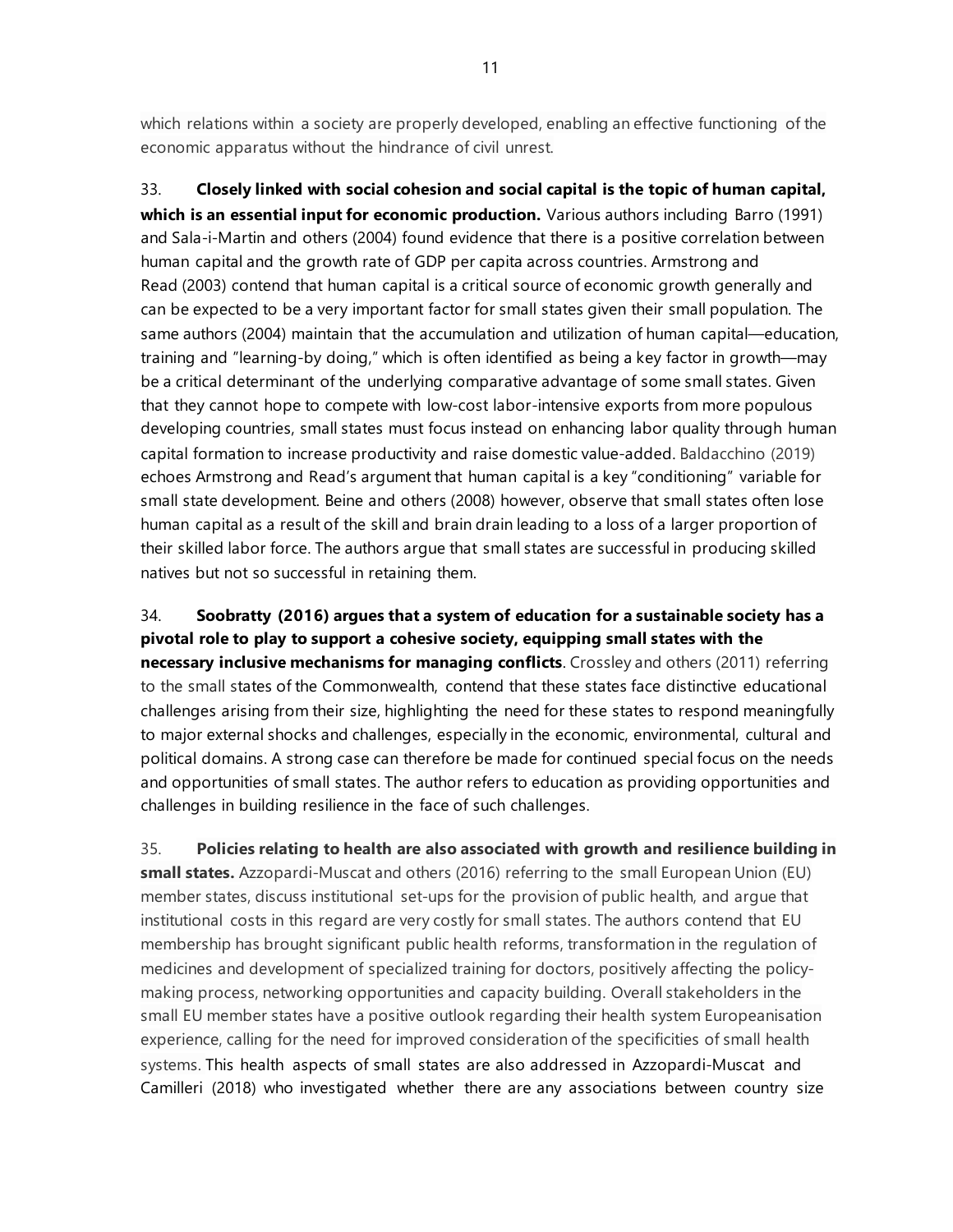and a cross-section of 184 countries. They found that small states faced particular challenges depending on the regions, some of which are the result of a small population.

36. **Health and education are both associated with social development and feature prominently in the Human Development Index.** These aspects of social development are important for all countries, but especially so for small states. One reason for this is that small states tend to be highly dependent on the human input, given that many of them have limited natural resources endowments.

37. **Social policy in general, with reference to small states, is addressed in Bertam (2010) who defines it as policy that shapes the long-term structure and functioning of all social groups for which the small state is their economic, cultural and political "home" and source of identity.** The author contends that vital dimensions of social policy in small states are concerned with mediating linkages and relationships between the home-resident population (and its government), on the one hand, and the outside world, on the other. The domestic factors include taxation, which is essential in financially supporting social policy. These external factors include fiscal funding from overseas aid, and emigrant diasporas remittances. The combination of a large government sector relative to population, accompanied by a limited productive base, rendered many small states often reliant on external factors. The author argues, therefore, that there is scope for comparative investigation of the specificities of small states with regard to social policy.

### **Loss of Trade Preferences**

38. **An issue that is often mentioned when discussing growth prospects of small states is the loss of trade preferences, which occurred since the mid-1990s as a result of the World Trade Organization's (WTO) rules.** This aspect is not generally tested empirically, because of data problems. However, it is extensively discussed in Smith (2009), Palayathan (2004) and Grynberg and Remy (2003), with the main conclusion being that Small Vulnerable Economies <sup>[10](#page-17-0)</sup> face special circumstances and therefore the WTO should take cognizance of these special characteristics in its international trade rules.

39. **Some studies deal with the effect of trade liberalization in general on the economic performance of small states.** Mellor (2019) contends that with tariff barriers declining throughout the world, current trading advantages enjoyed by the Pacific Island nations are being eroded. Heron (2008), on the other hand, maintains that the nature and severity of the impact of economic liberalization are not particularly unique to small states, and that small states that are highly dependent on trade preferences can adopt policies to withstand the effects of such a global change.

<span id="page-17-0"></span> $10$  Small Vulnerable Economies (SVE) is the term used for small states within the WTO. Eligibility of a country to be considered as an SVE is not based on population size but on the country's share of world trade.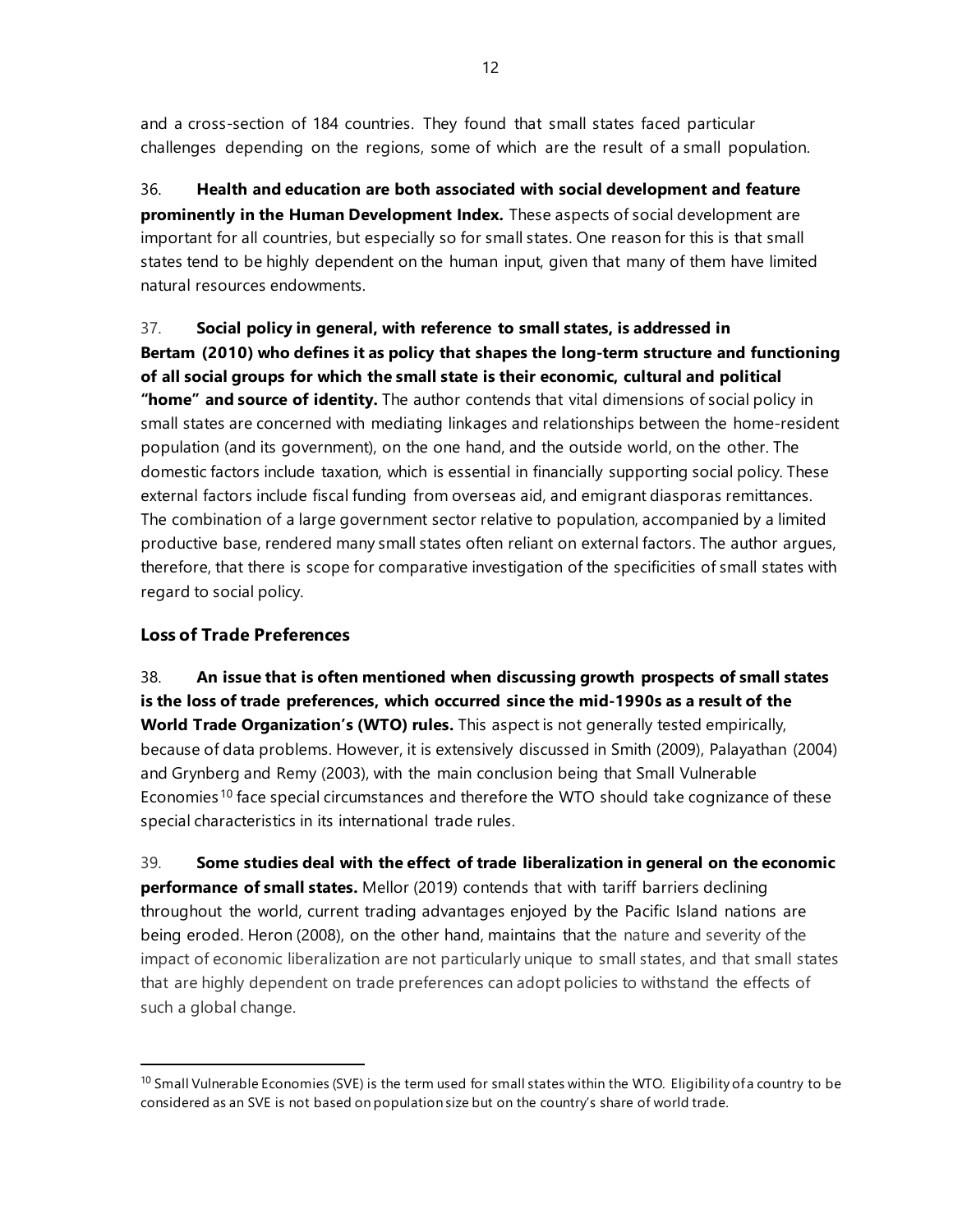### **Foreign Direct Investment**

# 40. **A factor that is generally considered to be conducive to economic growth is FDI.** Read (2008) argues that FDI is potentially a critical contributor to growth and development of small states, as in addition to increasing the stock of capital in the country, these flows embody additional complementary growth factors, including technology, know-how and managerial expertise. In their study, Jayaraman and Choong (2010) obtained strong empirical evidence of a positive and significant relationship in the short and long term between FDI and economic growth in Vanuatu. However, Feeny and others (2014) argued that growth returns from FDI to the Pacific region has, on average, been very small, though positive. A number of explanations for this finding are provided, including some empirical evidence that FDI displaces domestic investment in that region. With regard to the Caribbean, Kolstad and Villanger (2008) contend that the small states in the region do not suffer from low inflows of FDI—on the contrary, Caribbean countries receive more FDI than comparable countries in other regions. The authors argue that FDI in the Caribbean appears particularly sensitive to political stability, and conclude that efforts to improve the investment climate of countries in the region should focus on this aspect.

41. **Another source of investment flows into a number of small states, particularly in the Caribbean region, is citizenship by investment programs (CBIs).** According to Keane and Haughton (2020) the proceeds from these flows can be conducive to economic growth in small states if invested well, particularly for infrastructural development. On this matter, Cover-Kus (2019) argues that it is important that small states capitalize on the opportunities presented by CBIs, advocating that CBI returns should be invested in the sustainable and resilient development of their countries. However, the same author admits that these programs can facilitate money laundering, tax evasion and other criminal activities, and it is therefore important to intensify scrutiny of these programs.

### **Aid and Remittances**

42. **There is considerable debate about the efficacy of aid in generating economic growth in large and small states.** Some authors (e.g., Collier and Dollar, 1999) argue that financial aid can help small developing states grow and reduce poverty, but only if these states pursue sound economic policies. They further argue that broad policies that work for large countries should also work for small ones. Other authors, particularly those writing about aid flows to the Pacific small states, (e.g., Jayaraman, and others, 2016), associate aid with Dutch Disease in small states which have their own currencies. However, Fielding (2013) argues that the Dutch Disease could be avoided if the inflows of funds lead to increases in capital stock in the traded goods sector. On this issue, Hansen and Headey (2010) contend that the effect of aid in small states depends on its absorption. When aid forms a large proportion of the inflow resources, there does appear to be sufficient focus on absorbing the resource flows, but not when there are other important sources. Feeny and McGillivray (2013) in examining the impact of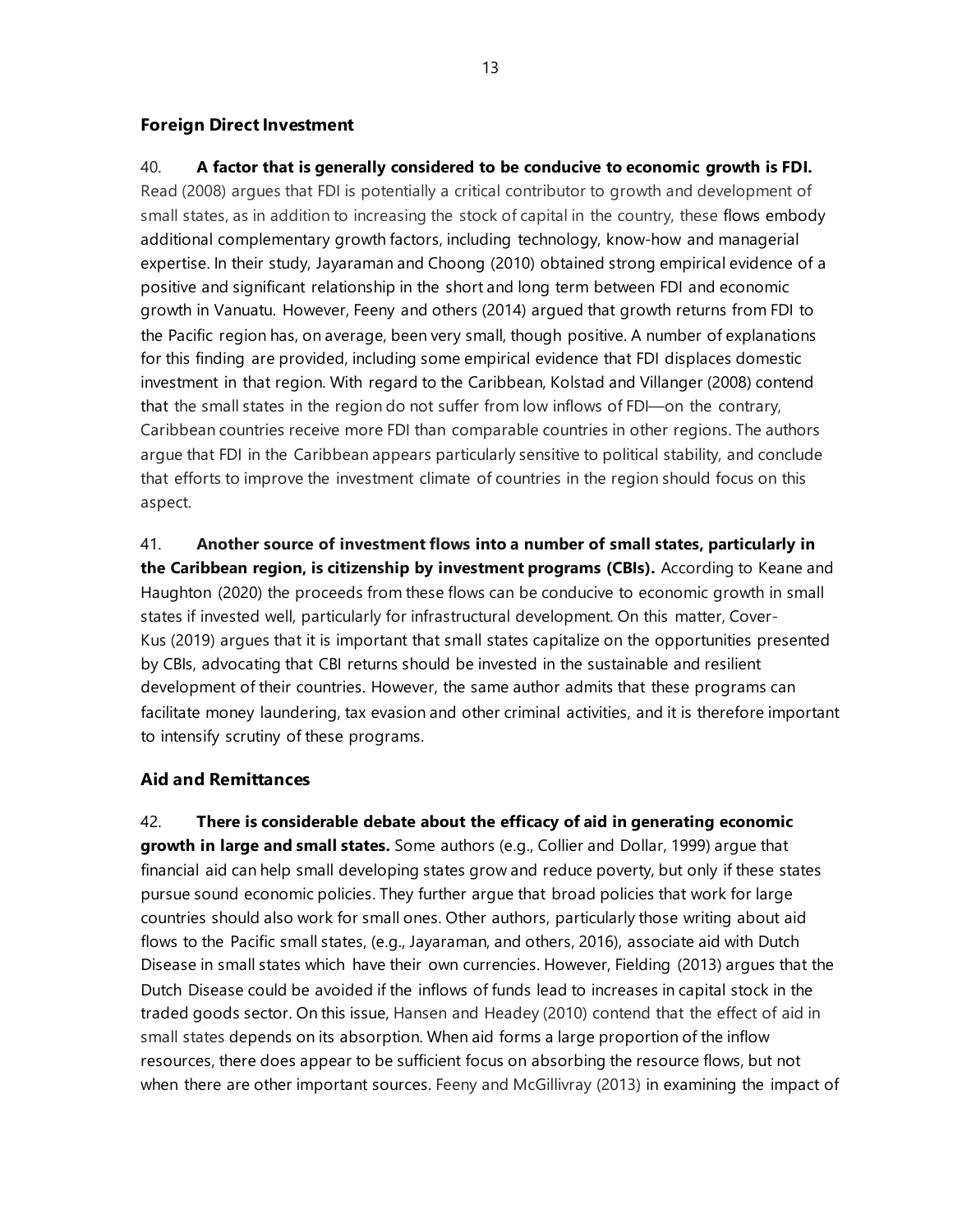aid on real per capita income growth in SIDS, conclude that aid fosters economic growth in these countries but with diminishing returns.

43. **Some authors (e.g., Aiyar, 2008) assert that small states already receive too much aid, and it does not make sense to propose additional foreign aid in view of these states' disadvantages, while ignoring their advantages.** Guillaumont and others (2018) also conclude that the level of aid received by small developing states is relatively high considered either per capita or as a ratio to gross national income. According to these authors, the rationale for this relatively high level of aid is grounded in their high degree of economic vulnerability.

44. **Another source of unrequited income flow relevant to economic growth in small states is remittances.** Jayaraman and others (2011) found a positive and robust effect of remittances in two small Pacific states (Samoa and Tonga), According to the authors, this impact occurs via increased liquidity in the banking system, which, in turn, increases credit to the private sector. Sami (2013) concluded that there is an important causal relationship in the short and long term, between remittances and economic growth and the banking industry in Fiji. These studies indicate that remittances inflows may not only be conducive to economic growth but for developments in the banking sector as well.<sup>[11](#page-19-0)</sup> However, Jayaraman and others (2016) found that remittances, like aid, may have contributed to the so-called Dutch disease in Fiji due to the effect on the currency appreciation, thereby eroding competitiveness in the tradable goods sector. A similar argument was put forward by Bourdet and Falck (2006) with regard to Cape Verde.

### **F. Conclusions**

45. **In the foregoing review of the external literature, various factors were identified as having an effect on economic growth in SDS**. Some of these are inherent or quasi-inherent in small states, including economies of scale constraints, location, population size and to an extent high dependence on external trade and exposure to natural disasters, which therefore cannot be changed, or are very difficult to change, by government policy. Other factors are policy-induced, such as macroeconomic management.

46. **Factors that may explain the different findings by different authors include data availability, the countries included in the analysis, the methodological approach utilised, and the time period covered.** However, inherent factors such as economies of scale limitations, which also affect competitiveness, as well as trade openness and geographical location, were identified as affecting economic growth in many of the studies featured above. The economies of scale constraint implies that policy implementation is likely to be costlier for SDS than is the case for larger countries, a factor that should be given major importance in the Fund's policy advice to SIDS.

<span id="page-19-0"></span> $11$  Gani (2011) also found a positive effect of remittances on growth in the Pacific region, but the relationship lacked statistical significance.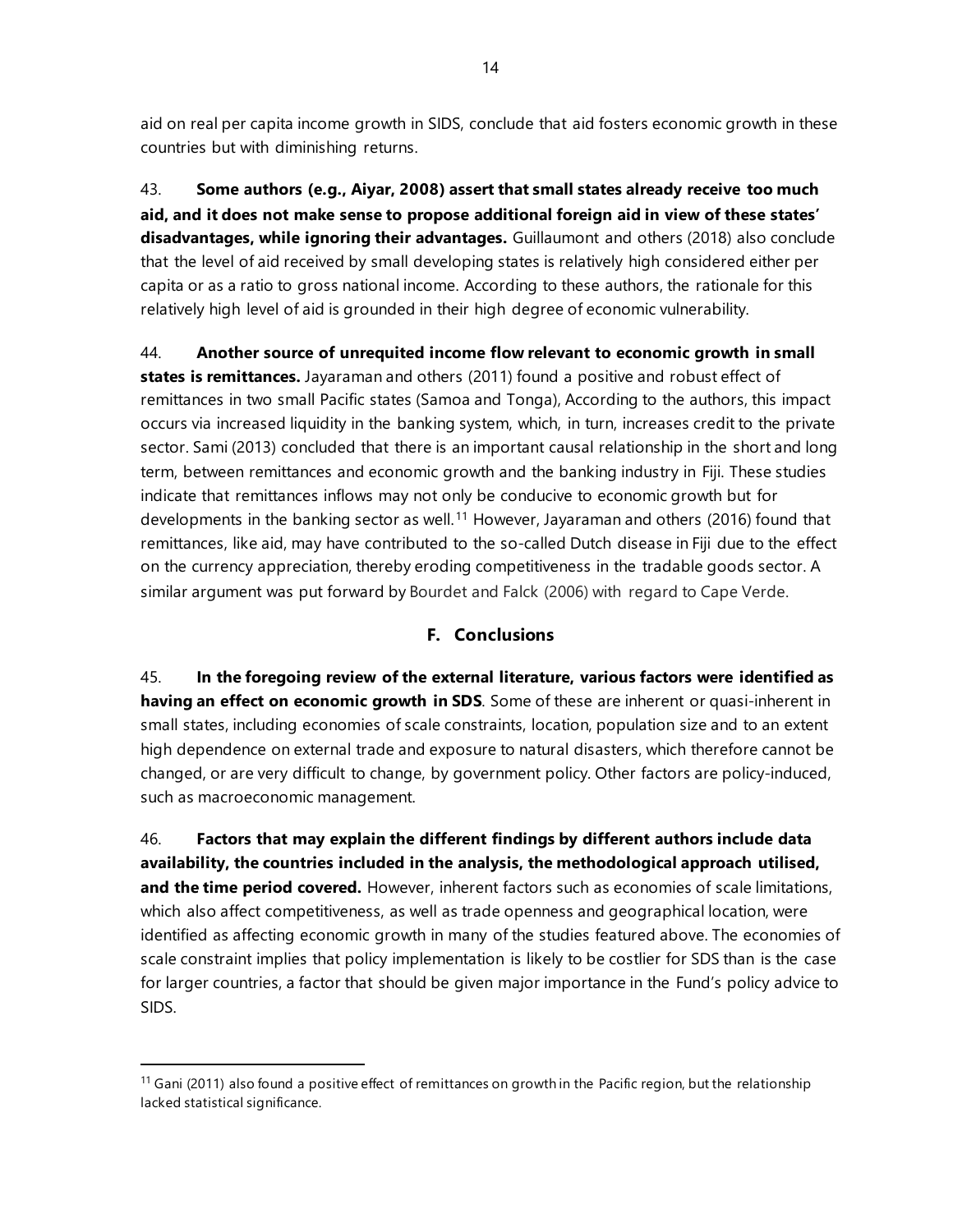47. **The inherent disadvantages of SDS, everything else remaining constant, should lead to serious impediments to competitiveness and economic growth**. In reality, however, economic policy measures could enable SDS to attain satisfactory growth rates, possibly more so than larger developing countries, particularly when latter are badly governed. There are two major literature strands in this regard. The first interprets the positive growth outcomes of a number of small states as proof that small country size does not merit special policy consideration, given that statistics show that small states are not, as a group, laggards in terms of growth. The second deduces that small states are highly disadvantaged, but policy measures leading to robust macro policy frameworks and good economic governance can lead to positive growth outcomes.

### **III. REVIEW OF IMF LITERATURE**

48. **This section traces the evolution of the Funds' research and policy work on SDS growth, reviewing a selection of IMF internal and external papers related to growth challenges in these states.** Broadly this literature captures several important thrusts of the IMF's overall approach to growth in SDS. The section first considers two overarching staff research papers, the first of which was prepared in 2008, just prior to the 2010–2020 evaluation period and the second published in 2015, about mid-way through the evaluation period. Subsequently, the section reviews two substantive regional policy papers prepared in 2013 and 2016, focusing on Caribbean and Pacific SDS respectively; three policy papers produced between 2013–2017, covering macroeconomic policies in small states, selected policy issues and challenges faced by SDS in addressing natural disasters and climate change. Finally, the section briefly reviews two Staff Guidance Notes (SGNs), issued in 2014 and in 2017, which offer policy guidance to staff working on SDS, on growth and related policy challenges in SDS.

49. **Prior to 2009, and with few exceptions, the literature on SDS' growth and associated economic policy and development challenges originated and proliferated largely outside the IMF.** The IMF effectively joined the discussion on small states economics from 2009, with IMF researchers having the advantage of drawing on the extensive literature on small states which had grown exponentially during the 1990s and 2000s. Initially appearing as IMF working papers, this work evolved over time to include a number of books, policy papers and Staff Guidance Notes. The contribution of the IMF on the factors that affect economic growth focused mostly on economic governance, including fiscal policy, exchange rate management and related institutional arrangements. Since approximately 2017, there has been a further acceleration in the number and range of IMF working papers, although since the emergence of a five-pronged "GROWTH" policy guidance framework, attention specifically to growth challenges has tended to become more granular across the five pillars of this framework.

### **A. Pan-SDS Research Papers**

50. **Two IMF research papers in 2008 and 2015, respectively, point to the IMF's growing interest in growth and related challenges in SDS as a country group.** The first of these, authored by Ota and Medina Cas (2008), focusses on the fiscal characteristics of small states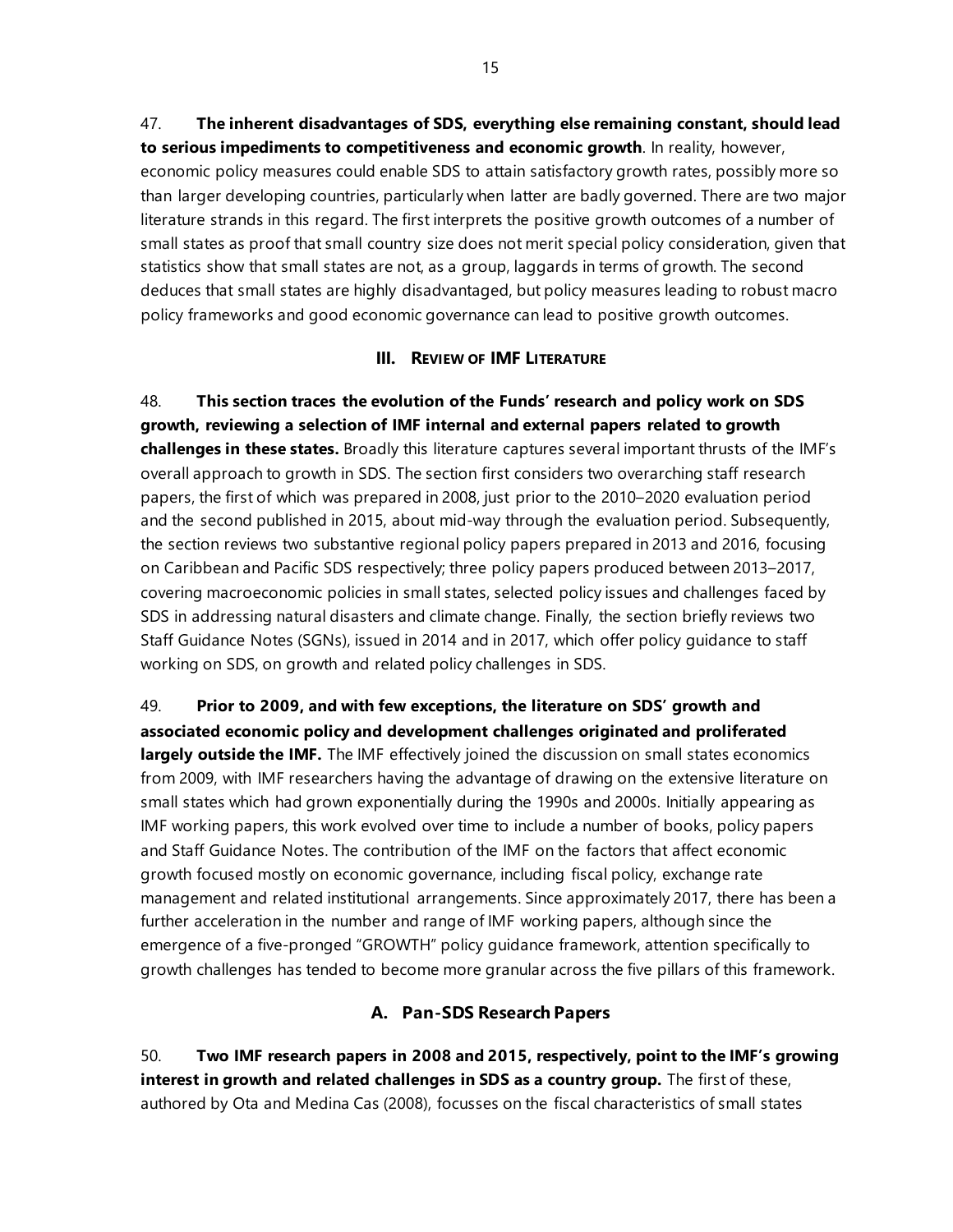which can influence the implementation of sound policies. The authors referred to a number of specificities of small states including economies of scale constraints, relatively large public sector, and high degree of trade openness, which could lead to high exposure to external shocks. The authors also refer to the erosion of trade preferences and natural disasters which contributed to rising debt in some SDS, particularly those located in the Caribbean. On the basis of this discussion the authors draw policy recommendations for small states including fiscal tightening to reduce the dangers stemming from high public debt and economic volatility. They argue that fiscal tightening could boost flexibility and create space in response to shocks, and present evidence linking better and more effective governance policies that could lead to lower public and external debt in small states. The authors contend that improving government effectiveness can usefully support fiscal adjustment in small states, and, in addition, that controlling the size and cost of government can make government more efficient and more effective in achieving its principal functions in the delivery of goods and services. The study also upholds the view that fiscal discipline underpins the credibility of the fixed exchange rate regime, which exist in the majority of small states, with regression results showing that a fixed exchange rate regime is correlated with lower public debt in their sample of countries. In the view of the authors, as the exchange rate regime is well designed, the fixed exchange rate can underpin growth and reduce transaction costs. The authors insist that that neither a fixed nor a flexible exchange rate regime should be used to address the fiscal imbalances and high public debt many small states had this matter should be addressed primarily through fiscal adjustment.

51. **A second pan-SDS paper, developed mid-way through the evaluation period, by Cabezon and others (2015) also refers to the unique characteristics of SDS, focusing on those that make fiscal management more challenging than elsewhere.** Most importantly, the indivisibility of expenditure on the provision of public goods and public sectors, which are the main employers, introduces rigidities into budgets, tilting the composition of spending toward recurrent outlays. The authors argue that this leads to limited fiscal resources and high recurrent spending, possibly crowding out private investment in growth-enhancing areas. They further contend that SDS generally—and particularly fragile SDS and commodity exporters—face greater revenue volatility than other country groups owing to their exposure to exogenous shocks and narrow production bases; and also often lack the capacity to dampen revenue volatility because of difficulties relating to shallow domestic banking systems, with limited access to international capital markets. A negative consequence is often resort to procyclical fiscal policy. In this regard, the authors refer to fiscal anchors (such as debt and deficit targets) to help smooth spending and isolate budgets from revenue volatility. It also helps to properly assess a country's underlying fiscal position, which is sometimes masked by headline fiscal balances. The authors also recommend fiscal buffers to create possibilities for spending on infrastructure and human capital, including education and health. Mobilizing revenues by bolstering administrative capacity and reforming the domestic tax system is also needed to increase fiscal space to meet critical development spending needs while improving the business environment. In practice, according to the authors, these reforms need to be tailored according to the particular country circumstances.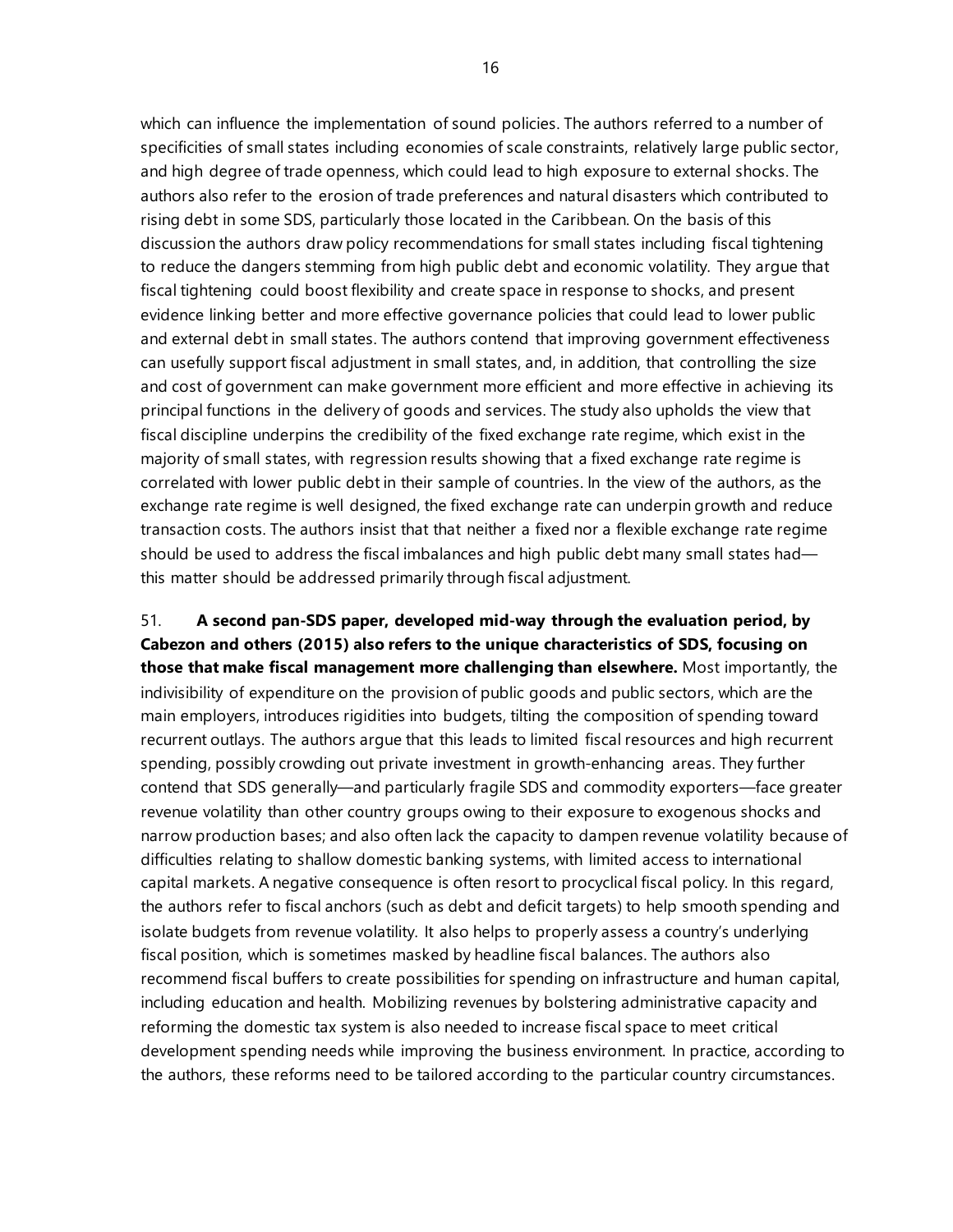52. **The authors also argue that reform of wage bills, public servants' benefits, and revenue administration should be included in the fiscal package, and that involvement of public resources to support loss-making, inefficient public sector enterprises should be reduced.** To this end, exploring opportunities to outsource service delivery to the private sector is warranted, where possible. Such a policy would improve the business environment and attract private investors from abroad. The authors also maintain that, although higher capital spending is good for growth, it is less so when it expands deficits too much and raises debt unduly. A conclusion that emerges from this study is that the impact of capital spending on growth is stronger in Asia and Pacific small states than in other small states, consistent with their larger development needs. The authors state that their results suggest that there is a non-linear relationship between debt and growth, that is, while low levels of debt are good for growth, high levels are not.

#### **B. Regional Analysis**

53. **The IMF has also produced a number of regional papers covering growth and related policy challenges in regions in which the IMF's SDS members are concentrated.** For example, in IMF (2013), Acevedo and others argue that the Caribbean small states, while sharing many features of other small states, have specific characteristics that negatively affect growth and fiscal balances, including the instability associated with the aftermath of the 2008/09 global crisis and the high and increasing costs of frequent recurrence of natural disasters. The authors state that many cost disadvantages are structural, but some are policy driven, singling out high labor costs which had grown faster than productivity, and high utility costs due to inefficiencies, lack of investments, and/or monopolistic structures in power generation and distribution. All this led to deep-rooted competitiveness problems, which in turn gave rise to high current account deficits, high debt ratios and slow growth. The authors advocate fiscal adjustment to correct for domestic and external imbalances, but, they argue, the smallness and vulnerabilities of these countries make adjustment exceptionally difficult. A comprehensive strategy would have to overcome important political economy constraints. The Fund was considered as having a role in such a difficult adjustment exercise, but the authors argue, collaboration with other institutions would be beneficial to help alleviate any "stigma" attached to Fund-supported programs. The study urges for Caribbean-wide regional surveillance exercise, referring to the success of the Caribbean Regional Technical Assistance Center for delivering technical assistance in a regional framework, which appeared to be a Caribbean preference. A region-wide approach would take the spotlight off any individual country's failure to succeed and could marshal peer support, both for countries to learn from each other and to form a united front against political obstacles.

### 54. **A more recent IMF publication focusing on the Caribbean is Srinivasan and others (2018), which contains a number of chapters dealing with challenges facing**

**Caribbean policy makers.** The book discusses policy options for promoting sustained and inclusive economic growth, arguing that the Caribbean economies need to improve their fiscal positions, their thin financial market and their monopolistic structures for this purpose. The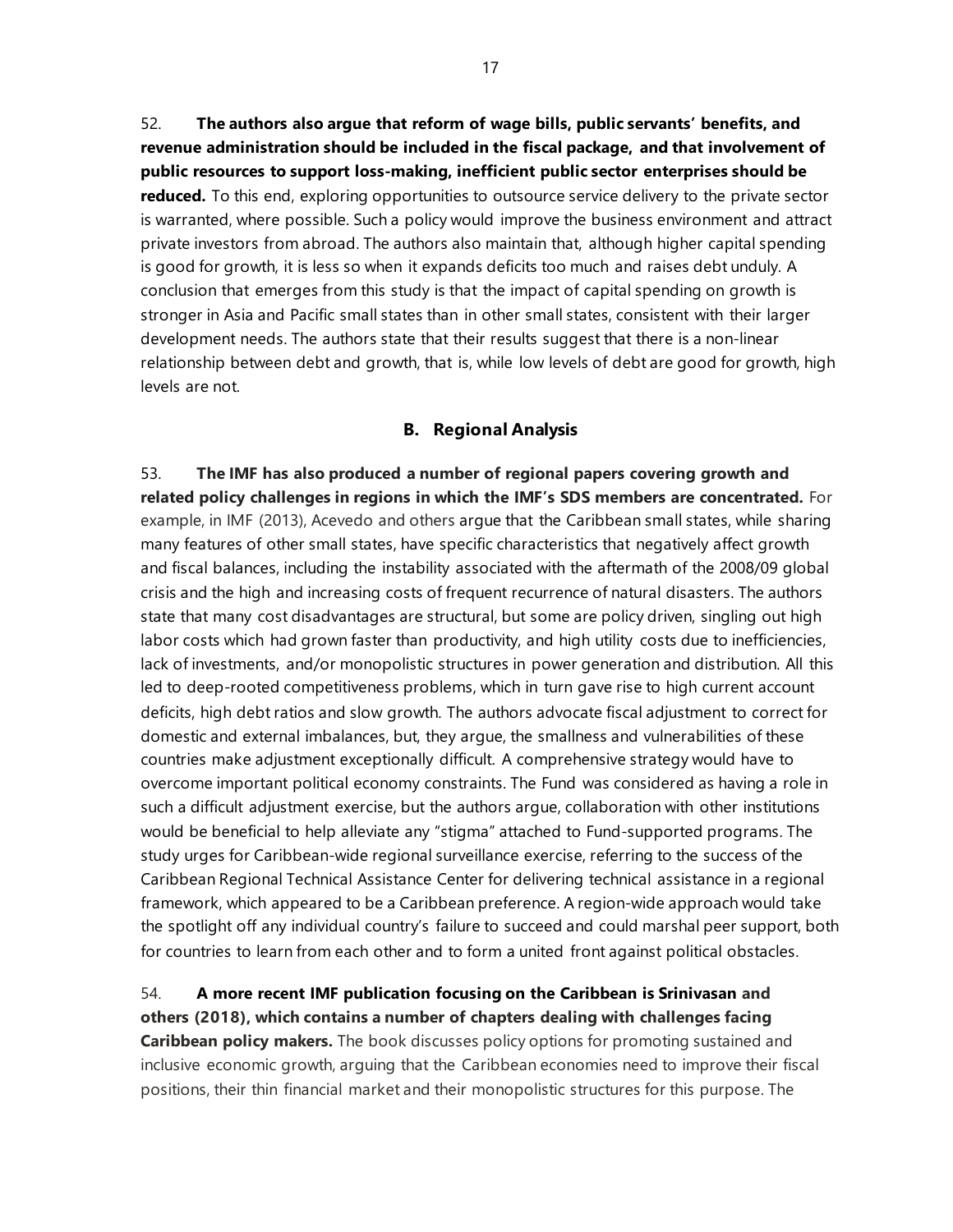authors also refer to the prevalence of violent crime in some Caribbean small states, which, the authors argue, tends to negatively affect investment and growth. The book also deals with the need for regional collaboration and deeper integration with Latin American countries in dealing with these challenges, and to reducing economies of scale constraints. This could also be conducive to improve the Caribbean SDS ability to withstand their economic vulnerabilities.

55. **In regard to Pacific SDS, Khor and others (2016) discuss the factors that affect economic growth in these countries and provide an overview of the policy issues and challenges they face.** The study seeks to identify policies that could help to raise growth performance in a way that is both inclusive and sustainable. It argues that the slow rate of growth of Pacific SDS can be partly explained by the region's unique characteristics, including small populations and small internal markets, remoteness, vulnerability to natural disasters and climate change, narrow production bases due to smallness and therefore economies of scale constraints. These are inherent features, but the authors argue, economic policies also matter. These include weak macroeconomic policy frameworks, which led at times to unsustainable exploitation of natural resources, weak policy implementation capacity, limited financial depth, laws and customs that limit the flexibility of product and factor markets (for example, land tenure), high levels of public debt in some countries, and high dependence on foreign aid and remittances. Political instability also hampers investment and the development of sound institutions.

56. The authors state that while there is broad agreement about the factors that have contributed to slow growth in Pacific Island countries (PICs), it is less obvious how these constraints can be overcome. The major challenges with regard to growth in PICs, according to the authors, are to put in place policies that promote macroeconomic stability and debt sustainability, attracting FDI and strengthening institutions. The right balance needs to be found between the need to build fiscal buffers to enhance resilience and funding development spending. The authors consider regional collaboration as very useful to mitigate the economies of scale constraints, enhance competition, protect and promote regional interests, and allow greater specialization in areas of comparative advantage.

57. Three other Fund staff papers focusing on the Pacific SDS are Yang and others (2013), Tumbarello and others (2013) and Cabezon and others (2019). The last-mentioned paper deals with natural disasters and climate change in the PICs arguing that these events worsen countries' fiscal positions and damage growth prospects. The authors calculate that in the region, for damage and losses equivalent to 1 percent of GDP, growth drops by 0.7 percentage points in the year of the disaster. The paper also discusses a multi-pillar framework to enhance resilience to natural disasters at the national, regional, and multilateral levels and the importance of enhancing countries' risk management capacities. The IMF's Asia and Pacific Department also publishes a regular periodical, titled *Asia Pacific Monitor,* with write-ups on various issues relating to the SIDS in the region.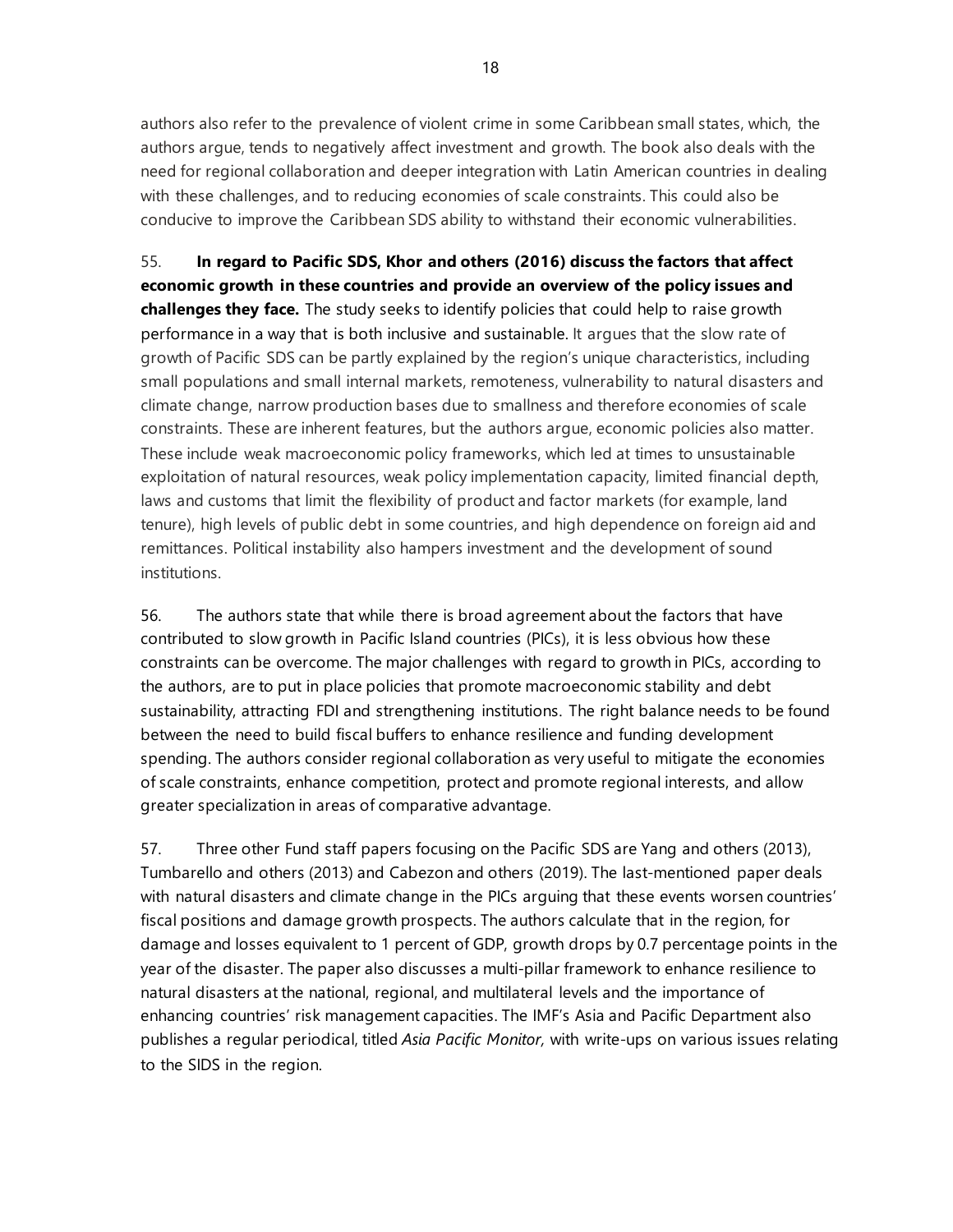### **C. Policy Papers**

58. **Building on the IMF's SDS research and regional analysis, the IMF has also prepared three particularly important policy papers addressing macroeconomic policy challenges in SDS.** The first of these, published in 2013 (IMF, 2013a) focusses on macroeconomic issues in small states and implications for Fund engagement. It provides a comprehensive framework for examining the growth-related and other challenges of small states, including limitations on their ability to reap the benefit of economies of scale leading to higher costs per capita, limited diversification possibilities and exposure to natural disasters.[12](#page-24-0) The paper refers to the small domestic market of SDS, often compelling them to rely highly on exports and therefore rendering them highly exposed to external shocks. Their limited capacity often constrains their ability to diversify tax revenue, leading them to rely heavily on trade taxes. A common problem identified in this paper stems from high levels of public debt resulting from fiscal imbalances. The main policy prescription advocated by the study is sustained fiscal consolidation and exchange rate flexibility. Another broad issue highlighted in this policy paper relates to the financial sector of SDS, which is often underdeveloped in many SDS and therefore cannot play its full role in managing volatility and fostering growth. Moreover, SDS' commercial banks often provide a captive market for government financing, causing the financial sector soundness to become closely linked to fiscal sustainability.

59. **The policy paper also argues that small states experience substantially higher costs of natural disasters relative to the size of their economies—roughly triple that in larger middle-income countries.** It suggests ways as to how SDS can strengthen their disaster risk mitigation and responsiveness by, inter alia, identifying and integrating natural disaster risks into macro frameworks, ensuring sufficient fiscal space and flexibility within their fiscal frameworks to help redeploy spending rapidly, and exploring how to promote insurance coverage. The paper also describes the manner in which the Fund engages with small member states through surveillance, program and financial support, and capacity building, noting that country teams for small states tend to be smaller and more junior. It concludes that a continuing analytical work program is important to better understand issues such as growth under-performance and how policy advice and program design could help these countries to reinvigorate their growth strategies.

60. **A second paper (IMF, 2015a) updates and builds further on the 2013 policy paper. It deals with macroeconomic developments and selected issues in SDS** and describes the economic outlook for these states referring to economic vulnerability and slow growth. The paper produces three in-depth studies and related policy recommendations with respect to three challenges namely, fiscal management, exchange rate devaluation and financial inclusion. With regard to fiscal management, it contends that expenditure rigidity and revenue volatility in the face of limited fiscal buffers often result in procyclical fiscal policy, requiring efforts to streamline

<span id="page-24-0"></span><sup>&</sup>lt;sup>12</sup> On this issue, see IMF (2016).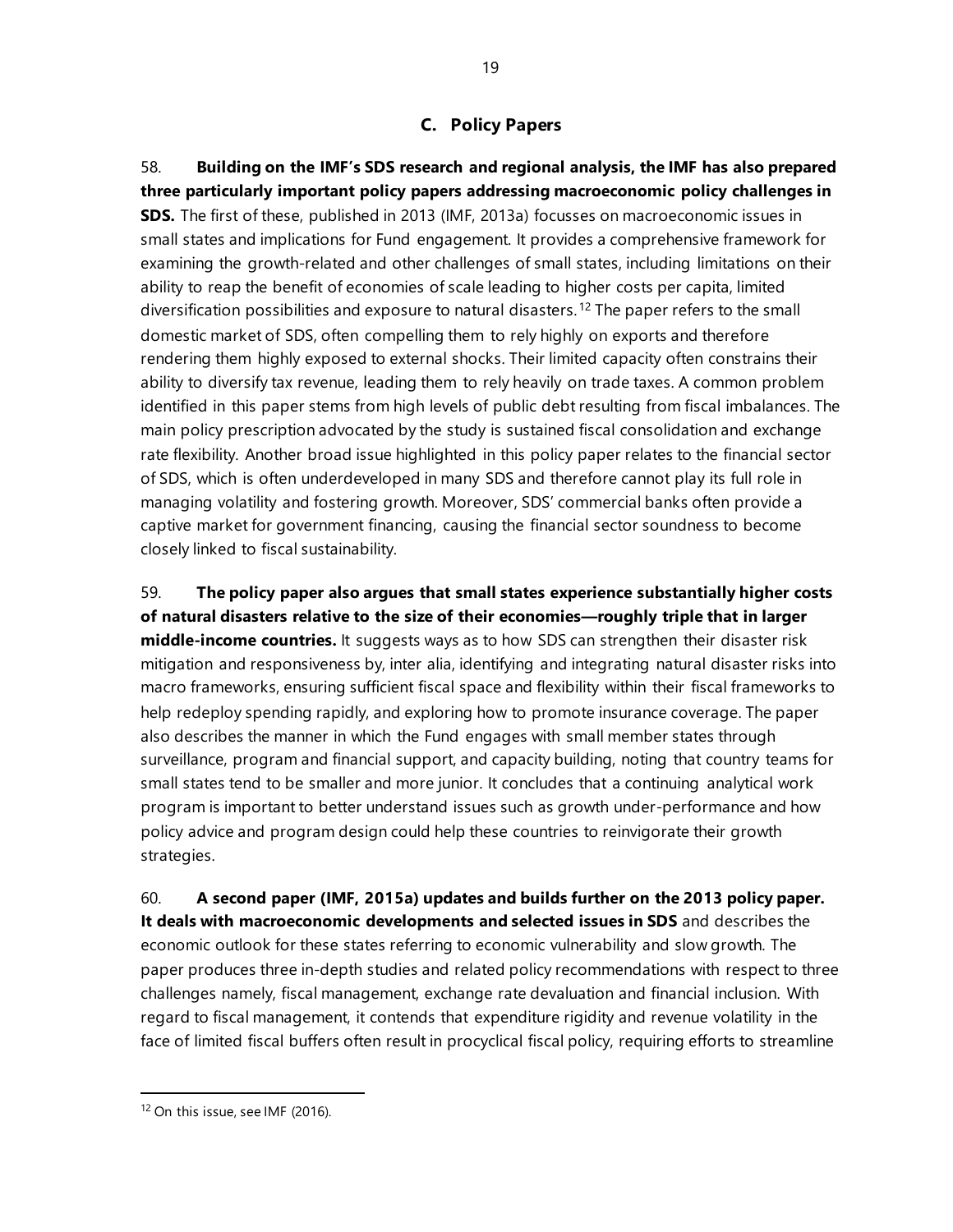and prioritize recurrent spending to create fiscal space for capital spending. The quality of expenditure could be improved through fiscal anchors and public financial management reforms.

61. **When discussing exchange rate devaluation, the paper maintains that the effects of devaluation are not significantly different between small and large states, including its impact on growth, but the transmission channels are different.** Devaluation results in lower consumption and higher investment in small states and its effectiveness can be strengthened by complementary wage and anti-inflation policies. It can also lead to improved competitiveness. As regards financial services, it acknowledges that in many small states the banking sector is typically small and highly concentrated. In such cases lack of competition constrains the effective delivery of financial services. For lower-income small states in particular, weak financial inclusion limits access to credit, with consequences for investment and growth. The paper recommends that where possible, small states should foster competition as a way to develop financial inclusion.

62. **A third major policy paper (IMF, 2016) focusses on the role of the IMF with regard to resilience to natural disasters and climate change in SDS.** The paper argues that small developing states are disproportionately vulnerable to such calamities. The document states that on average, the annual cost of disasters for these states is nearly 2 percent of GDP—more than four times that for larger countries. As expected, the paper contends that disaster proneness has major macroeconomic repercussions, including debt problems, hence the Fund's interest in natural disasters. A range of macroeconomic pro-active policy approaches are proposed in the document including disaster response, risk reduction and preparedness, integrated into core investment and debt management frameworks.

### **D. Staff Guidance Notes**

63. **The evolution of IMF research and policy work on growth and macroeconomic policies in SDS has also been reflected in two IMF SGNs relating to work on SDS, namely, IMF (2014) and IMF (2018).** These documents draw together the analytical and policy threads from earlier Fund research and policy papers on SDS as well as issues identified in the external literature. They emphasize that the main areas of concern of the IMF with regard to SDS focused on improved growth performance, through the improvement in economic governance relating mainly to fiscal policy, exchange rate management, promotion of competitiveness, and public sector efficiency.

64. **The guidance notes refer to the unique economic characteristics and constraints faced by SDS and provide operational guidance on policy advice offered by the IMF to SDS members, together with information on the manner in which these states may make use of Fund facilities and instruments, program design, capacity building activities, and collaboration with other institutions and donors.** Both SGNs identify the special characteristics and vulnerabilities of these states, suggesting that the Fund considers small country size as an element meriting special analysis and advice. At the same time, the Fund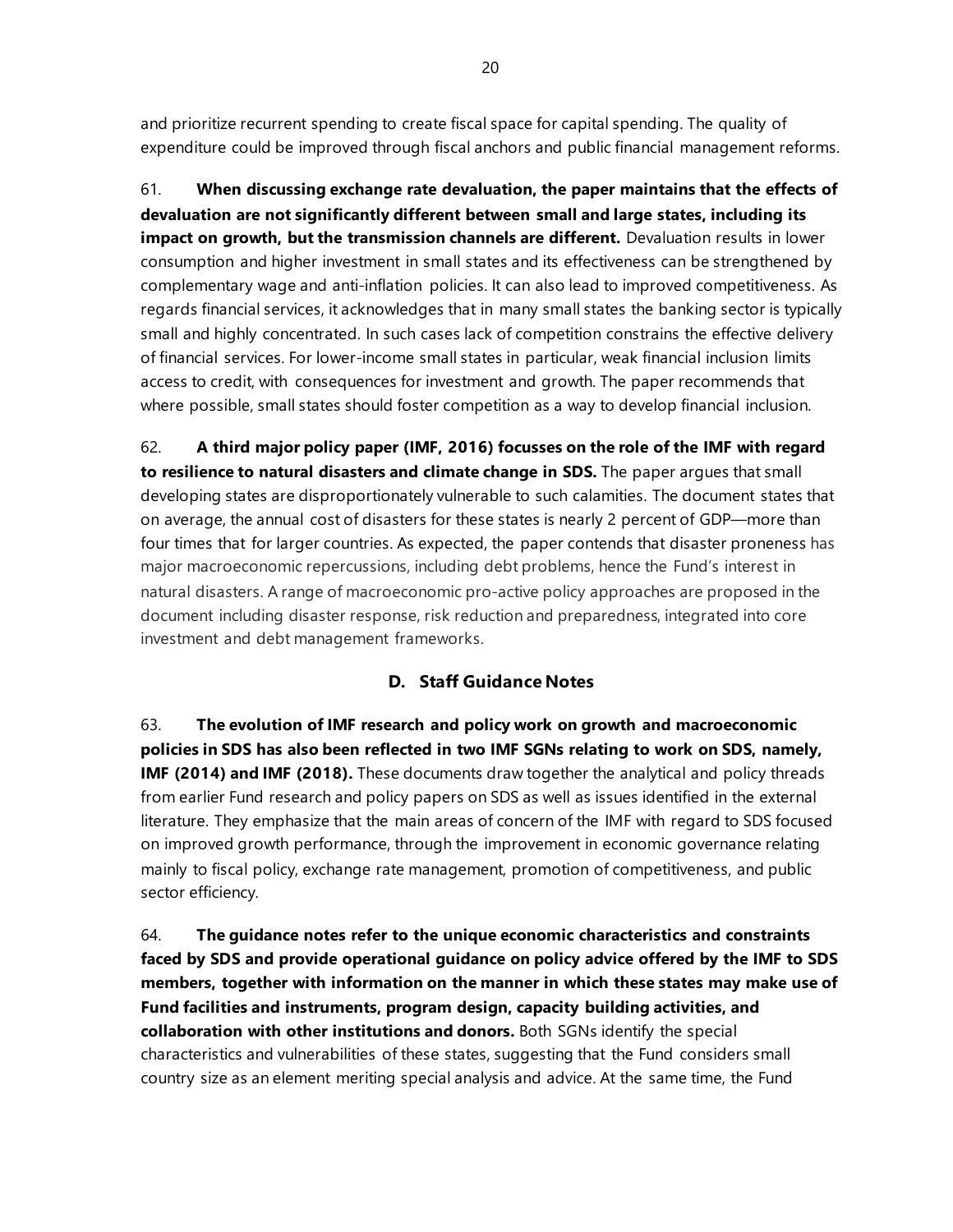acknowledges that SDS are heterogeneous in terms of economic development and therefore a one-size-fits-all policy advice is not appropriate.

65. **Both documents also highlight themes emphasized in the external literature as crucial challenges and underlying vulnerabilities for SDS.** These include: first, SDS' volatility due to inherent factors that render these states highly exposed to shocks, including external economic changes, natural disasters and climate changes; and second, challenges in strengthening economic resilience, building on an insight in an earlier IMF paper that resilience is not only associated with economic solutions but also with public institutions and good governance in general, calling for a balance between setting fiscal anchors and allocating sufficient budget resources this purpose, while promoting social consensus on the appropriate sequencing of development projects.<sup>[13](#page-26-0)</sup> The 2017 SGN in particular singles out resilience as one of the main pillars of policies conducing to stability and growth, noting that small states experiencing higher macroeconomic volatility due to shocks including frequent natural disasters, and macroeconomic policies should aim at enhancing the ability of SDS to recover from such shocks; and emphasizing the importance of resilience building of SDS in fragile situations.<sup>[14](#page-26-1)</sup>

66. **Both SGNs also highlight the role of the public sector and call for public sector reform, given that in many small states the public sector is relatively large with extensive economic intervention and owning key economic assets.** This, in turn, affects the fiscal sustainability of many small states. The staff guidance for teams working in small states relates to a large extent to rebalancing of public and private sector roles, with a closer working relationship between the two sectors, including levelling the playing field for new private sector entrants. There is considerable emphasis on fiscal sustainability and the creation of room for maneuver in order to enable SDS to withstand and recover from adverse economic shocks, including natural disasters and climate change.

67. **The two guidance documents include information as to how the characteristics of small states could shape Fund surveillance and financial support, program design, capacity building activities, and collaboration with other institutions and donors.** The documents use the acronym GROWTh. to refer to five key thematic areas as central to the policy dialogue. These are: (i) **G**rowth and job creation, (ii) **R**esilience to shocks, (iii) **O**verall competitiveness, (iv) **W**orkable fiscal and debt sustainability options, and (v) **Th**in financial sectors. These documents caution that in applying this guidance, staff should continue to tailor their engagement to specific country circumstances. They also emphasize that given limited policy analysis capacity in small states, the emphasis of staff analytical work should be on immediate policy-relevant issues rather than on basic research. According to the IMF guidance, this exercise should be supported by improved information systems and data, and policy prescriptions that

<span id="page-26-0"></span><sup>13</sup> See IMF (2013b).

<span id="page-26-1"></span><sup>&</sup>lt;sup>14</sup> The IMF had issued a Staff Guidance Note on the Fund's Engagement with Countries in Fragile Situations (IMF, 2012), as well as a policy paper on the IMF Engagement with Countries in Post-Conflict and Fragile Situations (IMF, 2015d).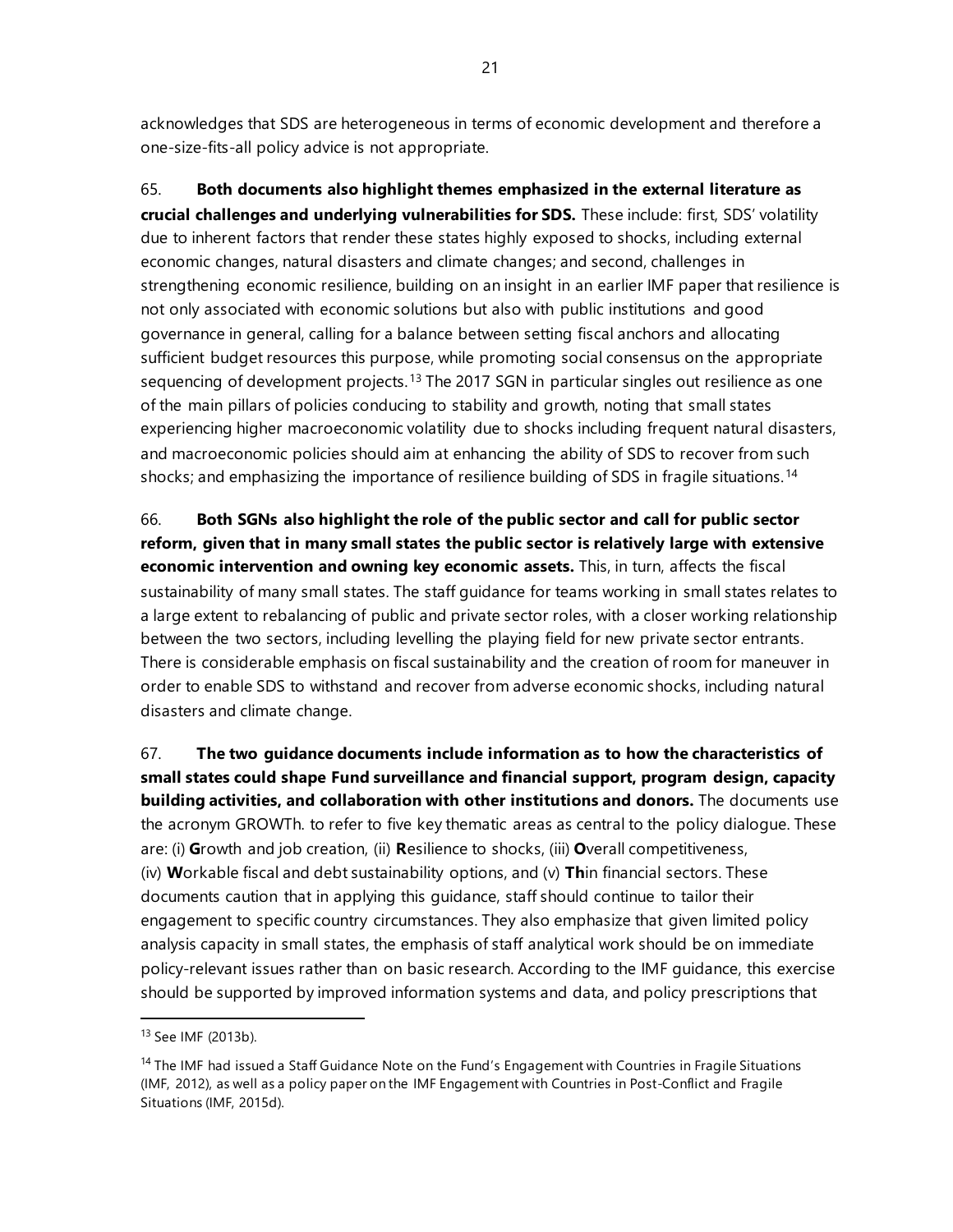require analytical toolkits, which should be provided by fund staff to small states authorities for policy analysis.

68. **Reflecting similar analysis in the external literature, both SGNs note the importance of social concerns, such as inclusiveness, equity, poverty reduction, social safety nets and income distribution.** The 2017 SGN makes several references to the need for the Fund to consider social matters,[15](#page-27-0) but such considerations are not discussed in any depth and seem to be inserted as a general caution to reduce the possible social damage of economic reforms.[16](#page-27-1) Social concerns, including inclusiveness and income distribution, have also been given more importance within the Fund recently. Remarks by former IMF Managing Director Christine Lagarde and by the current Managing Director Kristalina Georgieva attest to this tendency. Lagarde wrote that policymakers should enhance resilience and inclusion at home to benefit all (Lagarde, 2019) while Georgieva stated that economic reforms should consider offering new opportunities that reduce excessive inequality (Georgieva, 2019).

### **E. Assessment and Conclusions**

69. **Over the evaluation period, Fund staff made important contributions to the economic literature on SDS, particularly in identifying policy solutions intended to address problems associated with economic instability and growth of SDS.** In general, IMF documents, including external publications as well as selected internal documents including the 2014 and 2017 SGNs, cover an expansive range of key policy challenges identified in the external literature.

70. **While the external literature on growth in SDS, described in Section II, was heterogeneous, IMF publications and internal policy papers and guidance notes were more focused.** The external literature can be grouped under three main headings, namely those that emphasize structural SDS' weaknesses and adopt a quasi-fatalistic stance as if these handicaps cannot be overcome, those that argue that SDS can mitigate their disadvantages and handicaps by appropriate policies, a stance similar to that taken by staff, and those that conclude that small states are no different from larger states in so far as economic policy is concerned. By contrast IMF literature and analytical work emphasized the role of economic governance, with a focus on fiscal policy and exchange rate management, while acknowledging that these states face special inherent constraints, associated mostly with small population size, a high degree of trade openness and proneness to natural disasters.

<span id="page-27-0"></span><sup>&</sup>lt;sup>15</sup> See paragraph 33, with regard to fragile states; paragraph 39 with regard to measures to develop or strengthen social safety nets to limit the potential equity implications of fiscal adjustment; and paragraph 64 relating to poverty reduction strategies and social safeguards in IMF-supported programs.

<span id="page-27-1"></span><sup>&</sup>lt;sup>16</sup> Following the 2008/2009 global crisis, external and internal discussions on the IMF's neoliberal stances, which placed fiscal consolidation, financial openness and curbing the size of government as major policy prescriptions, there was considerable debate as to whether these policies really lead to economic growth and whether their social impacts should also be given more importance by the Fund (see Ostry and others*,* 2016).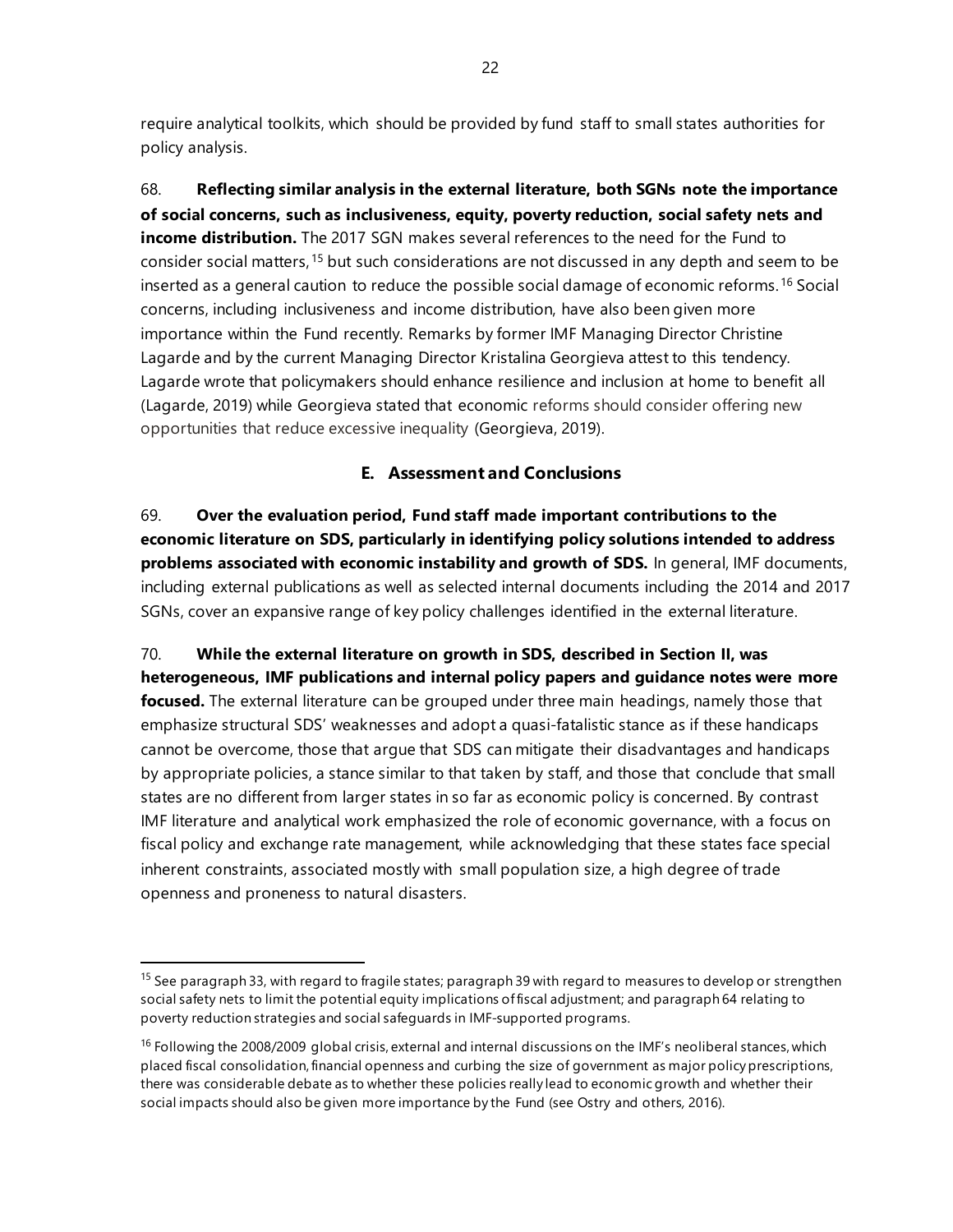71. **In addressing challenges to growth,** IMF documents consistently proposed policy recommendations for fiscal adjustments aimed at creating room for maneuver for SDS to respond to adverse external shocks and suggested that weak governance (or low government effectiveness) is associated with higher total public and external debt. These documents also highlighted that fiscal adjustment can be growth-supportive in small states, especially if implemented through cuts in current primary spending rather than revenue increases. They argued that given the limitations on monetary policy in SDS, fiscal policy is crucial since it is one of the few policy options SDS have to respond counter-cyclically to economic downturns and shocks. Furthermore, these documents emphasized that fiscal policy underpins the credibility of the fixed exchange rate regimes of most small states.

72. **IMF papers considered the inherent characteristics of SDS as constraints for growth, notably their small size[17](#page-28-0) and their high degree of trade openness, features that were also identified in external work.** However, the IMF work generally placed more emphasis on the need for policy-induced changes to promote economic growth and to facilitate good economic governance in general. The focus of most Fund literature on fiscal and exchange rate management suggest that the authors sought to justify the main IMF policy thrust at the global level, and apply it to SDS with some tweaks relating to the specificities of these states. Here, however, Fund publications could benefit by more actively encouraging collaboration of Fund staff with external researchers and external research institutions, so as to seek peer-review outside the IMF hierarchy.

73. **Overall, the two guidance notes capture a number of conditions prevailing in SDS which are also dealt with in the external literature, particularly GDP growth volatility mostly due to exposure to shocks and proneness to natural disasters.** In the face of this reality, the Fund's research output and guidance notes relating to SDS advocated a number of policy responses, generally aimed at reducing domestic and foreign sector imbalances prescriptions which also feature in the external literature, especially that on economic resilience. It should be said, however, that the Fund, in its proposed remedial actions, placed more emphasis on policy measures associated with economic governance than the external literature in general. This can be explained by the fact that whereas the external literature mostly emanated from academic institutions, with various research interests, the IMF remit focused mainly on macroeconomic and financial sector issues.

74. **Another difference between the external literature and the Fund's own work, including the guidance notes, relates to the importance assigned to social repercussions of economic growth,** which tended to feature more frequently in the external literature. Although inclusiveness, equity, poverty reduction, social safety nets and income distribution were mentioned in the Fund's literature and guidance notes on SDS, one gets the impression that

<span id="page-28-0"></span><sup>&</sup>lt;sup>17</sup> Jahan and Wang (2013) drawing on IMF publications, emphasize this point by stating that "small states have one common problem: they face constraints because of their size."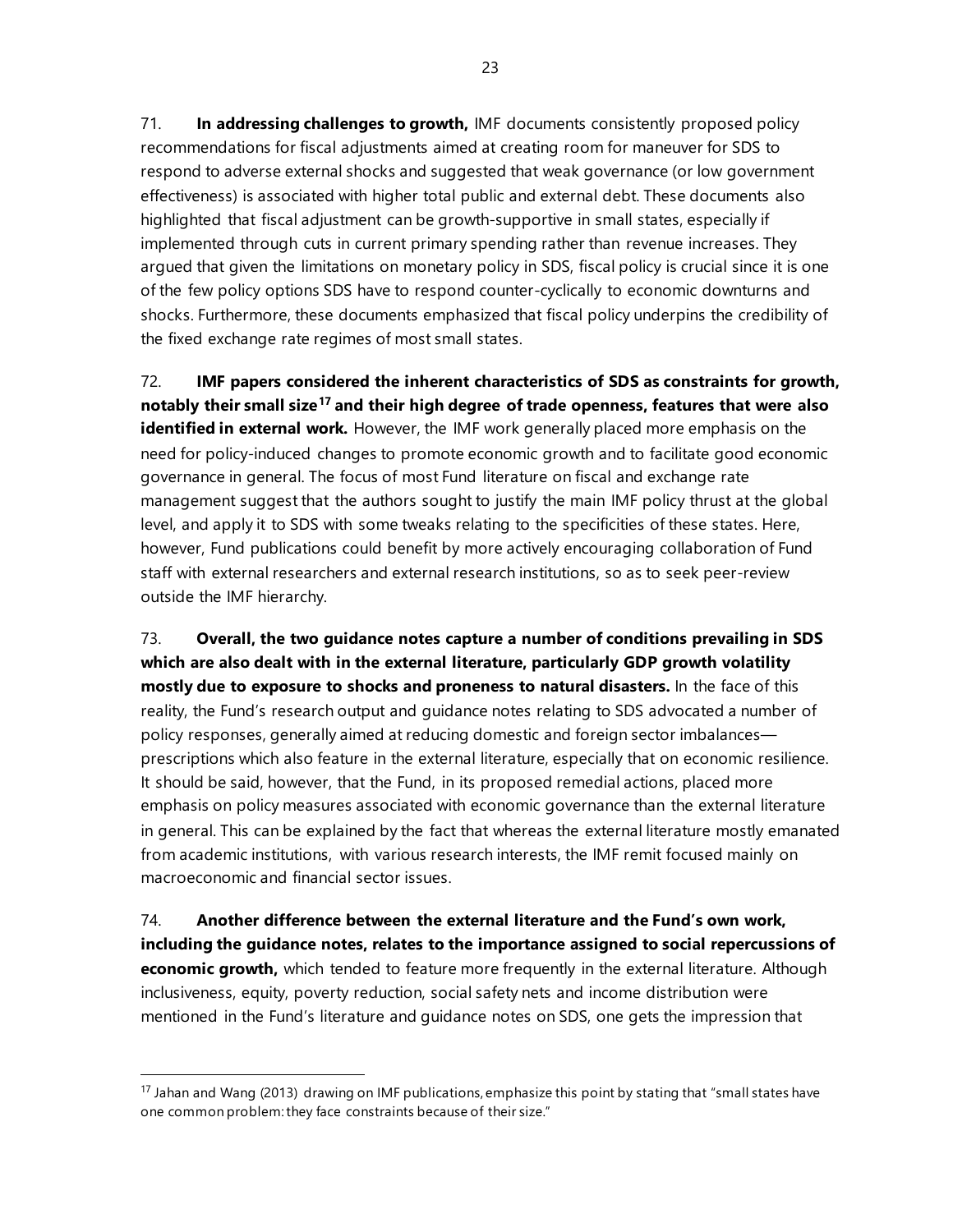these were postscripts as if to acknowledge that social hardship could possibly ensue in the short run as a result of remedial action, such as fiscal tightening.

75. **Overall, IMF publications, internal policy papers and guidance notes contributed important value-added to the literature on SDS**, principally in terms of the importance of robust macroeconomic policies frameworks and rigor in assessing the effects of fiscal policy on growth and competitiveness. The IMF literature also emphasized the role of good economic governance in these states, underscoring the fact that such governance in of major importance for SDS in particular, in view of the inherent constraints that are faced by these countries**.**

### **IV. OVERALL ASSESSMENT**

### **A. Major Role Played by the IMF**

76. **The IMF analytical work, selected policy-related papers and SGNs described above points to two broad strands relating to growth and stability in SDS, namely that which refers to conditions not of the authorities' own making, and that which refers to situations which emanate from government policy.** The first strand relates to inherent conditions, including economies of scale limitations leading to high per unit costs, a small domestic market leading to a high degree of reliance on exports, proneness to natural disasters and climate change vulnerability. The second strand refers to policies that can lead to improved economic governance including macroeconomic management and resilience building in general. A common theme in this regard is the need to control the size and cost of government.

77. **In putting forward this agenda, the IMF made a very important contribution to instil a sense of economic discipline in SDS.** In this regard, SDS have benefitted considerably from IMF support in terms of the quality of analytical work. Although SDS form a very small proportion of the global economy, the IMF's engagement in matters relating to financial and exchange rate policies in SDS also contributed to the effective operation of the international monetary system.

### **B. The COVID-19 Pandemic**

78. **The very harmful impact of the current COVID-19 pandemic on the economies of all countries, including SDS, is giving rise to a major rethink about economic management in times of crises and has illustrated that large as well as small states are vulnerable to such an occurrence.** The pandemic has brought about unprecedented disruptions in international trade, particularly affecting travel and tourism, from which many SDS generate considerable income and employment, even where domestic rates of infections are low. In addition, the pandemic has negatively affected international financial flows, again with high negative impacts on SDS who derive income from financial activity. The IMF of course has had a major role to play in this regard, particularly in terms of emergency disbursements to address SDS balance of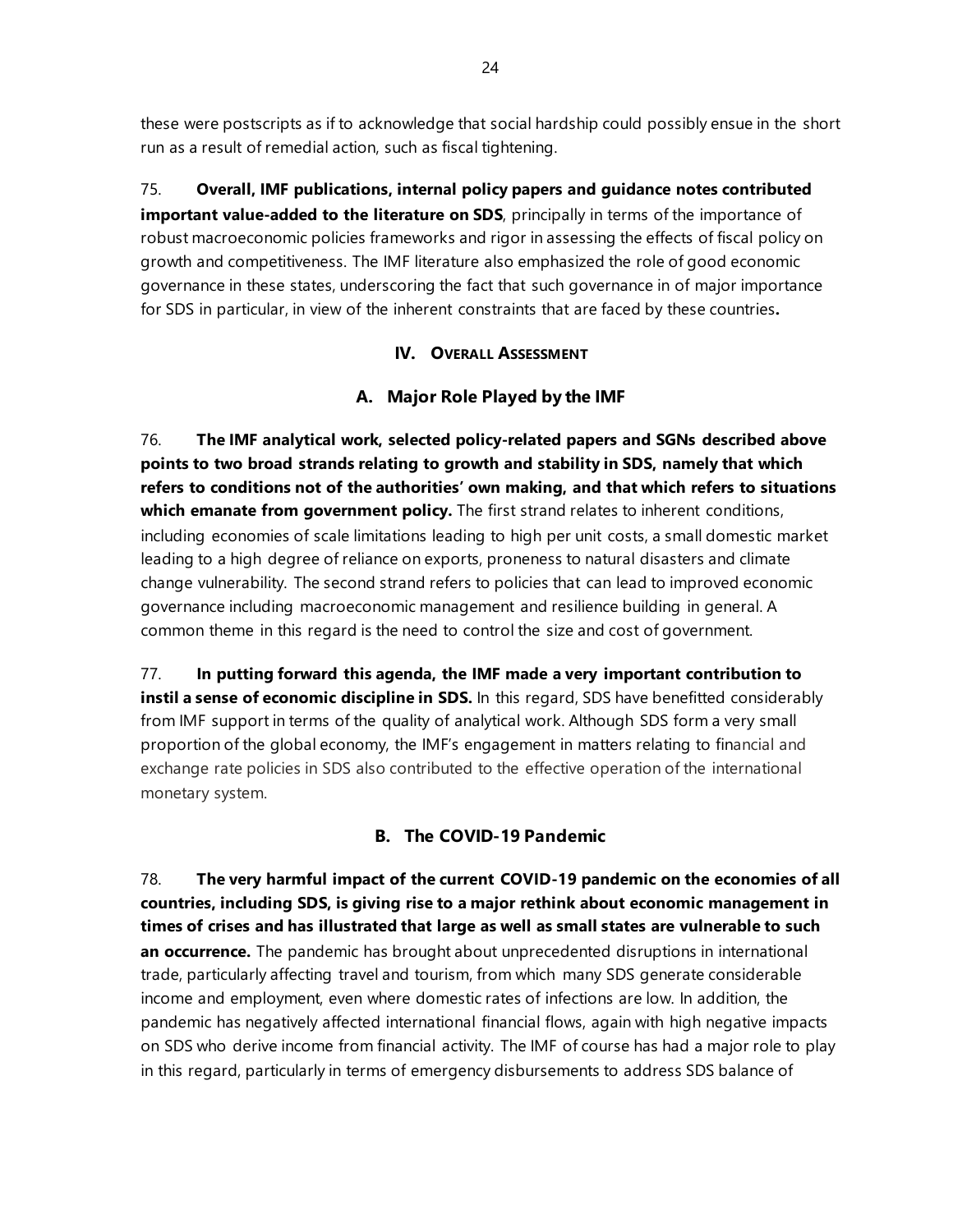payments problems in the short term and, more importantly, to offer guidance and policy prescriptions for the medium and long terms.[18](#page-30-0)

79. **The pandemic is also leading to a reconsideration of the role of government in the economy in all countries of the world, large and small.** Direct government intervention, leading to unpresented budget deficits and debt ratios, are being condoned, if not encouraged, to avoid severe economic downturns, and the ensuing high unemployment rates and increased poverty. Issues relating to the changing role of government in withstanding external shocks is likely to be particularly relevant for SDS being as they are routinely exposed to such shocks, and where the public sector already tends to be pervasive. It is likely that this matter will be the subject of extensive debate in the coming years and could affect IMF thinking on the role of government in SDS for short-term recovery measures.

## **C. Gaps and Opportunities**

80. **Notwithstanding the important role played by the IMF in guiding and assisting SDS improve their economic governance, particularly from 2013, there remains scope to further enhance IMF analytical work as well as internal policy guidance**. Doing so can help address several issues identified in the external literature. Building on evidence from the latter and as reflected earlier in this paper, enhancements in the Fund's engagement in four areas can help both extend and deepen Fund engagement with SDS members and close important gaps.

### **Constraints Relating to Institutional Development**

81. First, there is scope for the IMF to scale up international attention to the wide range of particular challenges faced by SDS, as reflected in Section II, both through an extension of analytical work and particularly through international advocacy. A major constraint faced by small states, identified by the Fund and by the external literature relate to SDS' limited ability to benefit from economies of scale. The challenge is briefly identified in IMF research and in the two SGNs, generally with regard to production, but is underplayed and inadequately addressed in other respects. Most importantly, scale limitations also constrain the ability of small states to accelerate institutional development. While the IMF provides technical assistance to member countries for building and strengthening institutions, SDS require special treatment in this regard due to the high cost per capita associated with this task. Resilience building, often mentioned in IMF documents relating to SDS, requires a substantive and complex institutional framework to foster good economic governance, including financial oversight, regulatory systems for utilities, energy and communications, control of abuse by dominant firms and by cartels, preparedness systems in connection with climate change and natural disaster, and land use planning. Such an institutional framework is costly per capita for SDS and in addition requires expertise which may not be available in these states. Malta and Cyprus, two small EU member states, were able to build much of such framework using EU funds, but most other SDS lack the human and financial

<span id="page-30-0"></span><sup>18</sup> Maret (2022).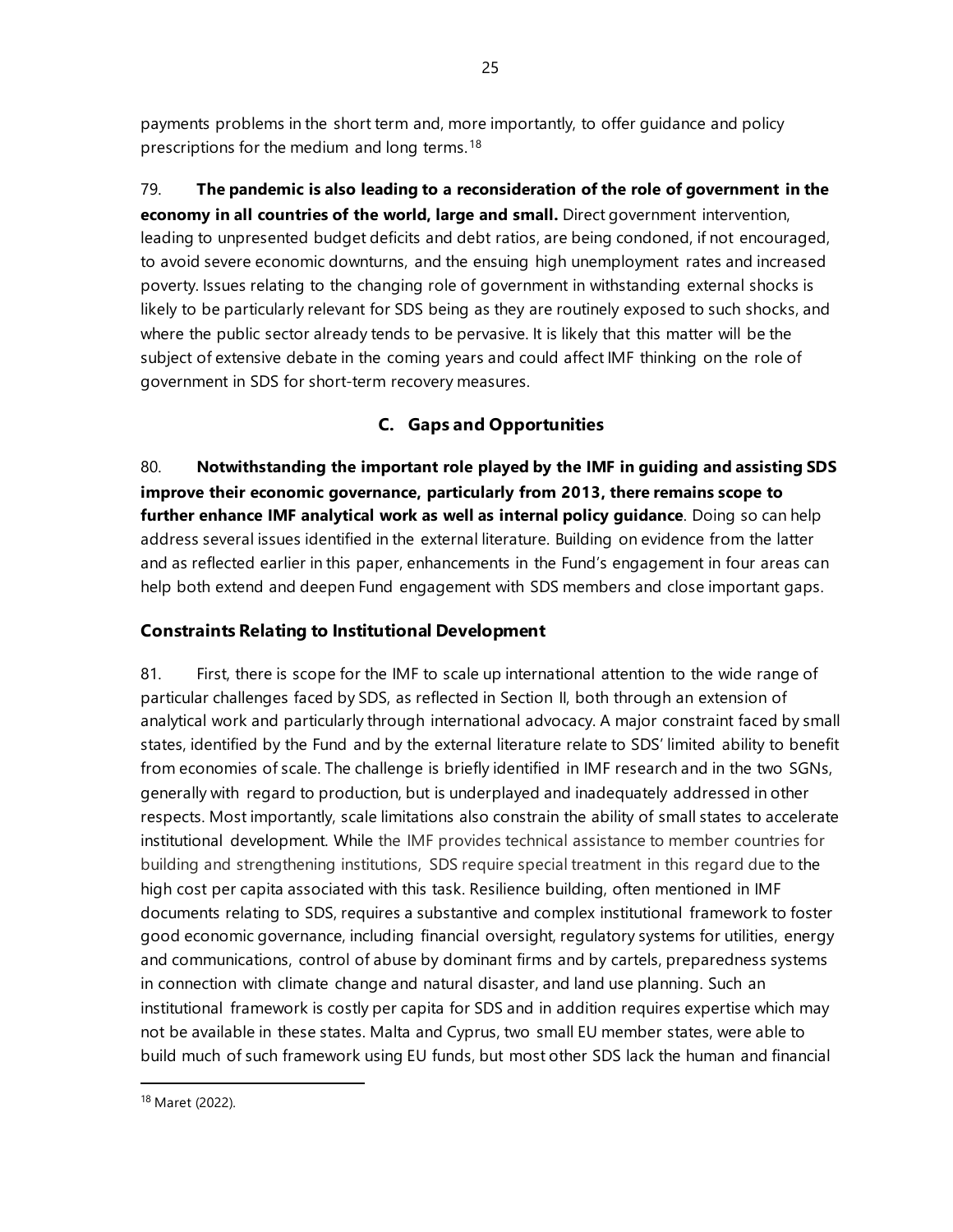resources to do so, including those in the middle- and high-income strata, finding it difficult to access concessionary finance.<sup>[19](#page-31-0)</sup> The support of the donor community is therefore called for in this regard and Fund documents often refer to this constraint. However, they draw insufficient attention to the binding constraint this poses for most SDS and place little onus on the donor community to help these states develop sustainable institutional frameworks for resilience building and improvement in economic governance.

### **Role of Government in Promoting Competitiveness**

82. **Second, there is ample further scope for the IMF to both deepen and better nuance its analysis of the role of governments in SDS in promoting competitiveness.** The external literature clearly illustrates that in most SDS, government has a major role to play in economic affairs. In the Fund's analytical work as well as in both SDS guidance notes, the Fund has often encouraged a larger role for the private sector and a smaller one for the government in directly productive activities. Although the production of commercial goods and services is to a large extent an enterprise issue, and it is the individual undertaking at the micro level that needs to find ways to compete effectively, the public sector has a major role to play in this regard, not least of which by taking a lead to place competitiveness on top of the policy agenda, and in removing business bottlenecks when these occur. Moreover, SDS would typically need a higher degree of government intervention than larger ones due to the relatively high incidence of market failure, a greater need to stabilize economic activity owing to SDS' high degree of proneness to shocks, and greater exposure to environmental risks, including those associated with climate change.

83. As explained above, the external literature acknowledges that competitiveness tends to be constrained in small states, mainly as a result of scale limitations. This implies that in sectors where mass production is not vital for efficiency, such as in some type of services, small states may succeed in competing with larger ones. However, as indicated in the literature, even in manufacturing and agriculture, small states may find possibilities for viable production of niche products, where competitiveness rests mainly on quality and uniqueness.

### **Strengthening Organizational Coordination**

84. **Third, there is considerable room for strengthening internal coordination of the Fund's research and analytical work on SDS.** Growth and competitiveness are multifaceted, involving issues which are not strictly economic. Economic research and analysis on this matter can therefore be combined with and informed by research in various non-directly economic

<span id="page-31-0"></span> $19$  The four EU member states with a population not exceeding 1.5 million, namely, Malta, Cyprus, Estonia, and Luxembourg, all benefited from the importance assigned to Institutions by the EU. The four states received relatively high scores in the 2019 Global Competitiveness Index and in its first pillar titled "Institutions," compared to other states with the same population thresholds. Source:

[http://www3.weforum.org/docs/WEF\\_TheGlobalCompetitivenessReport2019.pdf.](http://www3.weforum.org/docs/WEF_TheGlobalCompetitivenessReport2019.pdf)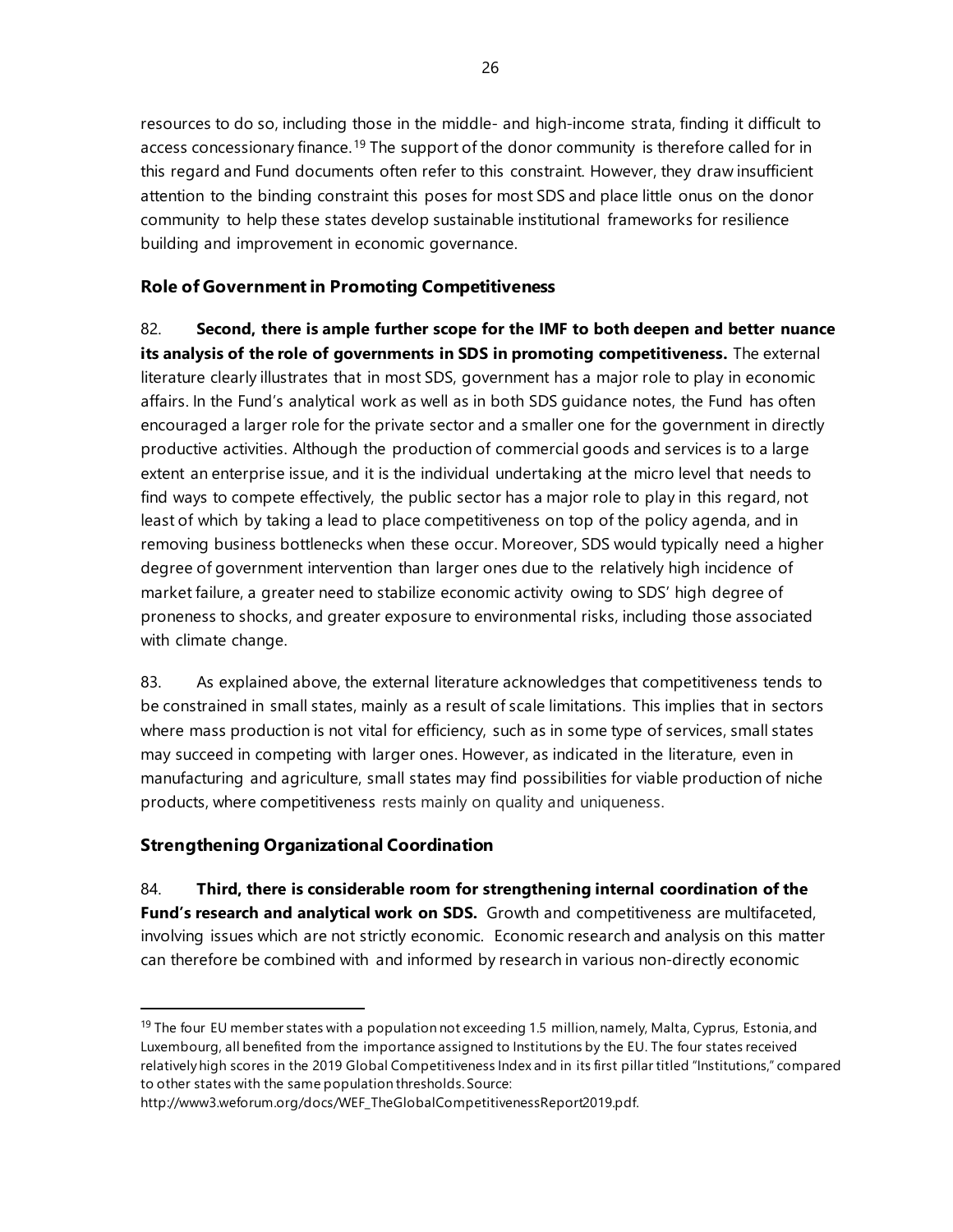factors. As indicated in this report, in the literature on small states social considerations are often assigned major importance for growth and competitiveness, one reason for this being the high reliance of these states on the human input for economic development. In addition, due to their high degree of trade openness, productive efficiency is of primary importance for these states, and for this to be sustained, improvements in human capital are essential. In turn, education and health play a major role in human capital. Improvement in human capital is also conducive to innovation, which is crucial for competitiveness. Thus, the IMF research effort may require improved inquiry on, and coordination with, research on the social dimension of small states and on other ancillary factors which sustain growth and competitiveness.

85. Currently there is no SDS department within the Fund. SDS affairs are taken care of by several area departments, mainly the Western Hemisphere Department and Asia and Pacific Department, with the Strategy and Policy Review Department coordinating SDS activity. Specific divisions within these area departments carry out considerable work on SDS' issues through policy papers focusing on their respective regions. IMF staff have also produced some research papers on small states, more generally as can be seen from the references section of this report, but much less than in the external literature on SDS. The latter suggests that SDS face multiple common challenges in building a sustaining resilience, confront especially acute—and often common challenges in managing volatility and in coping with shocks from large natural disasters and from climate change; and due to their economic structure and small size are very well placed to learn from and share lessons of good practice in dealing with these challenges. These factors elevate the imperative for the Fund to coordinate research work across all small states and to transcend the geographical limitations imposed by the area department model used by the Fund.

### **Strengthening Analysis and Research**

86. **Fourth, the external literature on SDS issues suggests that there remains extensive opportunity for the Fund to deepen and extend its research and analytical work on SDS in collaboration with other entities on this matter.** There is particular opportunity to deepen assessments and comparative studies on the challenges and opportunities to enhance private sector development, options to enhance competitiveness, and issues and challenges in establishing regulatory institutional frameworks that take account of the unique challenges that SDS face in establishing these.<sup>[20](#page-32-0)</sup> There is a dearth of cooperative analytical work between the IMF and other international institutions on SDS-related issues. There are various examples of institutional cooperation between, for example the World Bank and the Commonwealth, collaboration among agencies within the UN system; and collaboration among international research institutions in investigating the challenges of SDS, and the Fund's involvement in such collaborative efforts will increase the usefulness of its analytical work.

<span id="page-32-0"></span> $^{20}$  The IMF recognized the need for a scaled-up analytical work program on SDS issues in 2013 (see IMF, 2013a, paragraph 82). However, and while a wide range of working papers were produced on SDS-related issues (see IEO, 2022; and Rustomjee, Balasubramanian, and Li, 2022), it is unclear to what extent a formal program of analytical work was taken forward.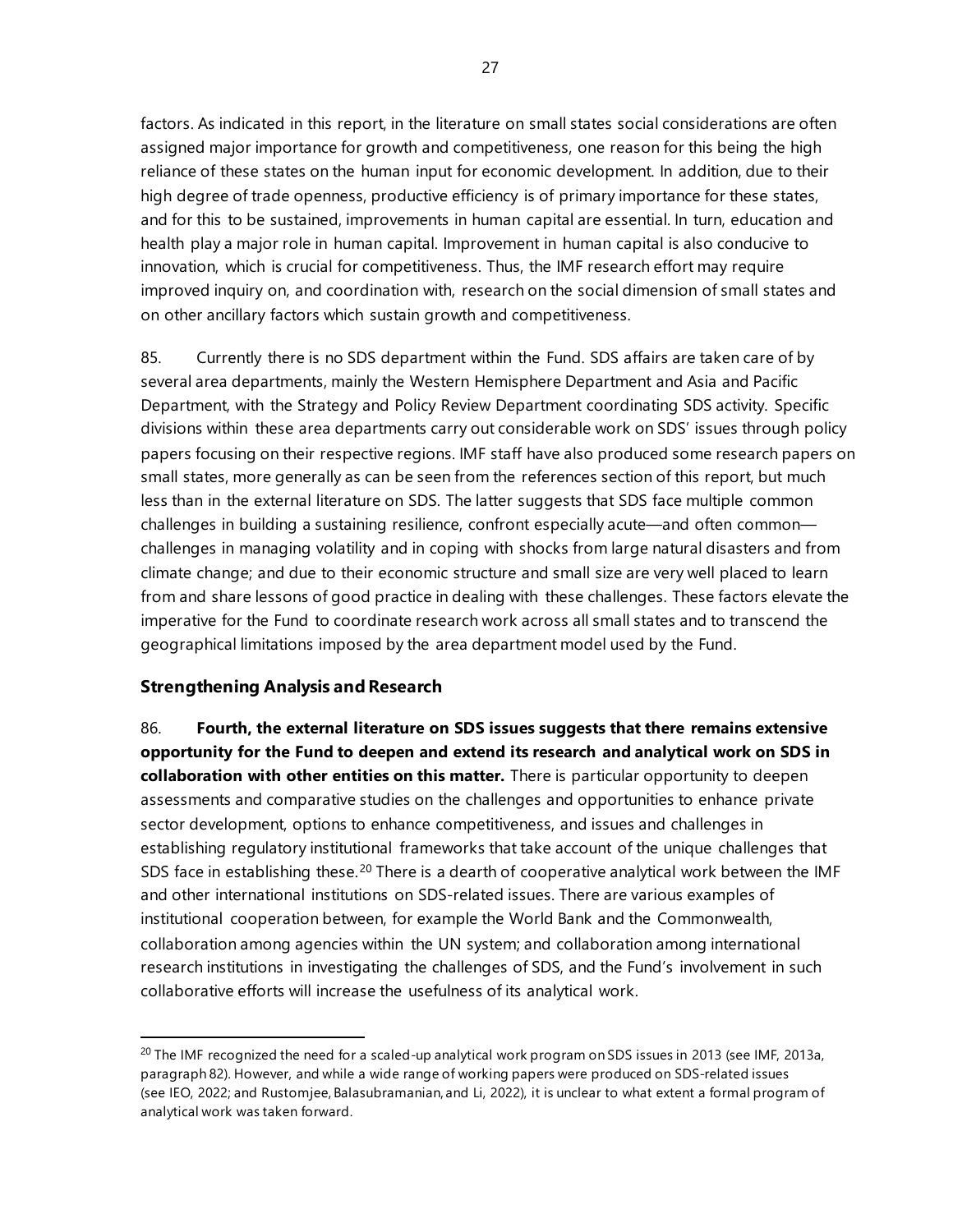#### **REFERENCES**

- Ahlstrom, D., 2010, "Innovation and growth: How business contributes to society," Academy of management perspectives, 24(3), 11–24.
- Alesina, A., E. Spolaore, and R. Wacziarg, 2000, "Economic Integration and Political Disintegration," American Economic Review, 90 (5): 1276–1296.
	- \_\_\_\_\_\_\_\_\_\_, 2005, "Trade, growth and the size of countries," in *Handbook of economic growth* (Vol. 1, pp. 1499–1542). Elsevier.
- Alwazir, J., and others 2018, "Challenges in Correspondent Banking in the Small States of the Pacific," in Briguglio, L. (ed) *Handbook of Small States: Economic, Social and Environmental Issue*. UK: Routledge.
- Amuedo-Dorantes, C., Susan Pozo, and Carlos Vargas-Silva, "Remittances in Small Island Developing States," by Santos-Paulino, A., M. McGillivray, and W. Naudé (eds.) (2013) *Understanding small-island developing states: Fragility and external shocks*, Routledge.
- Anckar, 2020, "Governing small states: A review," in Briguglio, L., Byron, J., Moncada, S., Veenendaal, W. (eds) Governance in Small States. UK, Routledge.
- Anklesaria Aiyar, S. S., 2008, "Small states: not handicapped and under-aided, but advantaged and over-aided," Cato J., 28, 449.
- Apergis, N., and J.E. Payne, 2012, "Tourism and growth in the Caribbean–evidence from a panel error correction model," Tourism Economics, 18(2), 449–456.
- Archer, B., C. Cooper, and L. Ruhanen, 2005, "The positive and negative impacts of tourism," in Theobald, W.F (ed.), Global Tourism. Elsevier Inc.
- Armstrong, H. W., and R. Read, 2002a, "The importance of being unimportant: the political economy of trade and growth in small states," in Mansoob Murshed, S (Ed.) Issues in positive political economy (pp. 87–104). Routledge.
	- \_\_\_\_\_\_\_\_\_\_, 2002b, "The phantom of liberty?: Economic growth and the vulnerability of small states," *Journal of International Development*, *14*(4), 435–458.
	- \_\_\_\_\_\_\_\_\_\_, 2003, "The determinants of economic growth in small states," The Round Table, 92(368), 99–124.
		- \_\_\_\_\_\_\_\_\_\_, 2004, "The implications of increasing globalization and regionalism for the economic growth of small island states," *World Development,* 32(2), 365–378.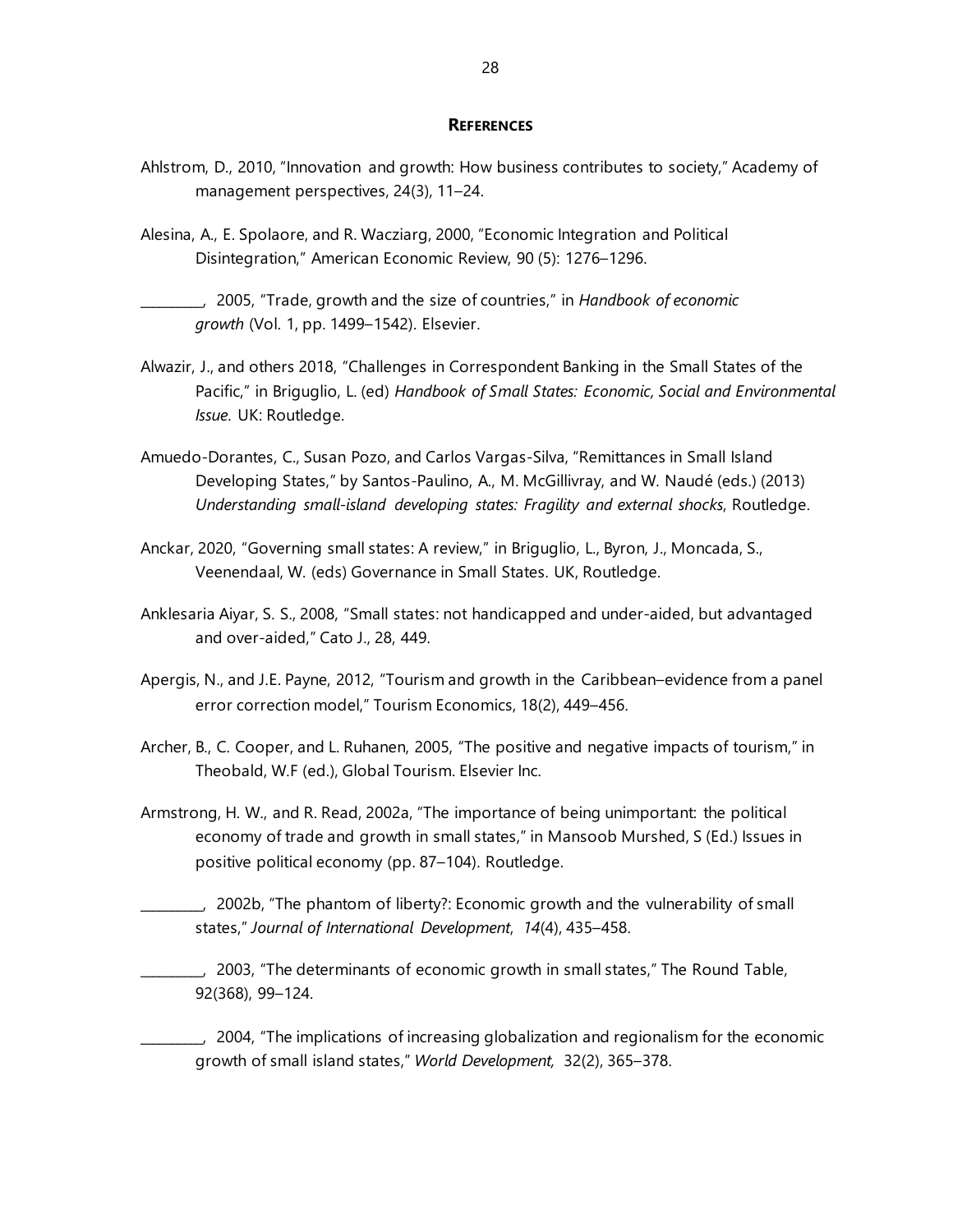\_\_\_\_\_\_\_\_\_\_, 2006, "Geographical 'handicaps' and small states: Some implications for the Pacific from a global perspective," Asia Pacific Viewpoint, Vol. 47, No. 1, pp79–92.

- Azzopardi Muscat, N. and C. Camilleri, 2018, "Challenges and opportunities for the health sector in small states," in Briguglio, L. (ed) Handbook of Small States (pp. 445–474). Routledge.
- Baldacchino, G., 2005, "The contribution of 'social capital' to economic growth: lessons from island jurisdictions," The Round Table, 94(378), 31–46.
- \_\_\_\_\_\_\_\_\_\_, 2019, "Competitiveness of small states: Insights on flexible specialisation," Small States and Territories, 2(1), 41–54.
- \_\_\_\_\_\_\_\_\_\_, 2020, "Small states: challenges of political economy," in Handbook on the politics of small states. Edward Elgar Publishing.
- Baldacchino, G., and G. Bertram, 2009, "The beak of the finch: insights into the economic development of small economies," The Round Table, 98(401), 141–160.
- Barro, R., 1991, "Economic Growth in a Cross-Section of Countries," *The Quarterly Journal of Economics*. 106(2), 407–443.
- Beine, M. A., F. Docquier, and M. Schiff, 2008, "Brain Drain and its Determinants: A Major Issue for small states," ZA Discussion Papers, No. 3398, Institute for the Study of Labor (IZA), Bonn,
- Bertram, G., 2004, "On the convergence of small island economies with their metropolitan patrons," World Development, 32(2), 343–364.
- Bourdet, Y., and H. Falck, 2006, "Emigrants' remittances and Dutch disease in Cape Verde," International Economic Journal, 20(3), 267–284.
- Bourne, C., 2004, "Small states in the context of global change," Journal of Eastern Caribbean Studies, 29(3), 67.
- Brau, R., A. Lanza, and F. Pigliaru, 2007, "How fast are small tourism countries growing? Evidence from the data for 1980–2003," *Tourism Economics*, *13*(4), 603–613.
- Bräutigam, D., and M. Woolcock, 2001, *Small states in a global economy: The role of institutions in managing vulnerability and opportunity in small developing countries* (No. 2001/37). WIDER Discussion Paper.
- Briguglio, L., 1998, "Small country size and returns to scale in manufacturing," World Development, 26(3), 507–515.
	- \_\_\_\_\_\_\_\_\_\_, 2016, "Exposure to external shocks and economic resilience of countries: evidence from global indicators," *Journal of Economic Studies,* Vol. 43(6): 1057–1078.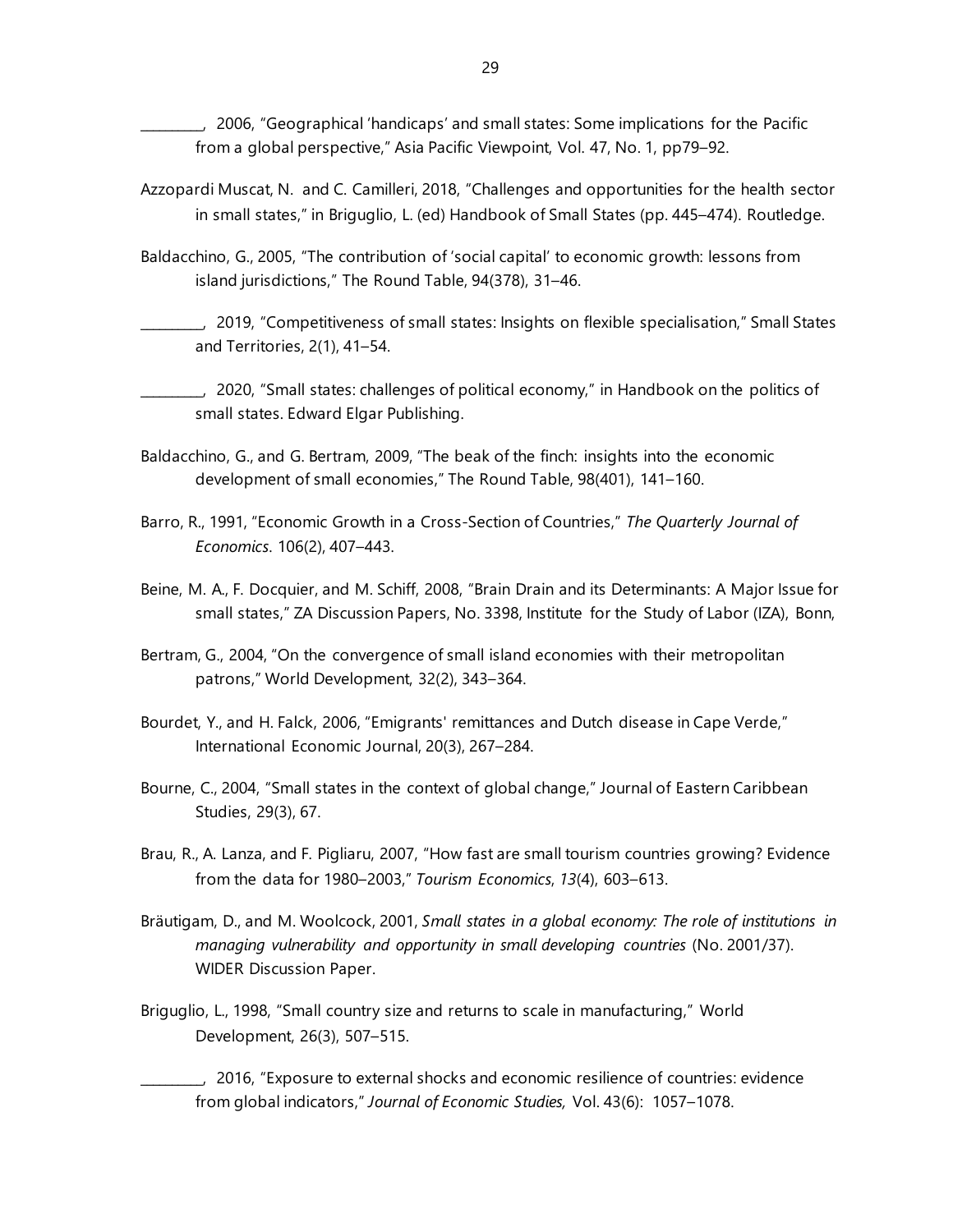\_\_\_\_\_\_\_\_\_\_, 2017a, "The relation between economic resilience and competitiveness in small island states," Islands Economic Cooperation Forum, Annual Report on Global Islands pp. 83–98.

\_\_\_\_\_\_\_\_\_\_, 2017b, "Competition law and policy in small states," in Butler, P. and Marris, C. (eds) Small States in a Legal World (pp. 23–34). Springer, Cham.

Briguglio, L., and others, 2009, "Economic vulnerability and resilience: concepts and measurements," Oxford development studies, 37(3), 229–247.

\_\_\_\_\_\_\_\_\_\_, 2006, "Toward an outward-oriented development strategy for small states: Issues, opportunities, and resilience building," A Review of the Small States Agenda Proposed in the Commonwealth/World Bank Joint Task Force Report of April 2000.

Briguglio, L., and Vella (2018). Trade openness, volatility and governance. In *Handbook of small states: economic, social and environmental issues*, UK: Routledge.

\_\_\_\_\_\_\_\_\_\_, 2019, "The small states of the European Union and the resilience/competitiveness nexus," *Small States Small States and Territories*, Vol. 2, No. 1, 2019, 55–68.

- Briguglio, L., M. Vella, and S. Moncada, 2019, "Economic growth and the concept of diminishing marginal governance effect," *Journal of Economic Studies*. Vol. 46 No. 4, pp. 888–901.
- Brito, J., 2015a, "Country Size and Determinants of Economic Growth: A Survey with Special Interest on Small States," MPRA Paper No. 61273, University Library of Munich, Germany.

- Brown, D. R., 2010, "Institutional development in small states: Evidence from the Commonwealth Caribbean," *Administrative Culture*, *11*(1), 44–65.
- Cabezon, E., and others, 2019, "Enhancing macroeconomic resilience to natural disasters and climate change in the small states of the Pacific," *Asian-Pacific Economic Literature*, *33*(1), 113–130.
- Cabezon, E., M.P. Tumbarello, and M.Y. Wu, 2015, "Strengthening fiscal frameworks and improving the spending mix in small states," IMF Working Paper No. WP/15/124, (Washington: International Monetary Fund).
- Cannonier, C., and M. Galloway Burke, 2019, "The economic growth impact of tourism in Small Island Developing States—evidence from the Caribbean," Tourism Economics, 25(1), 85–108.

\_\_\_\_\_\_\_\_\_\_, 2015b, "Social Cohesion and Economic Growth: Small States vs. Large States," MPRA Paper 66118, University Library of Munich, Germany.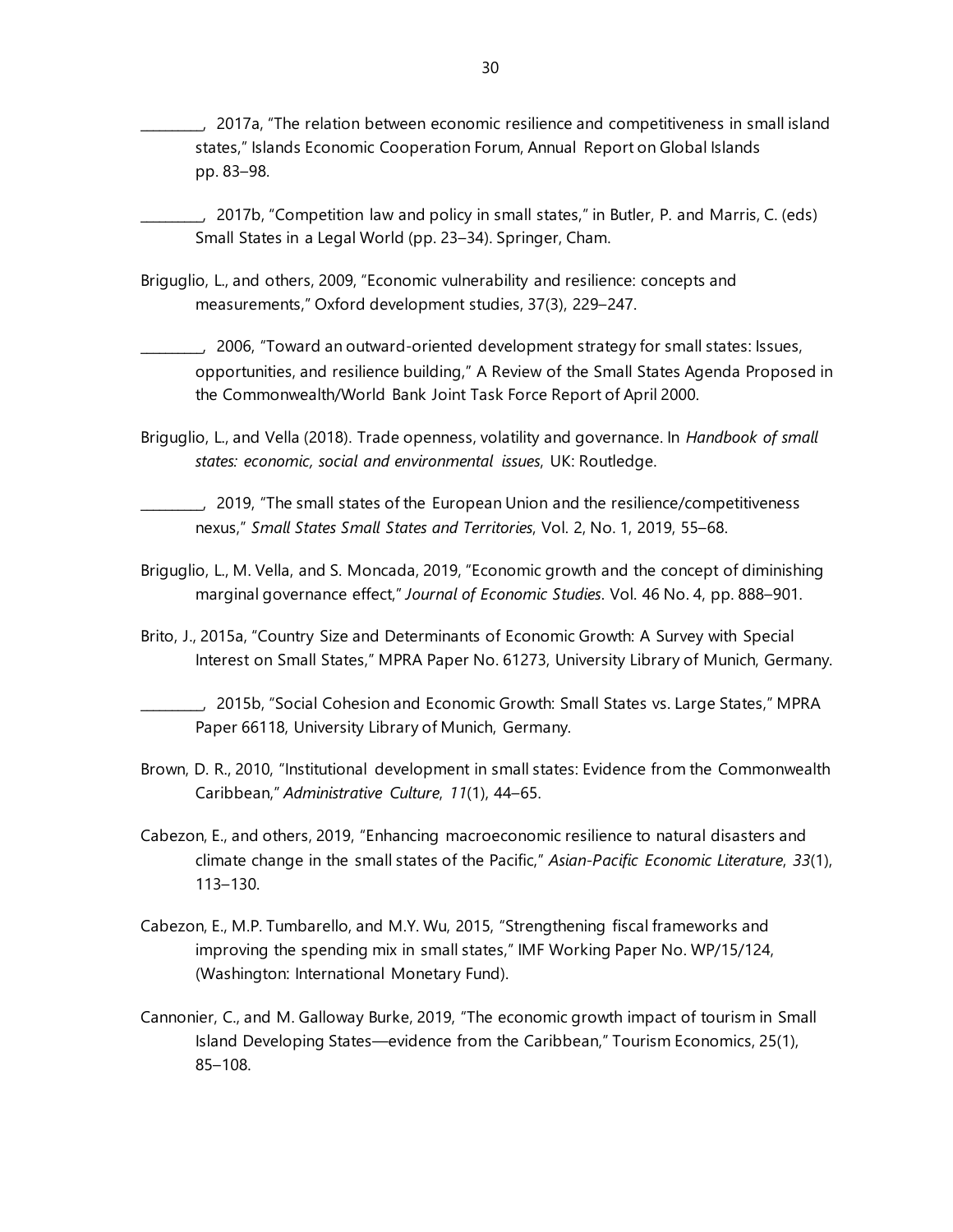- Cheer, J. M., and others, 2018, "Tourism in Pacific island countries: A status quo round-up," Asia and the Pacific Policy Studies, 5(3), 442–461.
- Collier, P., and D. Dollar, 1999, "Aid, risk and the special concerns of small states," in Small States Conference, St. Lucia (pp. 17–19).
- Cordina, G., 2007, "Economic resilience and market efficiency in small states," Occasional Papers on Islands and Small States (ISSN 1024-6282) No. 01-2007.
- Cover-Kus, H., 2019, "Analysis of the Citizenship by Investment Industry," in Small States Matters, The Commonwealth, London, UK.
- Crespi, G., and others, 2017, "Exploring firm-level innovation and productivity in developing countries: The perspective of Caribbean small states," (Washington: IDB).
- Croes, R., 2011, "Measuring and explaining competitiveness in the context of small island destinations," Journal of travel research, 50(4), 431–442.
- Crossley, M., M. Bray, and S. Packer, 2011, "Education in small states: Policies and priorities," London: Commonwealth Secretariat.
- Crowards, T., 2002, "Defining the category of 'small' states," *Journal of International Development,* 14(2), 143–179.
- Curmi, L., 2009, "Governance and small states," *Occasional Papers on Islands and Small States,* No: 4/2009 ISSN 1024–6282, Islands and Small States Institute, University of Malta*.*
- Dharmapala, D., and J.R. Hines Jr., 2009, "Which countries become tax havens?" *Journal of Public Economics,* 93(9-10), 1058–1068.
- Dodhia, D., 2008, "The emerging debt problems of small states," (No. 78), Commonwealth Secretariat.
- Down, I., 2007, "Trade openness, country size and economic volatility: The compensation hypothesis revisited," Business and Politics, 9(2), 1–20.
- Easterly, W., and A. Kraay, 2000, "Small states, small problems? Income, growth, and volatility in small states," World development, 28(11), 2013–2027.
- Erbenova, M. M., and others, 2016, *The Withdrawal of correspondent banking relationships: A case for policy action* (Washington: International Monetary Fund).
- Everett, H., D. Simpson, and S. Wayne, 2018, "Tourism as a river of Growth in the Pacific; A Pathway to Growth and Prosperity for Pacific Island Countries," Pacific Private Sector Development Initiative, Manila: Asian Development Bank.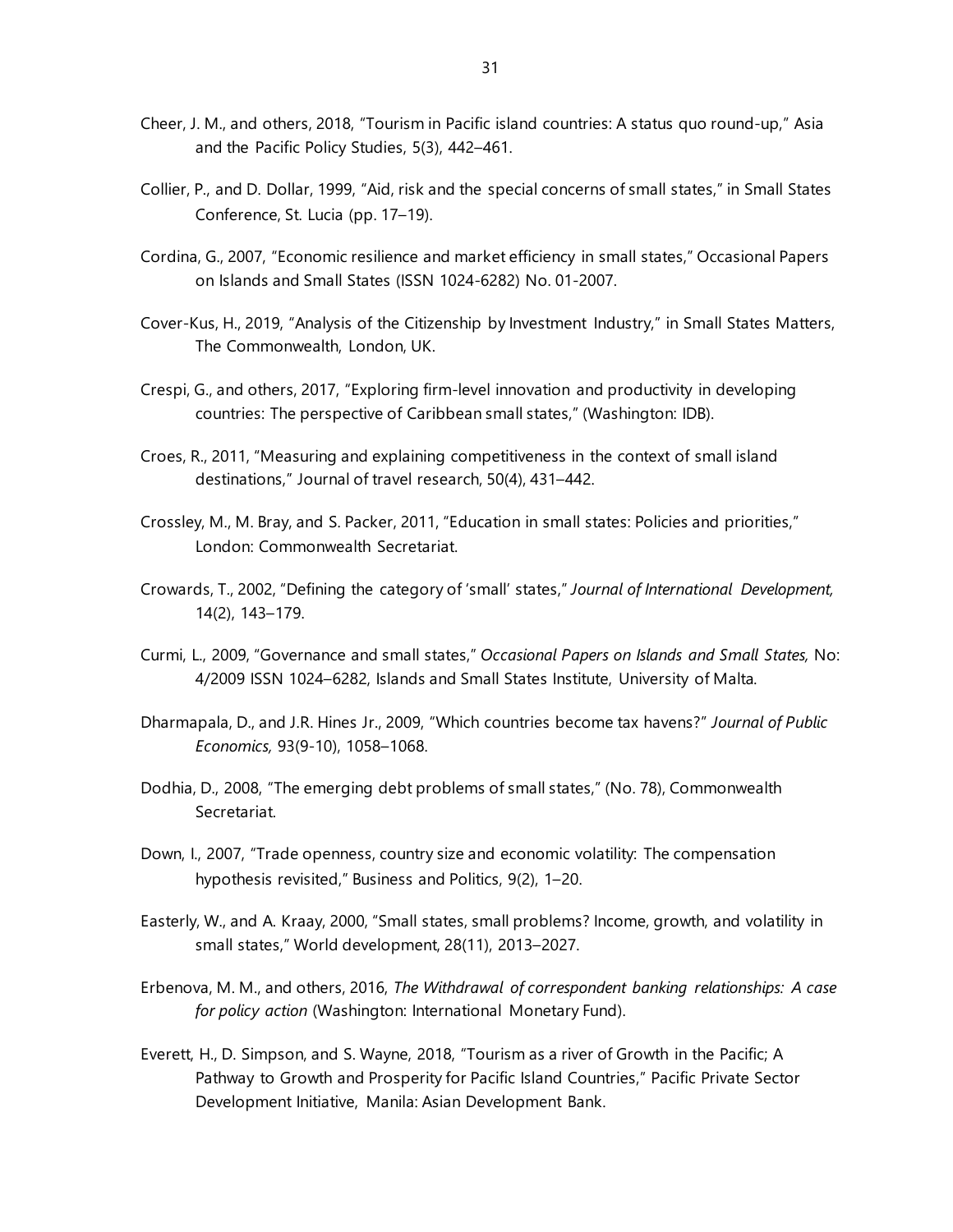- Farrugia, N., 2007, "The importance of institution building in small island states," *Bank of Valletta Review*, *36*(3), 57–75.
- Fatas, A., and I. Mihov, 2013, "Policy Volatility, Institutions and Economic Growth," Review of Economics and Statistics Vol. 45(2): 362–376.
- Favaro, E., and D. Peretz, 2008, "Introduction," in Favaro, E. M. (Ed.). *Small states, smart solutions: improving connectivity and increasing the effectiveness of public services.* The World Bank.
- Feeny, S., and Mark McGillivray, The fifth paper, 'Aid and Growth in Small Island Developing States' bIn Santos-Paulino, A., McGillivray, M., and Naudé, W. (Eds.). (2013). Understanding small-island developing states: Fragility and external shocks. Routledge
- Feeny, S., and others, 2014, "Growth and foreign direct investment in the Pacific Island countries," *Economic Modelling*, *37*, 332–339.
- Fiala, M., 2019, "Lilliputians and the Amorphous Giant: Small States' Opportunities Facing the Hybrid Threat," Naval Postgraduate School in Monterey, California.
- Fielding, D., 2013, "Aid and Dutch Disease in the South Pacific and in Other Small Island States," A. Santos-Paulino, M. McGillivray, and W. Naudé (Eds.). (2013). Understanding smallisland developing states: Fragility and external shocks. Routledge.
- Gal, M. S., 2001, "Size Does Matter: General Policy Prescriptions for Optimal Competition Rules in Small Economies," *University of Southern California Law Review,* Vol 40:1437–1478.
- Gani, A., 2011, "Remittances and Growth in Small States of Oceania. *Journal of Money, Investment*.
- Gavin, M., and R. Hausmann, 1996, "Macroeconomic Volatility and Economic Development," in *The Political Dimension of Economic Growth,* Part of the series International Economic Association Series: 97–116.
- Georgieva, K., 2019, "Decelerating growth calls for accelerating action," speech by the IMF Managing Director.
- Gibson, J., 2019, "Is remoteness a cause of slow growth in the Pacific? A spatial-econometric analysis."
- Glaeser, E., R. La Porta, F. Lopez-de-Silanes, and A. Shleifer, 2004, "Do Institutions Cause Growth?" NBER Working Paper 10568.
- Gomez, D., 2004, "Paradigms, Public Institutions and Competitiveness: A Case Study of Belize," in L. Briguglio, L, and G. Cordina (eds), *Competitiveness Strategies for Small Island States*, University of Malta and Commonwealth Secretariat: 251–269.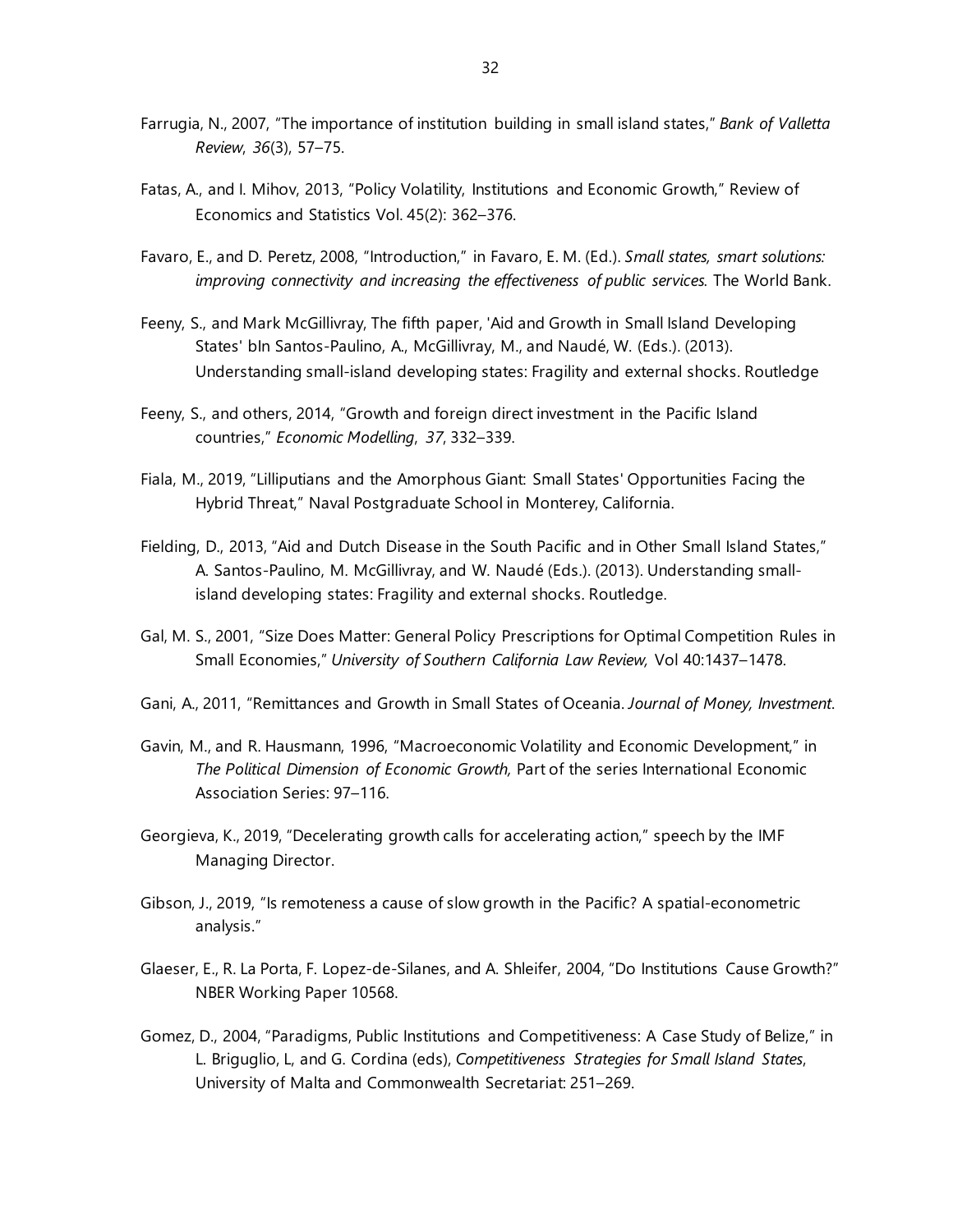- Goodwin, H., 2017, "The challenge of overtourism," Responsible Tourism Partnership Working Paper.
- Grynberg, R., and J.Y. Remy, 2003, "Small vulnerable economy issues and the WTO," in I. Mbirimi, B. Chilala, and R. Grynberg, (Eds.) *From Doha to Cancun: Delivering a Development Round* (Chapter 11). Commonwealth Secretariat. London: Commonwealth Secretariat.
- Guillaumont, P., V. Nossek, and L. Wagner, 2018, "Improving Aid Allocation for Small Developing States, Chapter 12 in L. Briguglio (ed.), Handbook of Small States, Routledge, 628 p.
- Hansen, H., and D. Headey, 2010, "The short-run macroeconomic impact of foreign aid to small states: An agnostic time series analysis," *The Journal of Development Studies*, *46*(5), 877–896.
- Heron, T., 2008, "Small states and the politics of multilateral trade liberalization," *The Round Table*, *97*(395), 243–257.
- Hnatkovska, V. and N. Loayza, 2005, "Volatility and growth. In Managing economic volatility and crises, J. Aizenmann, and B. Pinto (eds). Cambridge: Cambridge University Press.
- Independent Evaluation Office of the International Monetary Fund (IEO), 2022, "IMF Engagement with Small Developing States" (Washington: International Monetary Fund).
- International Monetary Fund, 2012, "Staff Guidance Note on the Fund's Engagement with Countries in Fragile Situations" (Washington).
- \_\_\_\_\_\_\_\_\_\_, 2013a, "Macroeconomic Issues in Small States and Implications for Fund Engagement," Policy Paper (Washington).
- \_\_\_\_\_\_\_\_\_\_, 2013b, "Asia and Pacific Small States— Raising Potential Growth and Enhancing Resilience to Shocks" (Washington).
- \_\_\_\_\_\_\_\_\_\_, 2013c, "Caribbean Small States: Challenges of High Debt and Low Growth" (Washington).
- \_\_\_\_\_\_\_\_\_\_, 2014, "Staff guidance note on the Fund's engagement with small developing states," Policy Paper (Washington).
	- \_\_\_\_\_\_\_\_\_\_, 2015a, "Macroeconomic Developments and Selected issues in Small Developing States" (Washington).
- \_\_\_\_\_\_\_\_\_\_, 2015b, "Guidance Note for Surveillance under Article IV Consultation" (Washington).
	- \_\_\_\_\_\_\_\_\_\_, 2015c, "Managing Director's Statement on the Role of the Fund in Addressing Climate Change" (Washington).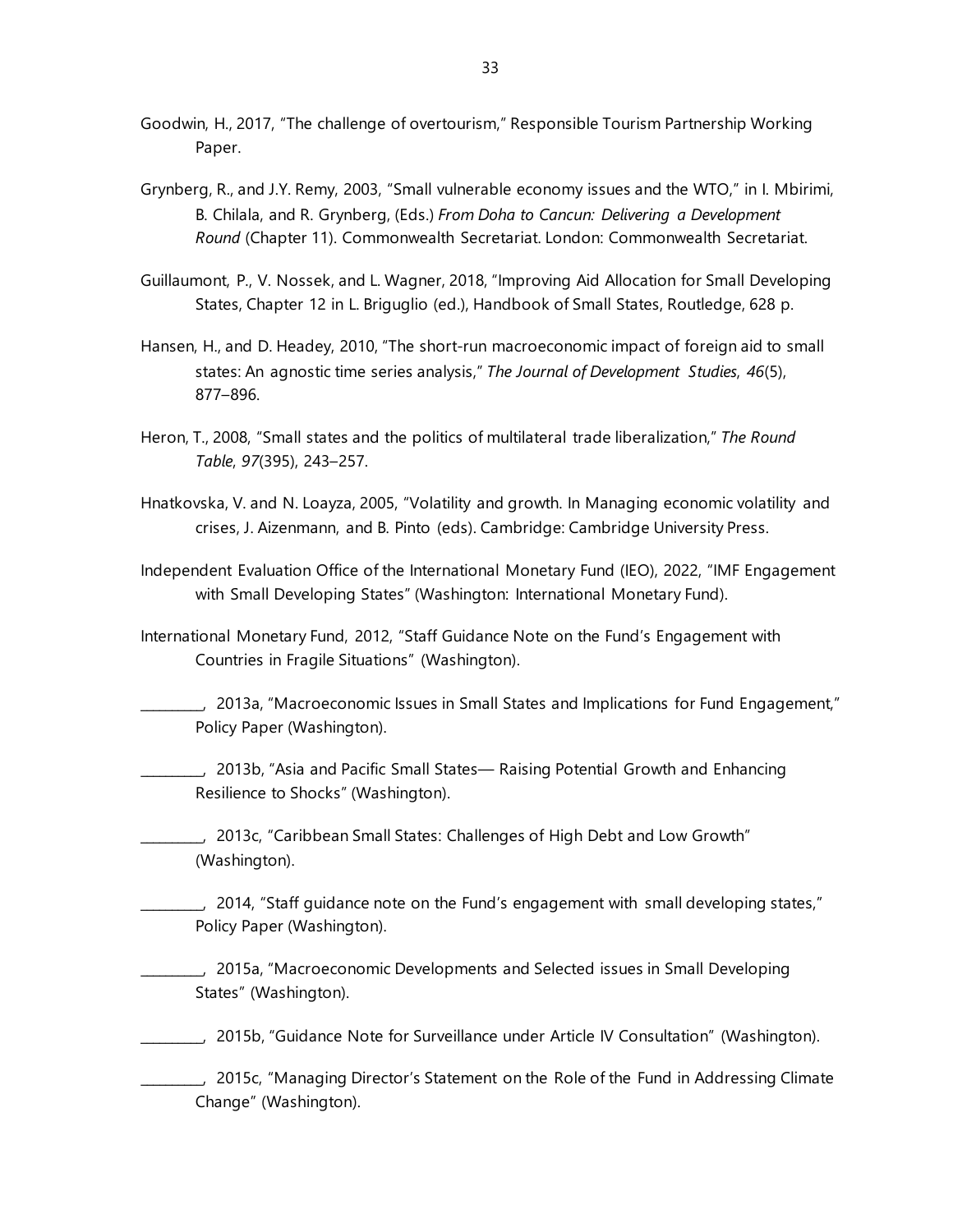- \_\_\_\_\_\_\_\_\_\_, 2015d, "IMF Engagement with Countries in Post-Conflict and Fragile Situations— Stocktaking," IMF Policy Paper (Washington).
- \_\_\_\_\_\_\_\_\_\_, 2016, "Small States' Resilience to Natural Disasters and Climate Change—Role for the IMF," IMF Policy Paper (Washington).
- \_\_\_\_\_\_\_\_\_\_, 2018, "2017 Staff Guidance Note on the Fund's Engagement with Small Developing States," (Washington).
- Jahan, S., and K. Wang, 2013, "A Big Question on Small States," *Finance and Development,* Vol. 50 (3).
- Jayaraman, T. K., 2006, "Macroeconomic reform and resilience building in small states," *Building the Economic Resilience of Small States*, Malta: Islands and Small States Institute and London: Commonwealth Secretaria,33–58.
- Jayaraman, T. K., 2008, "The Role of Fiscal Policy in Resilience Building: Experiences of Pacific Island Countries. *Small States and the Pillars of Economic Resilience,* Malta: Islands and Small States Institute, University of Malta, 95–118.
- Jenson, J., 2010, "Defining and Measuring Social Cohesion (No. 1)." London: Commonwealth Secretariat.
- Kattel, R., T. Randma-Liiv, and T. Kalvet, 2011, "Small states, innovation and administrative capacity," in Innovation in the Public Sector (pp. 61-81). Palgrave Macmillan, London.
- Keane, J., and H. Haughton, 2020, "Building Resilience and Reducing Vulnerabilities through Innovative Financing in the Caribbean," in L. Briguglio, J. Byron, S. Moncada, and W. Veenendaal, (eds) Governance in Small States. UK, Routledge.
- Khor, H., R. Kronenberg, and P. Tumbarello, 2016a, "Economic Growth in the Pacific Island Countries—Challenges, Constraints, and Policy Responses," in *Resilience and Growth in the Small States of the Pacific* (Washington: International Monetary Fund).
	- \_\_\_\_\_\_\_\_\_\_, 2016b, "Raising Potential Growth and Enhancing Resilience to Shocks," in Resilience and Growth in the Small States of the Pacific (Washington: International Monetary Fund).
- Kolstad, I., and E. Villanger, 2008, "Foreign direct investment in the Caribbean," Development Policy Review, 26(1), 79-89.
- Kurečić, P., and D. Luša, 2014, "The economic growth of small states and small economies in regional economic organizations and integrations: similarities and differences." Journal of Education Culture and Society, 5(1), 261-284.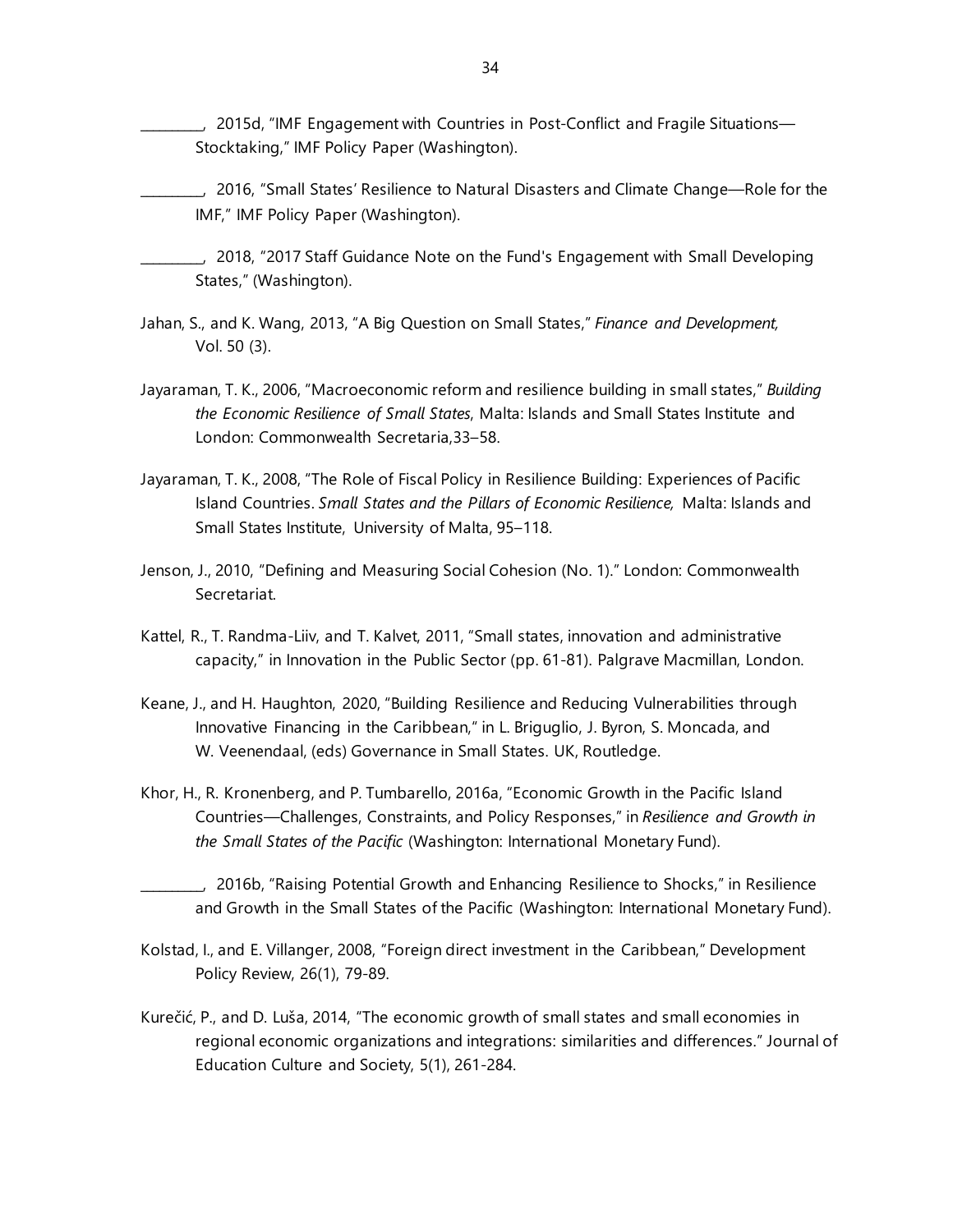- Kurtz, J.M., and A.M. Schrank, 2013, "Perception and misperception in governance research: evidence from Latin America," in J.K. Sundaram and A. Chowdhury (Eds), Is Good Governance Good for Development? United Nations Series on Development, Bloomsbury Academic, pp. 71-95.
- Lagarde, C., 2019b, "Joint responsibility, shared rewards: The Managing Director's Global Policy Agenda," IMF Policy Paper (Washington: International Monetary Fund).
- Loayza, N. V., and others, 2007, "Macroeconomic Volatility and Welfare in Developing Countries," The World Bank Economic Review, Vol. 21, No.3, pp. 343–357.
- Martín Martín, J., J. Guaita Martínez, and J. Salinas Fernández, 2018, "An Analysis of the Factors behind the Citizen's Attitude of Rejection towards Tourism in a Context of Overtourism and Economic Dependence on this Activity," Sustainability, 10(8): 2-18.
- Marto, R., Papageorgiou, C., and V. Klyuev, 2018, "Building resilience to natural disasters: An application to small developing states," Journal of Development Economics, 135, 574- 586.
- Mellor, C. S., 2019, "Small Pacific island states: development of international trade," *Pacific Economic Bulletin,* Volume 12 (1), pp. 70-83.
- Mitchell, T., and others, 2018, *A Panel VARX Analysis of Debt and Natural Disasters in SIDS,* Commonwealth Secretariat.
- Narayan, P. K., and others, 2010, "Tourism and economic growth: a panel data analysis for Pacific Island countries," Tourism economics, 16(1), 169-183.
- Organization for Economic Co-operation and Development, 2007, "Innovation And Growth Rationale For An Innovation Strategy,"
- Ostry, J. D. , P. Loungani, and D. Furceri, 2016, "Neoliberalism: Oversold," Finance and Development, 53 (2), 38–41 (Washington: International Monetary Fund).
- Ota, R., and S.M. Medina Cas, 2008, "Big government, high debt, and fiscal adjustment in small states," IMF Working Paper No. WP/08/39 (Washington: International Monetary Fund).
- Palayathan, S., 2004, "Small island states and the World Trade Organization," in L. Briguglio and E. Kisanga (Eds.), Economic Vulnerability and Resilience of Small States. University of Malta and Commonwealth Secretariat. pp. 315-326.
- Petzold, J., 2020, "Enabling adaptive governance through social capital in small island developing states," in Briguglio, L., S. Moncada, J. Byron, and W. Veenedaal (eds) Handbook of Governance in Small States (pp. 275-284). Routledge.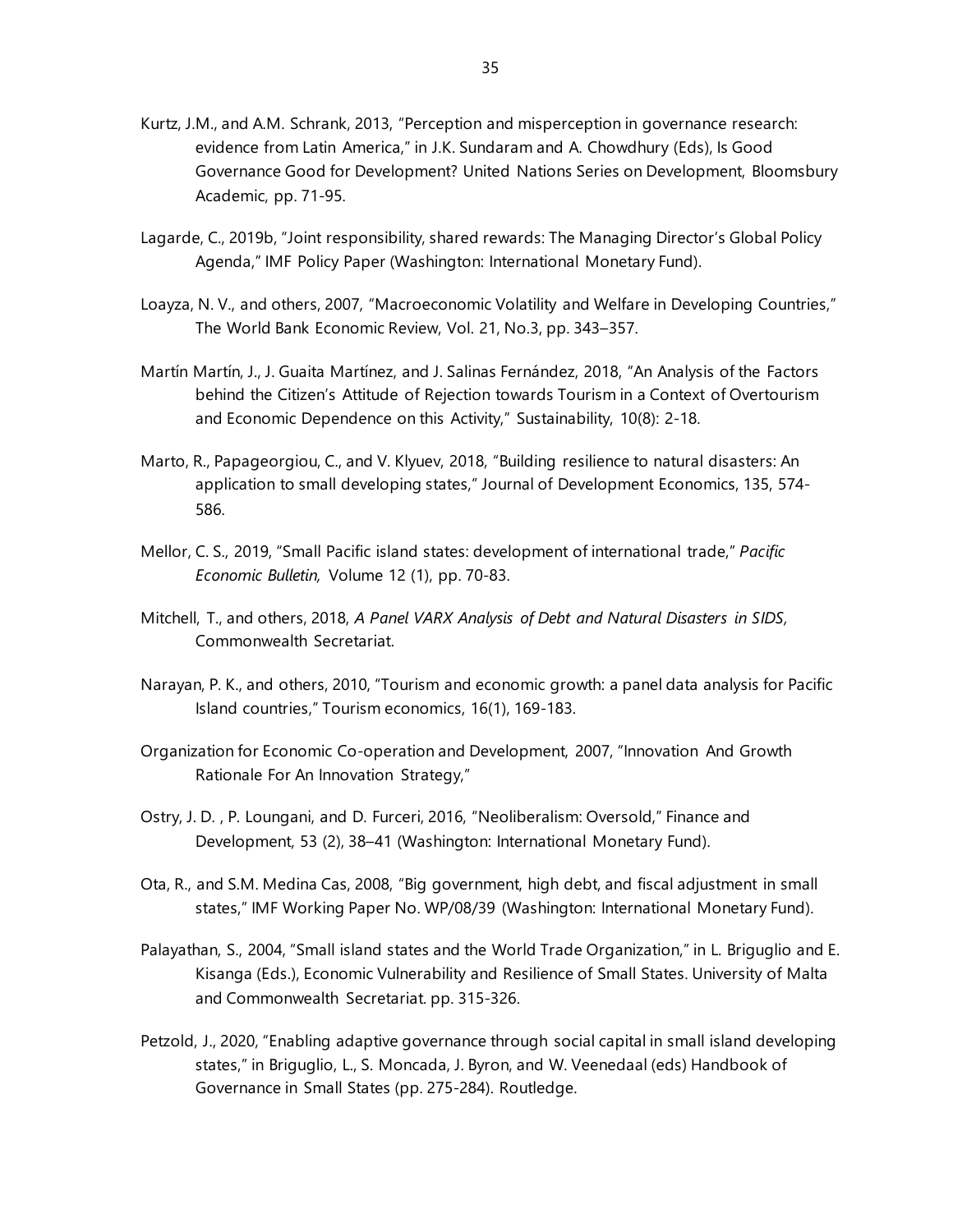- Punnett, B. J., and A. Morrison, 2006, "Niche markets and small Caribbean producers: a match made in heaven?" Journal of Small Business & Entrepreneurship, 19(4), 341-353.
- Qureshi, M. S., and D.W. te Velde, 2008, "Working Smart and Small: The Role of Knowledgebased and Service Industries in Growth Strategies for Small States," Commonwealth Secretariat.
- Ramey, G., and V. Ramey, 1995, "Cross-Country Evidence on the Link Between Volatility and Growth," The American Economic Review, Vo. 85, No. 5, pp. 1138–1151.
- Rasmussen, T., 2006, "Natural Disasters and Their Macroeconomic Implications," pp. 181–205, in The Caribbean: From Vulnerability to Sustained Growth, ed. by R. Sahay, D. Robinson and P. Cashin (Washington: International Monetary Fund).
- Read, R., 2008, "Foreign direct investment in small island developing states," *Journal of International Development: The Journal of the Development Studies Association*, *20*(4), 502-525.
- Roberts, J. L., and G. Bonne, 2019, "Fresh Lessons on Preparedness for Disasters," in Strengthening Disaster Resilience in Small States: Commonwealth Perspectives, pp. 163- 188.
- Rodrik, D., 1996, "Why Do More Open Economies Have Bigger Governments?" NBER Working Paper 5537 (Cambridge, Massachusetts).
- Rodrik, D., 2008, "Thinking about governance, Governance, Growth, and Development Decision Making," The World Bank, Washington, DC.
- Rustomjee, C., 2016, "Vulnerability and debt in small states," CIGI Policy Brief, No. 83.
- "Rustomjee, C., Y., S. Balasubramanian, and Jiakun Li, 2022, "IMF Engagement with Small Developing States on Growth Issues," IEO Background Paper No. BP/22-01/04 (Washington: International Monetary Fund).
- Sahay, R., D. Robinson, and P. Cashin, 2006, "The Caribbean: From Vulnerability to Sustained Growth (Washington: International Monetary Fund).
- Sala-i-Martin, X., G. Doppelhofer, and R. Miller, 2004, "Determinants of Long-Term Growth: A Bayesian Averaging of Classical Estimates (BACE) Approach," The American Economic Review, 94(4), 813-835.
- Sami, J., 2013, "Remittances, banking sector development and economic growth in Fiji," *International Journal of Economics and Financial Issues*, *3*(2), 503-511.